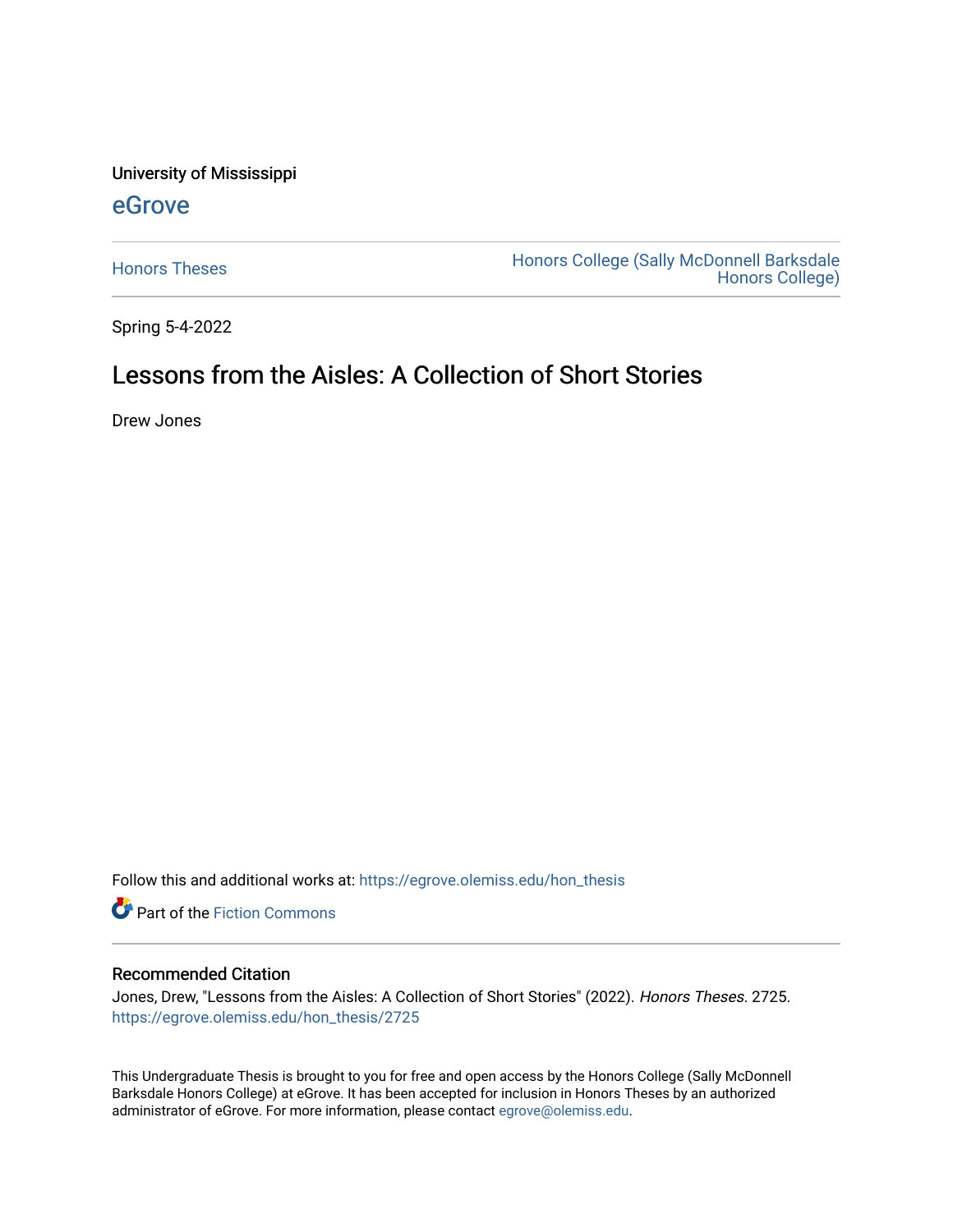#### LESSONS FROM THE AISLES: A COLLECTION OF SHORT STORIES

By Drew Hastin Jones

A thesis submitted to the faculty of The University of Mississippi in partial fulfillment of the requirements of the Sally McDonnell Barksdale Honors College.

Oxford, MS

May 2022

Approved By

\_\_\_\_\_\_\_\_\_\_\_\_\_\_\_\_\_\_\_\_\_\_\_\_\_\_\_\_\_\_ Advisor: Vivian B Hobbs

\_\_\_\_\_\_\_\_\_\_\_\_\_\_\_\_\_\_\_\_\_\_\_\_\_\_\_\_\_\_ Reader: Doctor Sovent Taylor

\_\_\_\_\_\_\_\_\_\_\_\_\_\_\_\_\_\_\_\_\_\_\_\_\_\_\_\_\_\_ Reader: Doctor John Samonds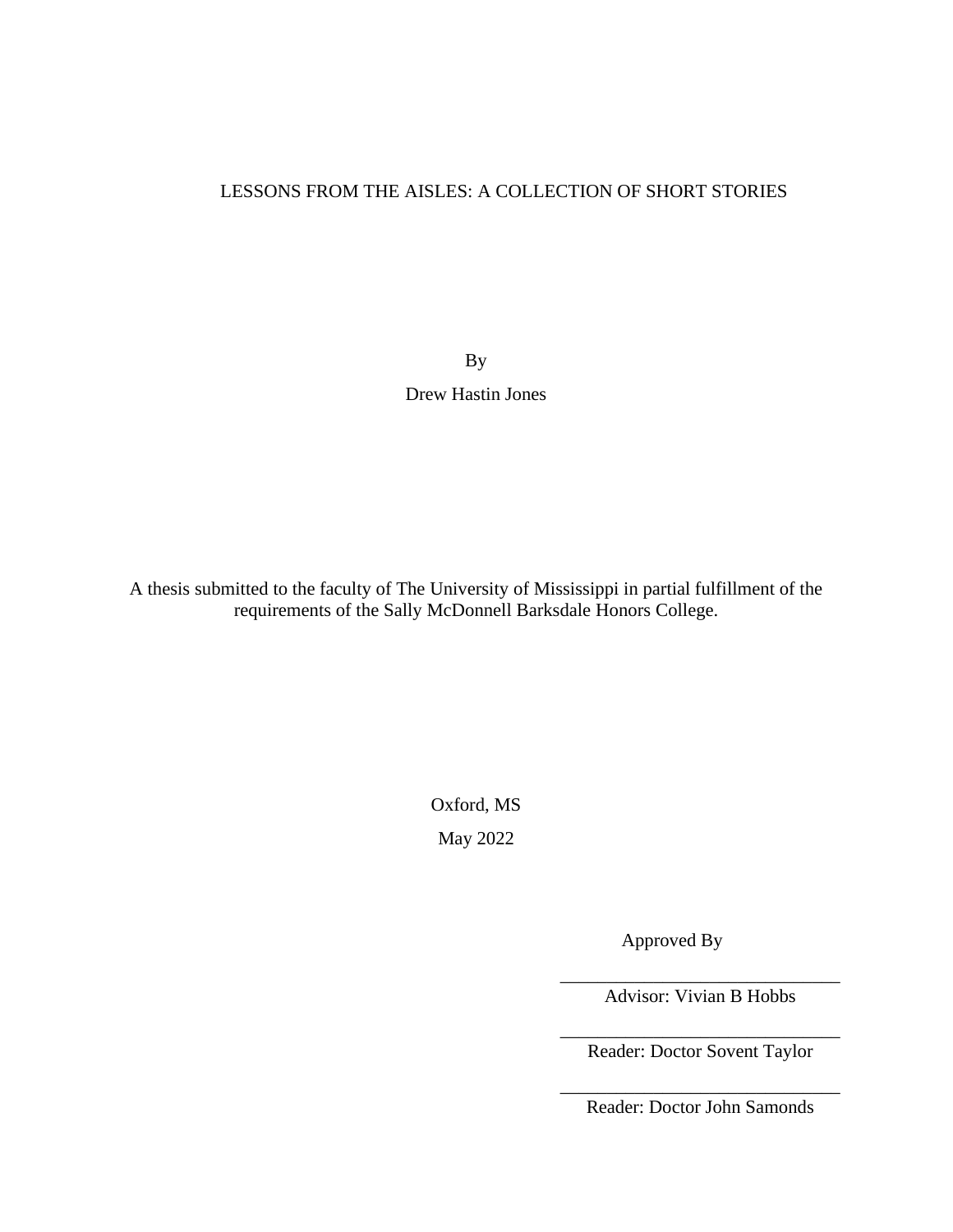#### © 2022

#### Drew Hastin Jones

#### ALL RIGHTS RESERVED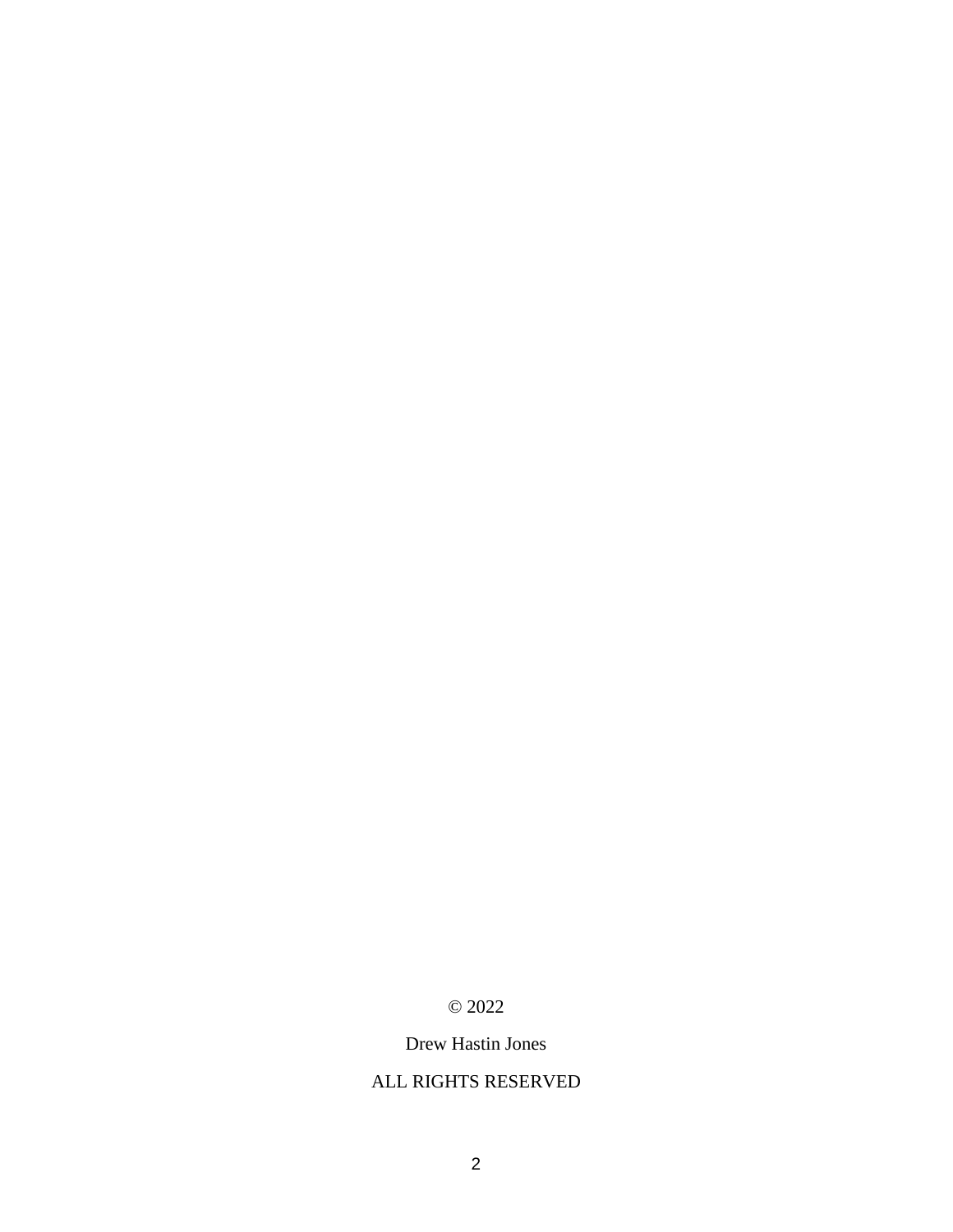## **DEDICATION**

*To my parents and all my last minute Walmart runs because they forgot* 

*something on the shopping list*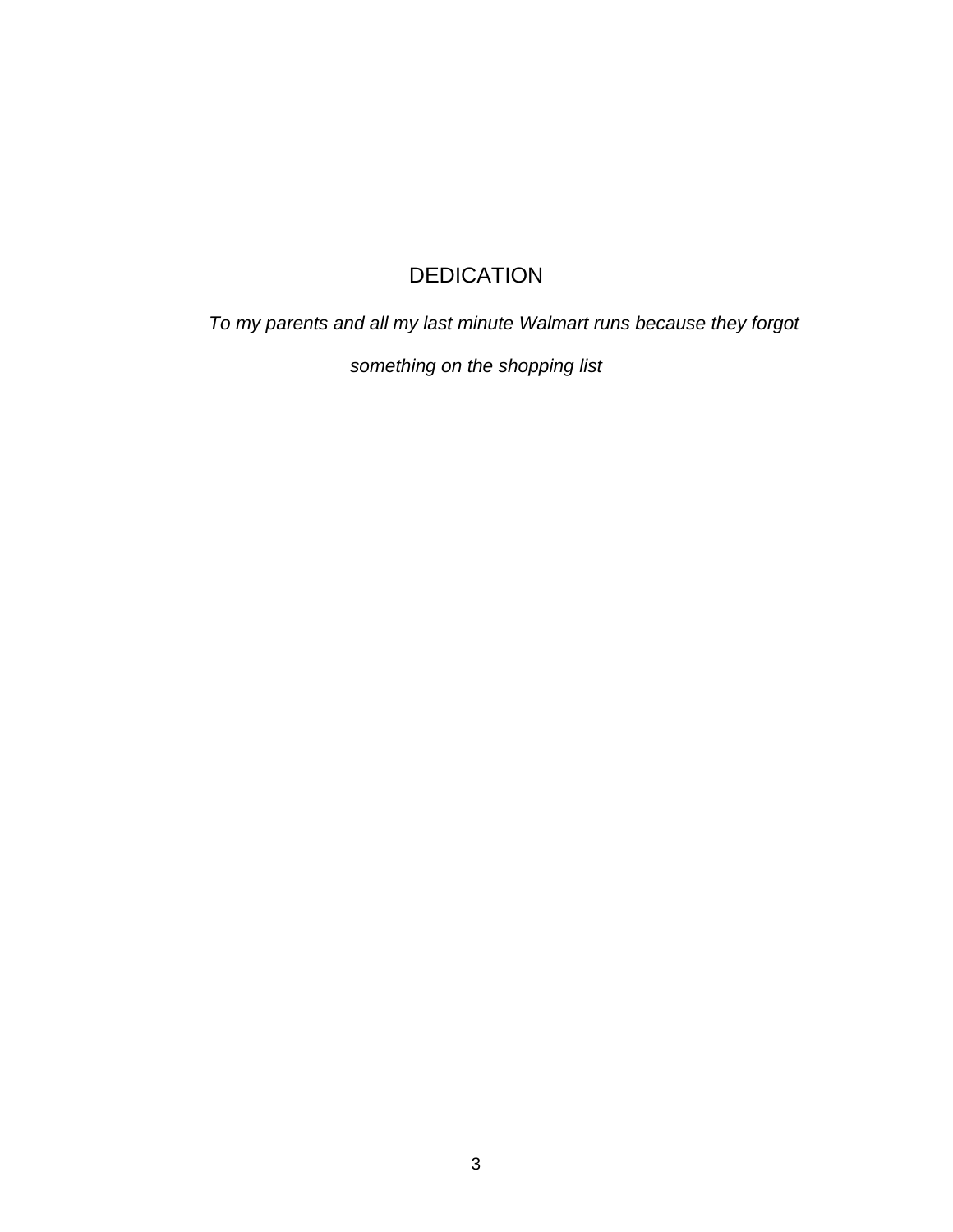#### ACKNOWLEDGMENTS

I would like to thank my advisor and the inspiration behind this collection, Professor Vivian B Hobbs. I would also like to thank Sovent Taylor and John Samonds, second and third reader, for taking the time to read my collection of work.

I would also like to thank my friends for listening to me complain about my thesis. Many nights as we studied or did our homework, they found the time to always ask me how my thesis was coming along, or if I had even started the thesis. No matter my answer, I was always met with words of encouragement and excitement for my final draft.

I want to thank the Sally McDonnell Barksdale Honors College for introducing me to these friends and for giving me a college experience unlike any other. The Sally McDonnell Barksdale Honors College allowed me to take courses that spark my interest and creativity. If not for the Sally McDonnell Barksdale Honors College, I would have just been another Student ID number lost in classes of hundreds. Instead, I was a student who took smaller, more personal courses that I found interesting and enjoyed, not courses I would suffer through just to graduate.

Most importantly, I would like to thank my parents for always being there for me, whether it be reading my work, listening to my worries, or just Facetiming me to see my face. If it weren't for you two, I would not be the man I am today. I hope I've made you proud, and I hope to keep making you proud.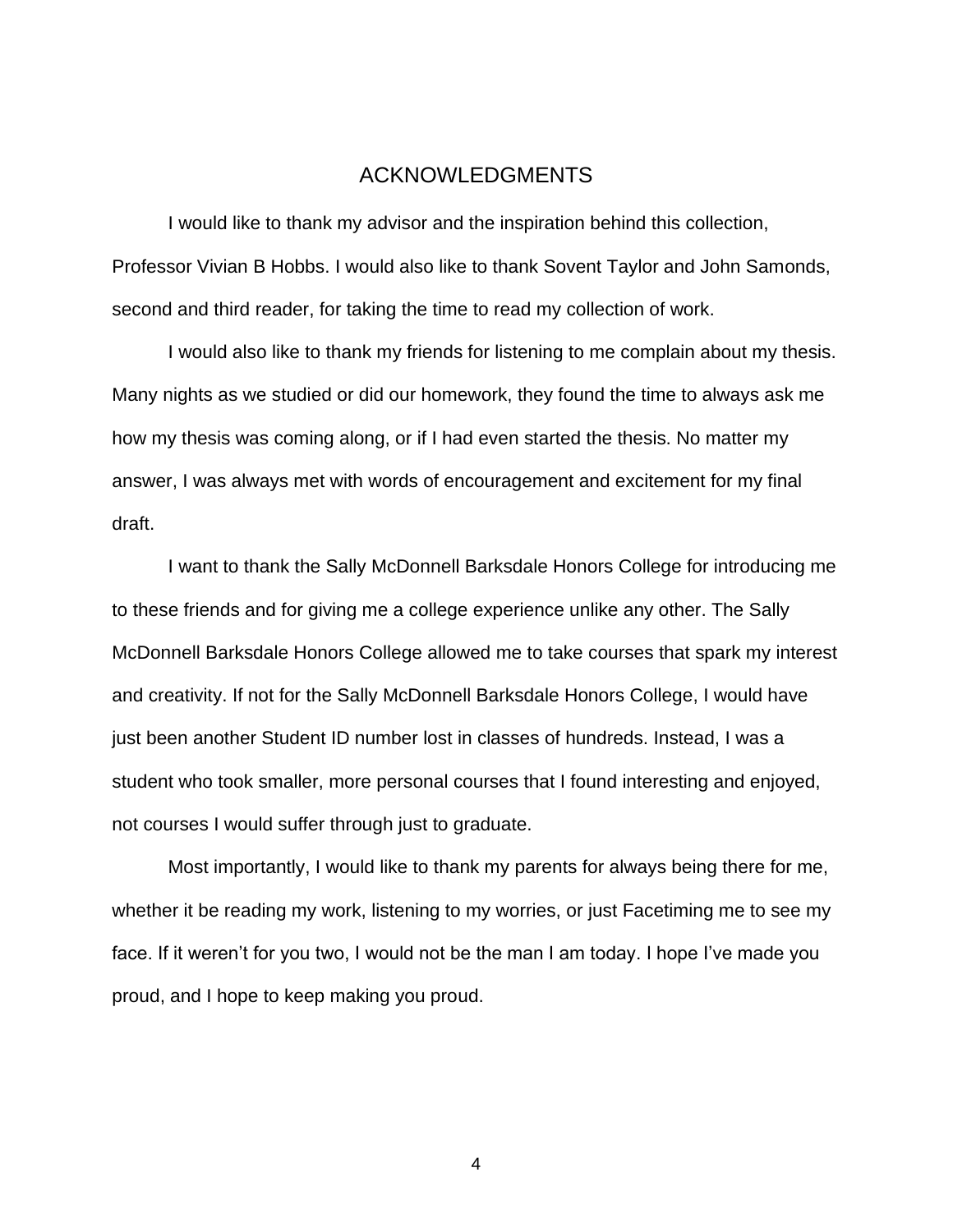## ABSTRACT

This thesis is a collection of short stories, each set in a separate aisle of Walmart. By exploring the relationships and conflicts of these characters, I hope to illustrate that life's complexity can be shown in a place as simple and mundane as Walmart.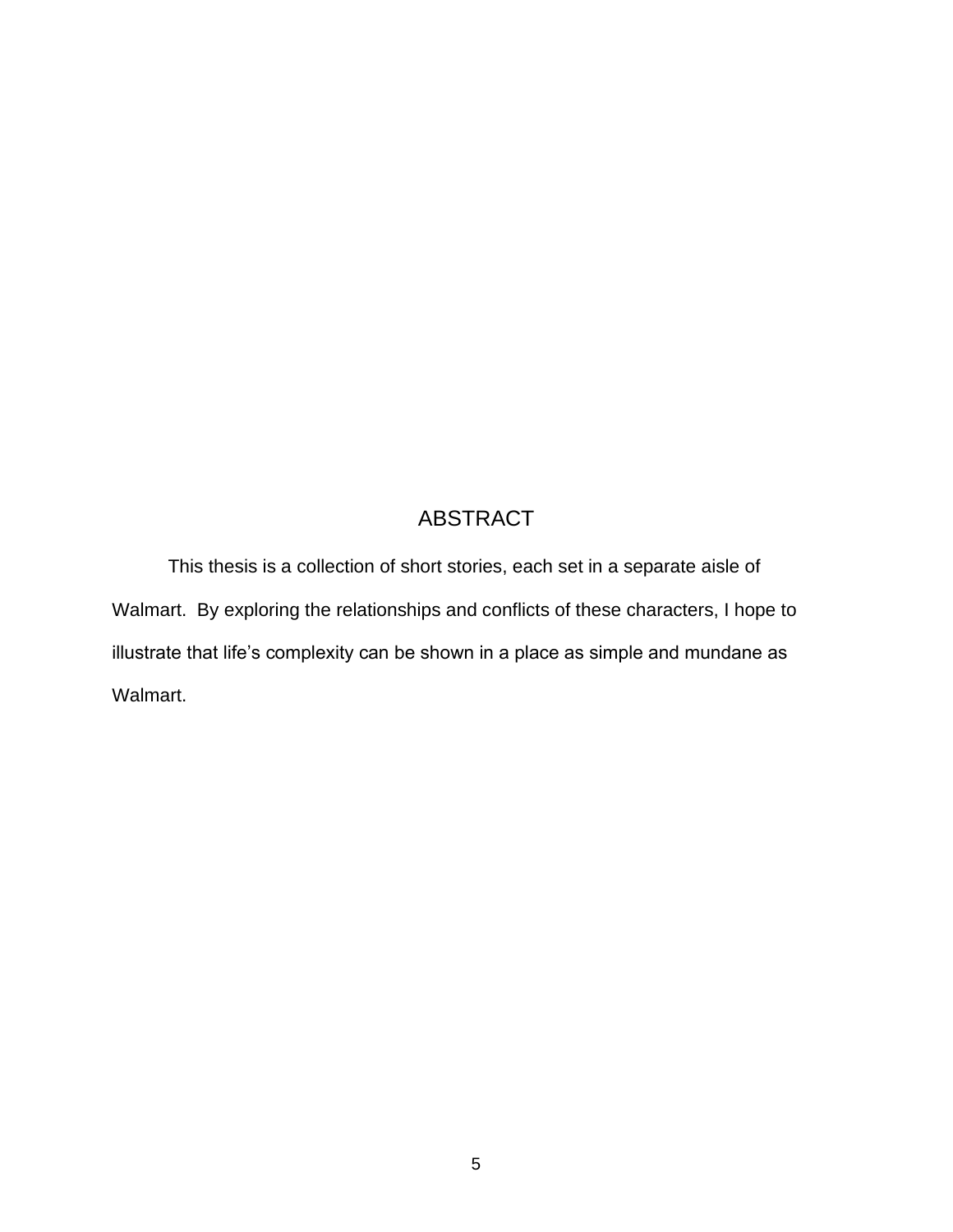# **TABLE OF CONTENTS**

| <b>INTRODUCTION</b>           | $\overline{7}$ |
|-------------------------------|----------------|
| <b>DENTED CANS</b>            | 9              |
| <b>GREEN HAIR, DON'T CARE</b> | 13             |
| <b>GROWING INTO IT</b>        | 17             |
| HOOK, LINE, AND SINKER        | 22             |
| MAN OF THE HOUSE              | 26             |
| <b>MAXI DAD</b>               | 31             |
| <b>MONDAYS</b>                | 37             |
| <b>SWEET RELIEF</b>           | 42             |
| YELLOW ROSES                  | 47             |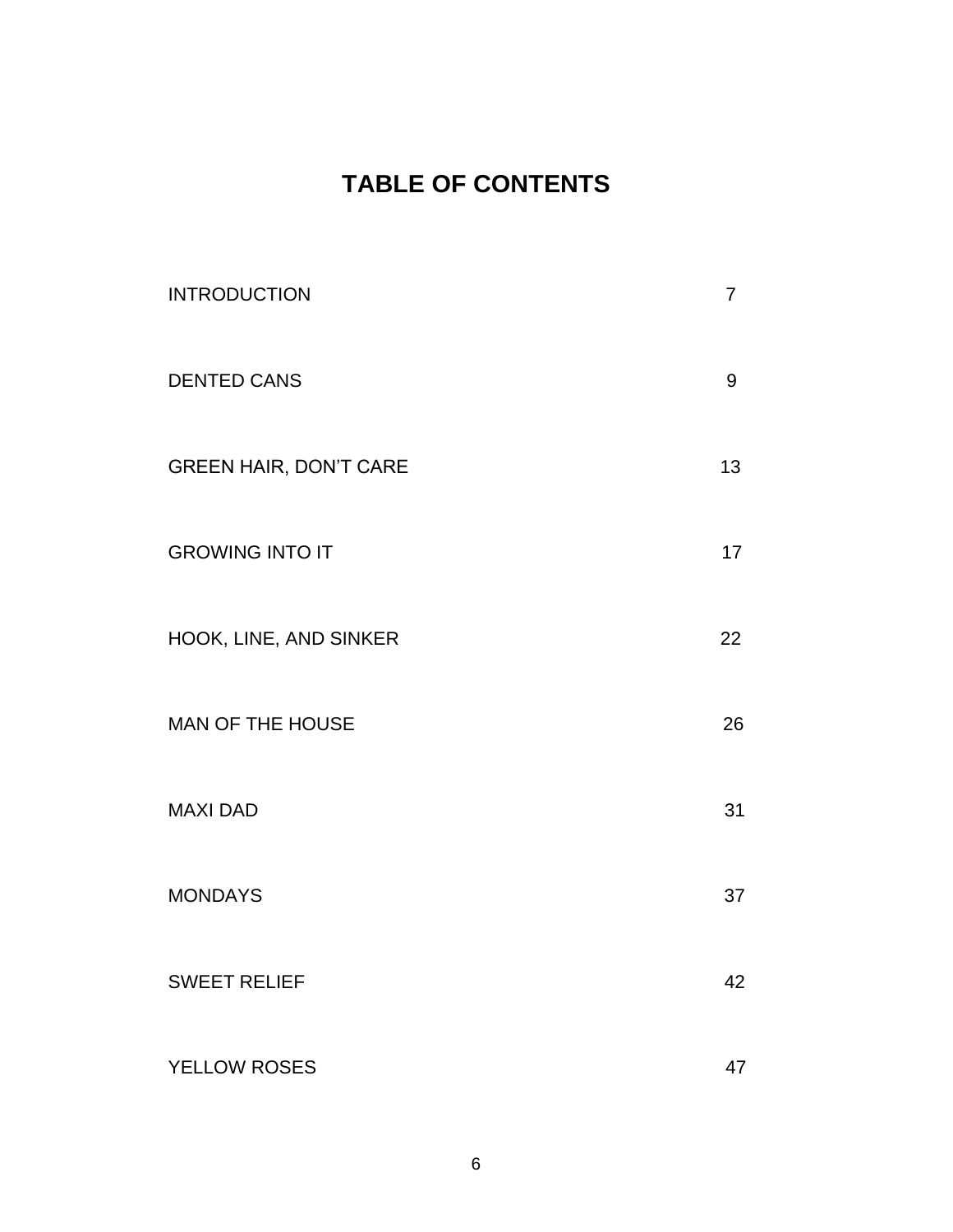### **Introduction**

From a very young age, I was always a big reader. I believe it was all the reading that inspired my creativity. I soon would write make-believe stories of superheroes, monsters, and anything a young boy could imagine. I would begin to talk my parents' ears off with tales of things I may or may not have really done at school, but what is story telling if not lying?

Over the years, my stories and creativity were limited to analysis of my high school reading list and discussions of historical events and the effect they have on us today. One of the last times I truly found myself thinking creatively and writing from the heart was for my Sally McDonell Barksdale Honors College application, where we were tasked to write a fake interview for whoever we deemed interview worthy. I went on to write and discuss why Bruce Wayne chooses to be Batman in a world full of superpowered heroes and villains.

Soon, my college experience became very science-driven, with little to no room for creative writing. Then again, I didn't expect me, a student pursuing his Bachelor of Arts in Biochemistry, to be writing a lot of stories. Before I knew it, I had written more lab reports about protein synthesis than I had tales from my imagination.

In the spring of my junior year, a graduation requirement changed my whole view on life and I realized I could express both my knowledge of science and my creativity. I was enrolled in English 199: Introduction to Creative Writing with Professor Hobbs. We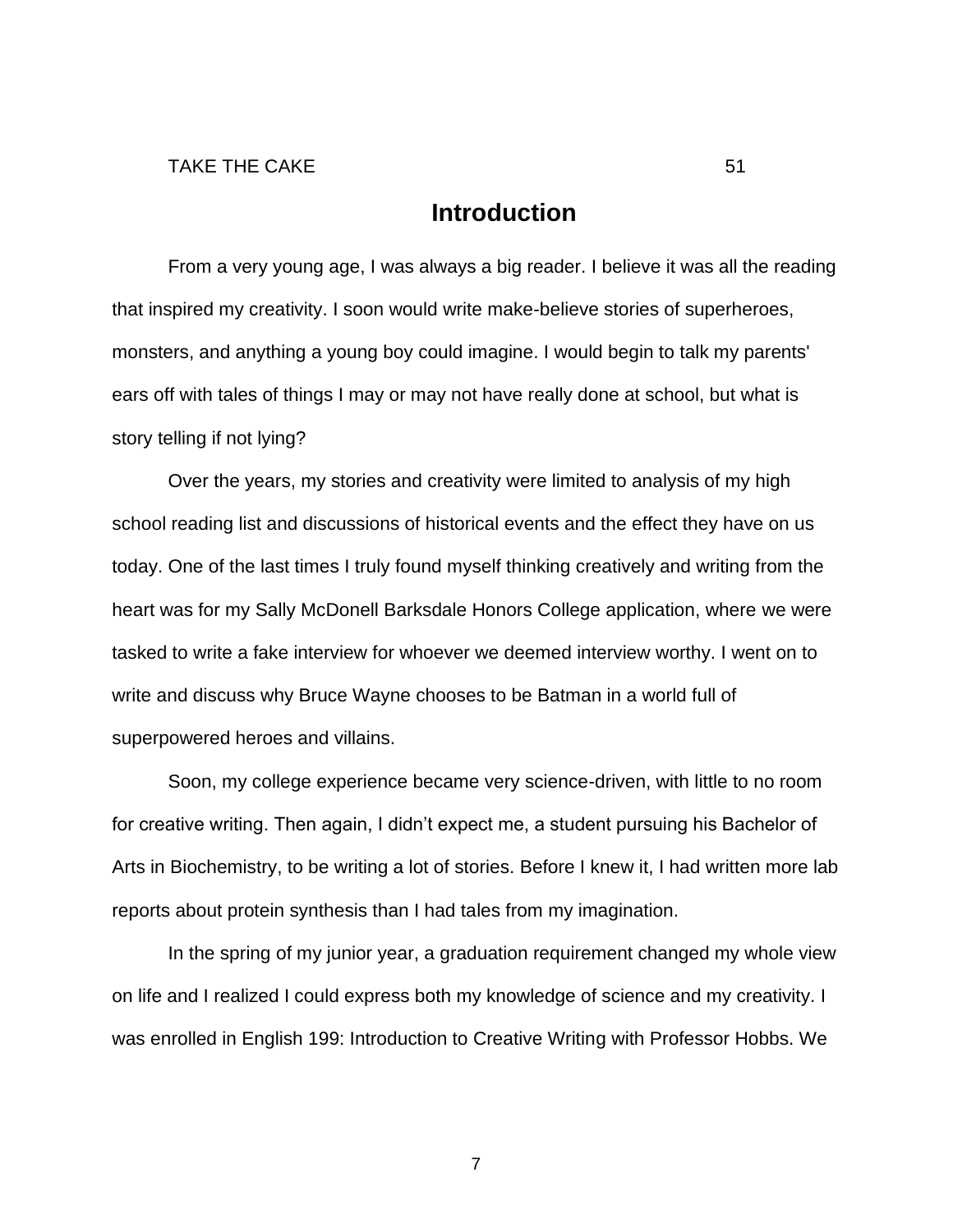would discuss poetry and short stories as a class. Soon, I found myself working and writing poems during my breaks from studying or doing homework.

Our final assignment in English 199 was to create a short story, the catch being that it was set in an aisle of Walmart. Now, no offense to research labs, but I found myself drawn to this assignment, and I knew there were more aisles to explore and stories to discover. This led me to declaring a Minor in Creative Writing and asking Professor Hobbs to guide me throughout this whole process.

So these following stories were inspired by the assignment that inspired me to write again. A few of the stories come from the prompt of my original English 199 assignment, while a few are from my imagination alone.

Before people think I have the whole Walmart layout memorized, I will say I have been to Walmart more in this past year than I ever have in my entire life. Plenty of times I would draw inspiration from the shoppers around me. I would see a mother and her daughter arguing, or a concerned man staring at the shelves, or even a Walmart worker slacking off. The thing that was so beautiful about these experiences was I got to choose why they were behaving the way they were. I got to mold and tell the stories of these people I had never seen or met.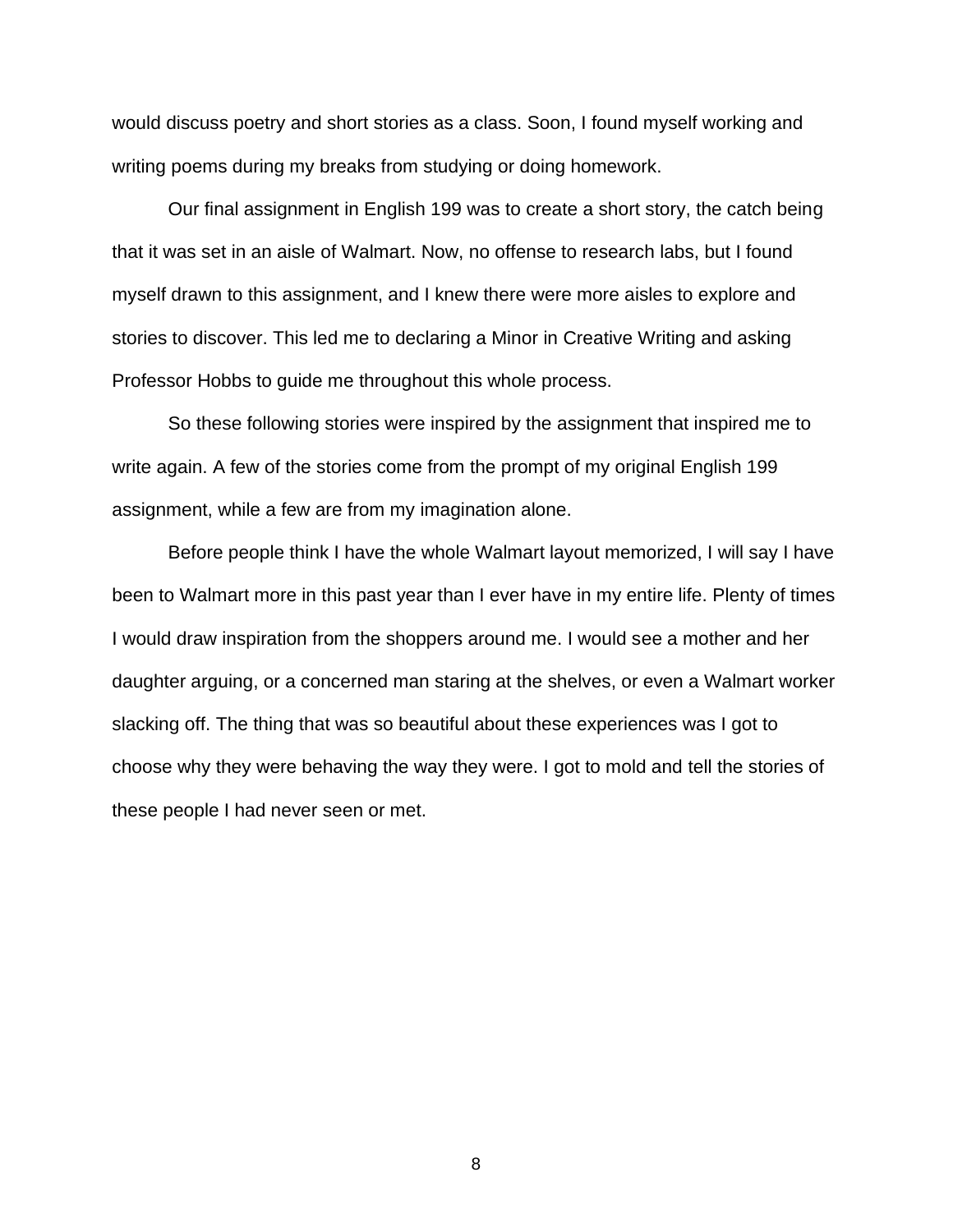### **Dented Cans**

 Bang! Bang! Bang! The loud crashes entered the ears of Bryson "Brother" Jenkins, as he turned down aisle A Thirteen. Mr. Jenkins was no stranger to loud noise, for the laughs and screams of the barbershop still occupy his memory. For the past forty years, Mr. Jenkins had worked at a small, old, rundown barber shop off of the square in Oxford, MS. It was in this barbershop where he was given his nickname "Brother." Just like an older brother, Mr. Jenkins would interrogate his clients in the chair the second he knew something was on their minds.

 "What the heck do you think you are doing," Mr. Jenkins muffled through his mask.

 A young man no more than thirty years old, can in hand, turned around revealing a grocery cart full of dented cans of all types: soup, beans, tuna, and more. Even though the majority of the face was hidden behind a mask, and the body was covered in tattoos, both the eyes and haircut created a sense of familiarity in Mr. Jenkins' mind.

"Brother? Is that you," asked the familiar stranger.

 With those few words, the stout dark man in front of Mr. Jenkins transformed back into the jittery young man unable to sit still in the barber chair.

"Joseph Williams! Is that you?" gasped Mr. Jenkins

 "Yes sir! It has been a while since I've seen you or got a quality haircut," replied Joseph.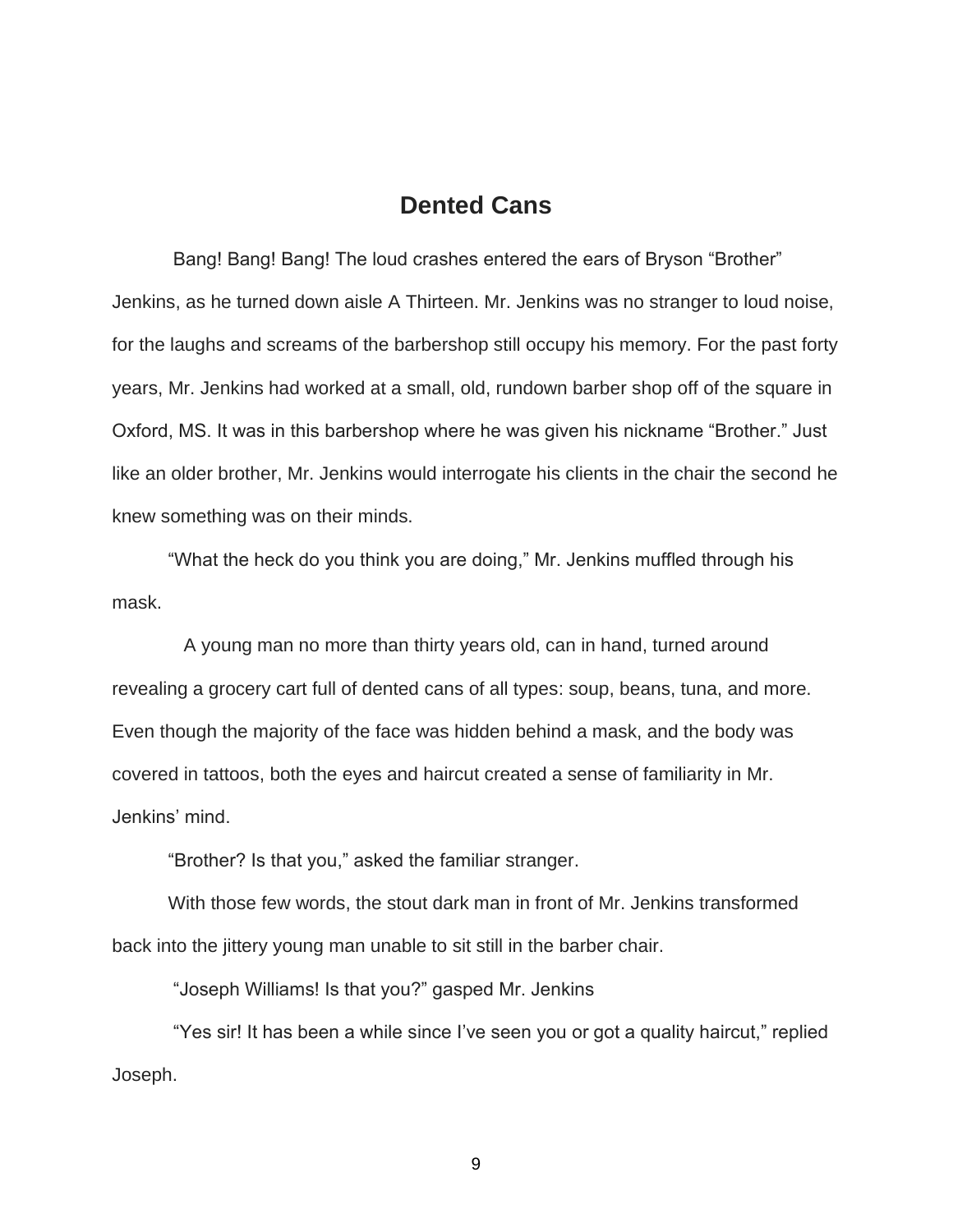"Well someone must be giving them to you because it sure doesn't look like it has been too long since your last cut," countered Mr. Jenkins.

A long quiet overcame the two in aisle A Thirteen. Joseph began to stare at the floor as if looking into Mr. Jenkins' eyes would turn him into stone. The Walmart intercom now broke the awkward silence, as a worker reminded all shoppers to keep their masks over their noses.

 "Well, actually, Brother," Joseph choked on his own voice, " the barbers at Parchman Prison don't do such a bad job."

 Mr. Jenkins judgingly sighed, " I guess you never did learn to stay out of trouble and take responsibility for your actions."

 Before Joseph was an ex-convict, he was an employee for Mr. Jenkins. Trying to instill some values, his parents had asked Brother if there was any work around the shop. However, instead of coming to the shop and sweeping hair, as he was told to do, it was more important to hang out with his friends. Sadly, hanging out meant replacing the HotWheels for joy rides with his own mother's car. The only one who was shocked that a joyride ended in an accident was Joseph. Like many of the young folk Brother had seen in his life, Joseph believed he was invincible and that he would never be caught. Mr. Jenkins can still remember the day his mother came into the shop and let him know Joseph had been arrested and wouldn't be returning to the shop any time soon.

 "Let me guess, those so-called friends of yours were also your cellmates, " scolded Mr. Jenkins.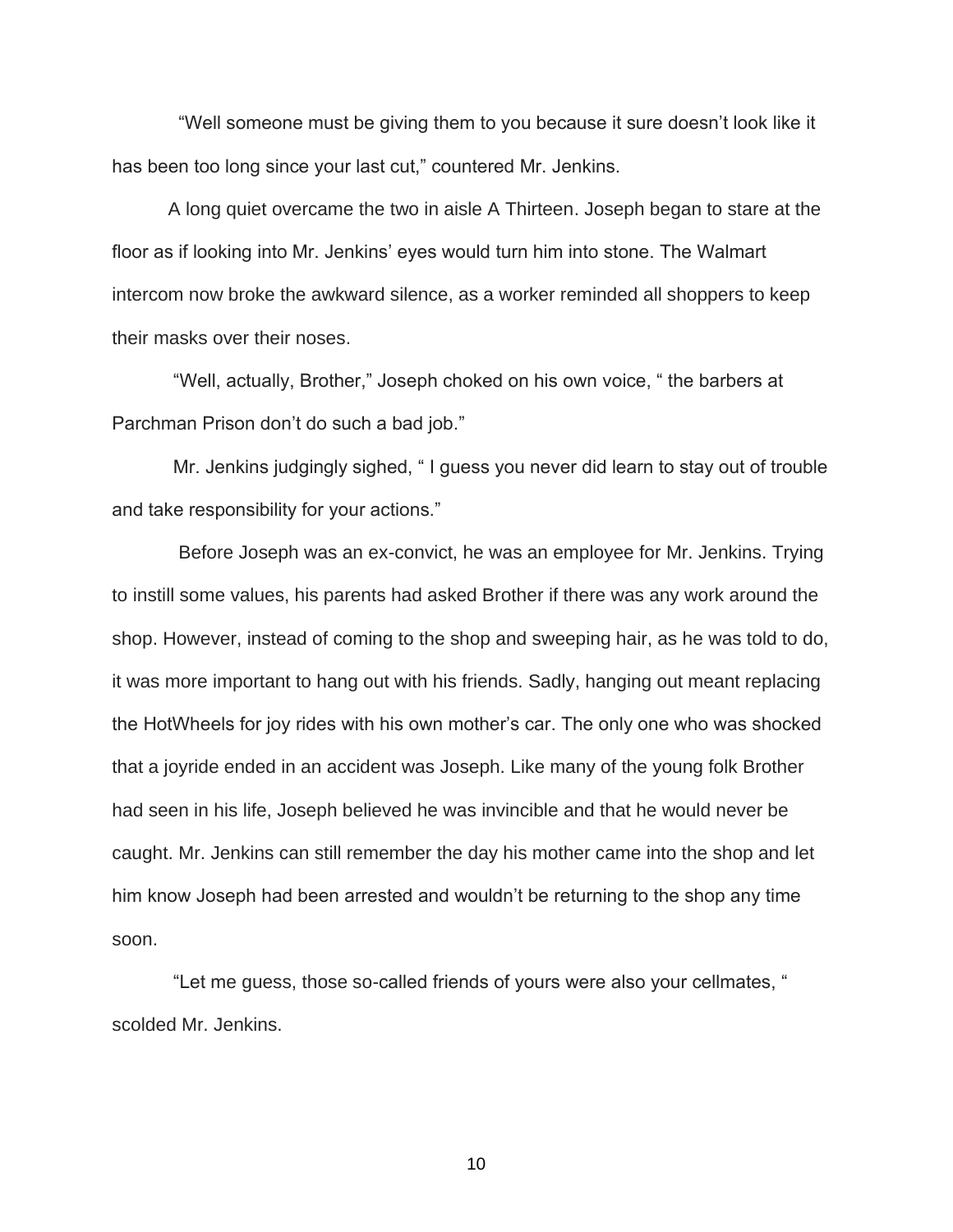"No sir, they actually left me on my own, and I was the only one convicted, but I no longer call them friends. To be honest with you Brother, I don't think they were ever really my friends," assured Joseph.

 "Just because they aren't your friends doesn't mean you've changed! I see you are still breaking things," harped Mr. Jenkins.

"Brother, this isn't what it looks like," cried Joseph.

 "Don't call me Brother! I'm not related to criminals who cannot learn from their past," yelled Mr. Jenkins.

 Now, tears falling from his eyes into the mask keeping him safe, Joseph turned around making his way out of the aisle. A dark brown leather wallet contrasted the bright white tiles, Mr. Jenkins slowly bent over and picked the wallet up. The wallet was home to only a few crinkled dollars and spare coins. Hidden behind the Washingtons was a photo of a young girl. The closer Mr. Jenkins looked at the photo the more the young girl resembled Patty Schmidt. Patty Schmidt was unlike any girl Mr. Jenkins knew. She had the courage to surround herself with old men of the barbershop, just to visit Joseph. At that moment, Mr. Jenkins' thoughts began to ring louder than any can Joseph had thrown on the ground. The man that stood in front of him today, was no longer that young boy who swept the floors of the barber shop. Just like the cans stashed in his cart, Joseph had been judged for his appearance and not his internal motive. This was a man who was struggling to right his wrongs, and a man who wanted to provide for his loved ones.

"Joseph, wait!"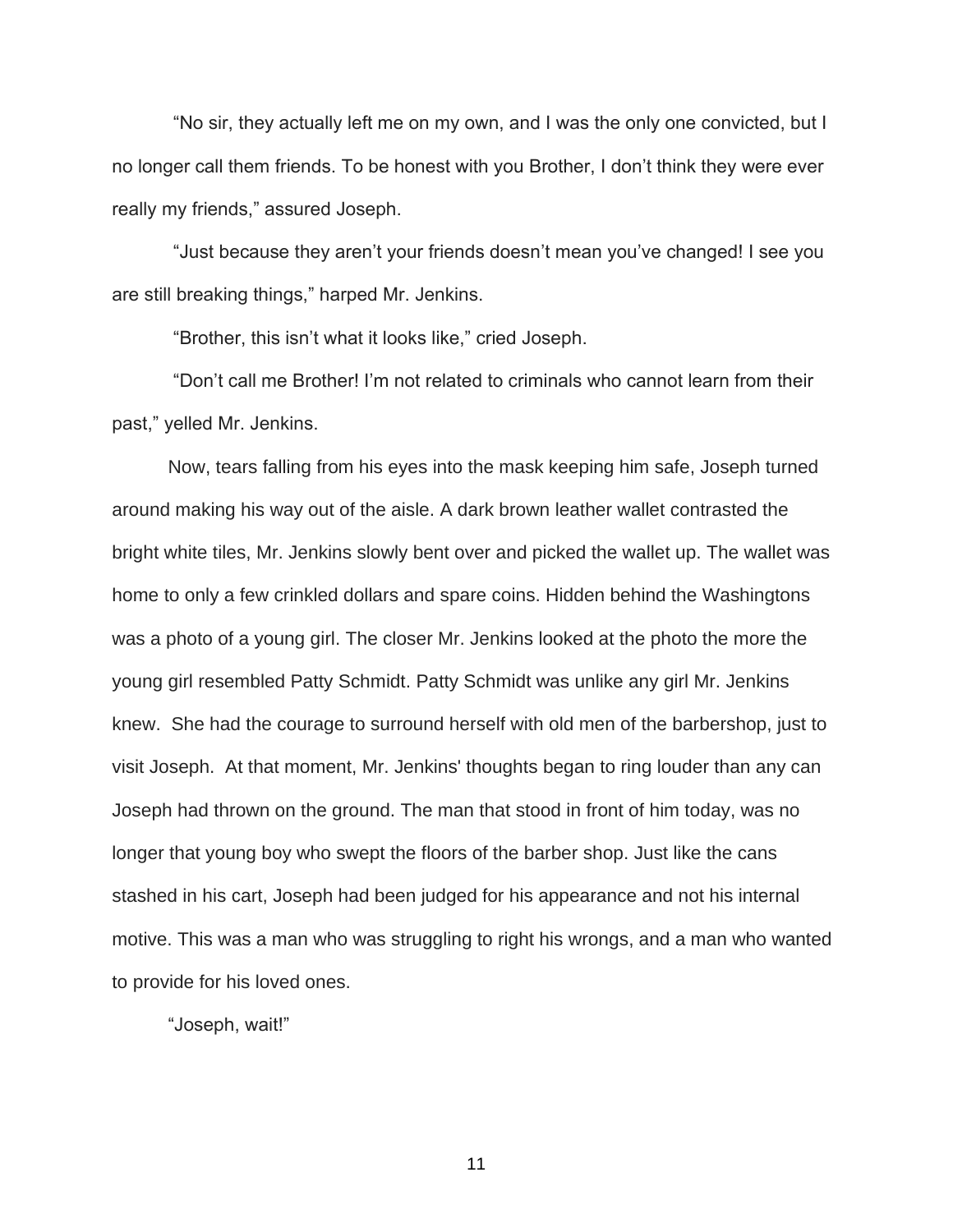"What, Mr. Jenkins, did you come to judge me more and tell me how much of a hoodlum I am? Well I don't need that, I got enough judgment from the guards the three years I was there, and I sure as hell get enough judgment from my daughter's mother!"

"No, son, I'm done judging, and I wanted to apologize."

"I appreciate it, Mr. Jenkins," Joseph softly smiled.

"Besides, how you gonna pay for them cans without this," laughed Mr. Jenkins as he held up the brown leather wallet.

Joseph shook his head, and for a second, Mr. Jenkins could swear he had begun to turn just as red as the tomato soup that occupied his shopping cart.

"So, what's her name?" asked Mr. Jenkins.

 "Her name is Sophia, and I'm trying to be the best father I can for her. I have made mistakes in the past, and I am not having the best luck getting back on my feet. No matter how hard it gets I can't give up and I have to keep trying for her," promised Joseph.

 "Well, I know an old barbershop that can use a new barber," said Mr. Jenkins, "plus you can get some of the best teachings around."

"Mr. Jenkins, I couldn't ask you to do that," responded Joseph.

 "Don't worry, it'll give Sophia more time to meet her Uncle Brother," reassured Mr. Jenkins.

 "Thanks, Brother," smiles Joseph as he and an old familiar stranger, now nearly a family member, made their way to the checkout.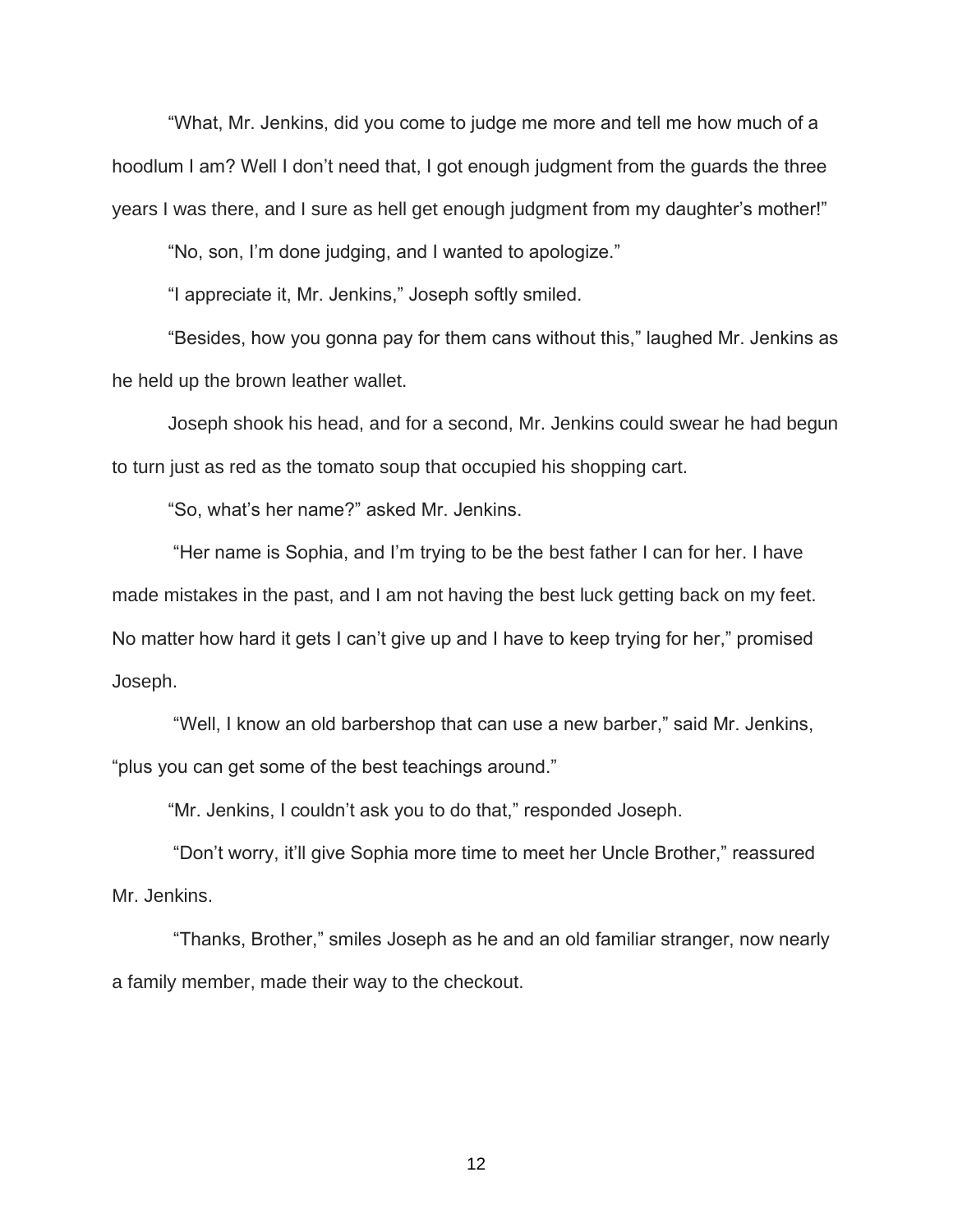### **Green Hair, Don't Care**

How could she be jealous of a woman on a box? She was not confined to the silver metallic square label, she was a real human being with real human emotions and relationships. Yet, she couldn't help but find herself wanting to be this woman. Who wouldn't want to have the perfect luscious strawberry blonde locks? Darlin's hair was a glaring contrast to the woman of her dreams. Where there should have been a light shade of red, with accents of blonde, there was only a disgusting abnormal green. The only way a person could describe it was a shade somewhere between a booger and seaweed.

"Sweetie, stop, you are only making yourself feel worse," pleaded Leon, Darlin's fiancé.

"Well, that's easy for you to say," Darlin cried with jealousy, "we aren't all as lucky to have the perfect shade of gold as you and your whole family."

"We've been over this; I don't care, I love you for you, not because of some stupid hair color," Leon answered familiarly. This was not the first time Leon and Darlin had this conversation. Darlin couldn't help but compare herself to Leon. In her eyes, he was perfect down to his last sun freckle.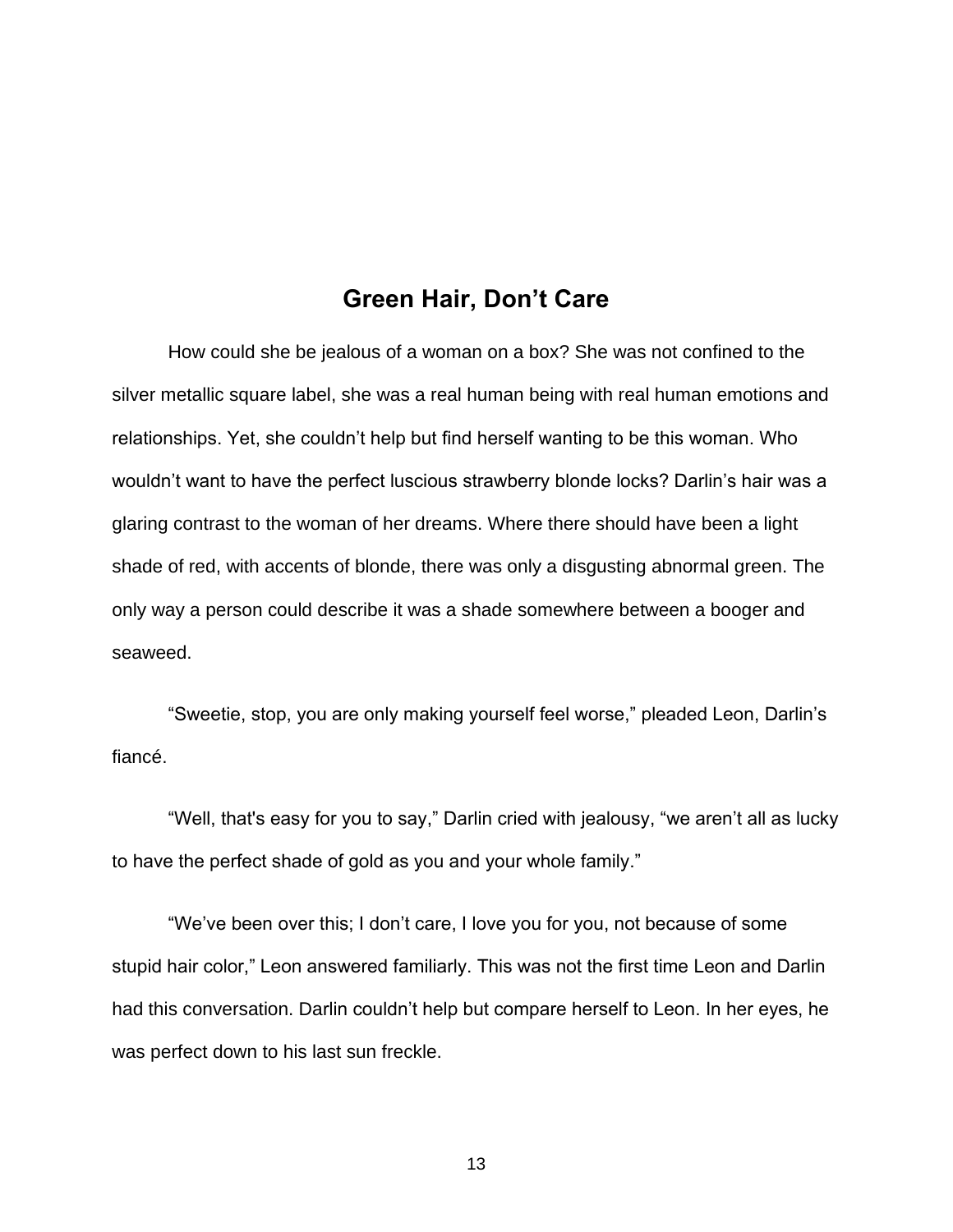"Well, your mom doesn't look at you as the person who ruins her family portrait year after year," sighed Darlin, "this year I wanted it to be different, I didn't want my flaming red hair to be the center of attention."

"What are you talking about? You don't ruin the family portrait!"

"Oh really! Remember last summer, when your Mom made me wear that ridiculous Uncle Sam costume."

"That was funny, and she did that because she loves you and the Fourth of July!"

"No, she did that because she would have rather had Uncle Sam in the family photo than her ginger step daughter."

In Darlin's mind, the woman on the box had now been replaced with Leon's mother, with her perfect blonde hair. She stared right at Darlin. Her smile was now not one of beauty, but of mockery. She saw Darlin for what she was, a green-haired freak. In a fit of rage, Darlin threw the metallic box to the floor, stomping it repeatedly.

"I just wanted to be beautiful, and finally be viewed as a part of the family, not some stranger," sobbed Darlin.

"Darlin, you aren't like my family, you are better," consoled Leon, wrapping his arms around his fiancée "you don't judge others on their physical attributes, you see the good in people, for who they truly are. So, what if your hair is green? You are still the woman I fell in love with, and the woman I keep falling in love with every day."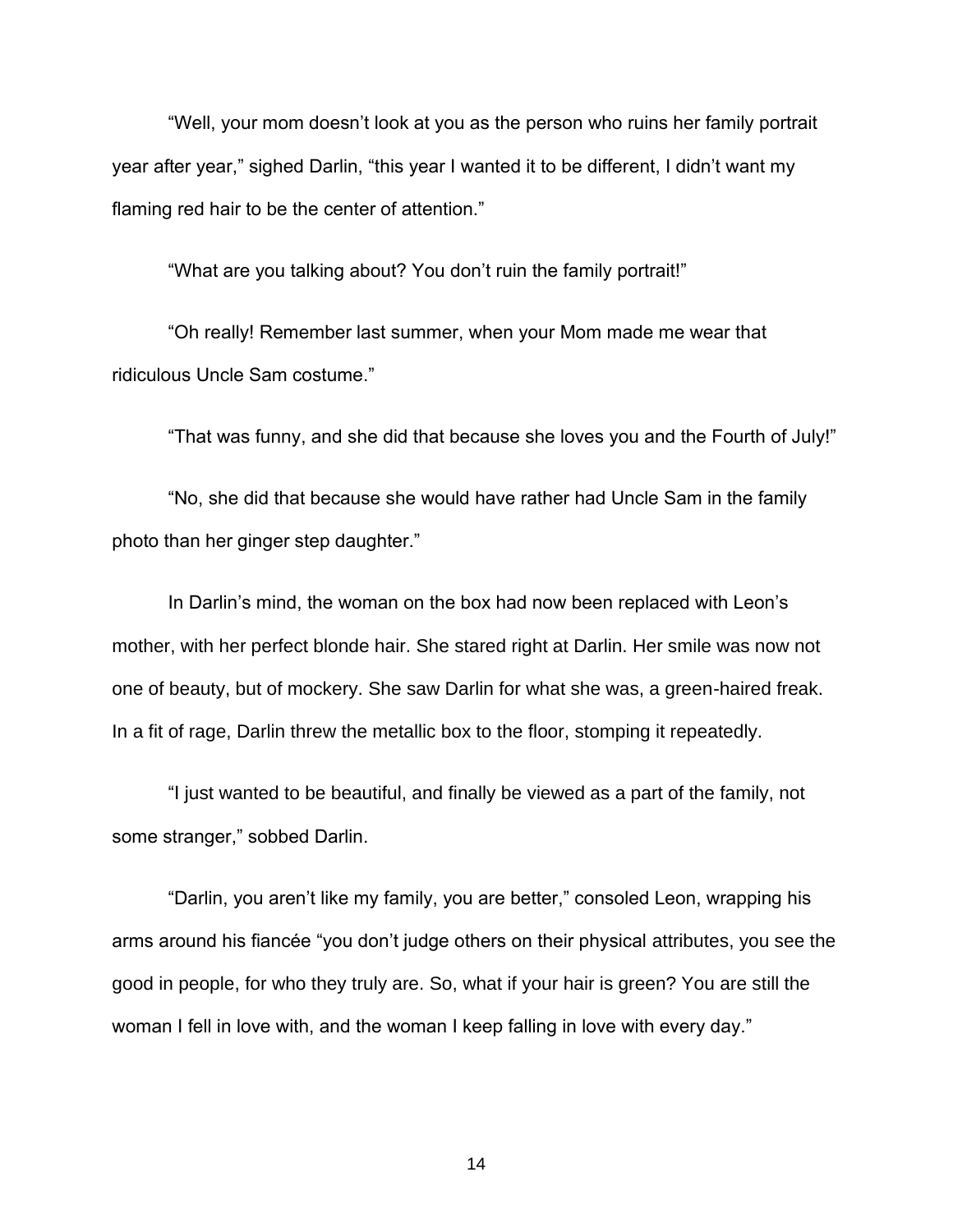"Leon, I can't take this Christmas card photo, I just can't, they already judged my red hair, what are they going to say when we show up with this monstrosity," asked Darlin.

Leon stormed out of the aisle, and left his fiancée with the mess of the smushed hair dye box. Despite all of his choices, Leon grabbed the first electric razor he could get his hands on. As he ripped the razor free of its plastic casket, he knew what needed to be done. Darlin sat there and tried to clean up the mess she had made. The quietness of the aisle was soon replaced with a steady and familiar buzzing sound. The puddle of dye Darlin had created in her anger was now accompanied by golden locks of hair. Looking up, Darlin saw Leon in the security camera display, but where his perfect hair used to be, there was a long-shaven streak right down the middle.

"They told me I was cleaning up an aisle, not dealing with two mental breakdowns."

The Walmart worker reached for his radio. He could not believe what he had just stumbled upon.

"Well, I'd love to see you try and distract people from this landing strip," laughed Leon.

"Leon, what the heck are you doing?"

"Babe, I will do whatever it takes to make sure you know how much you mean to me," Leon explained, "even if it means going a little bit bald."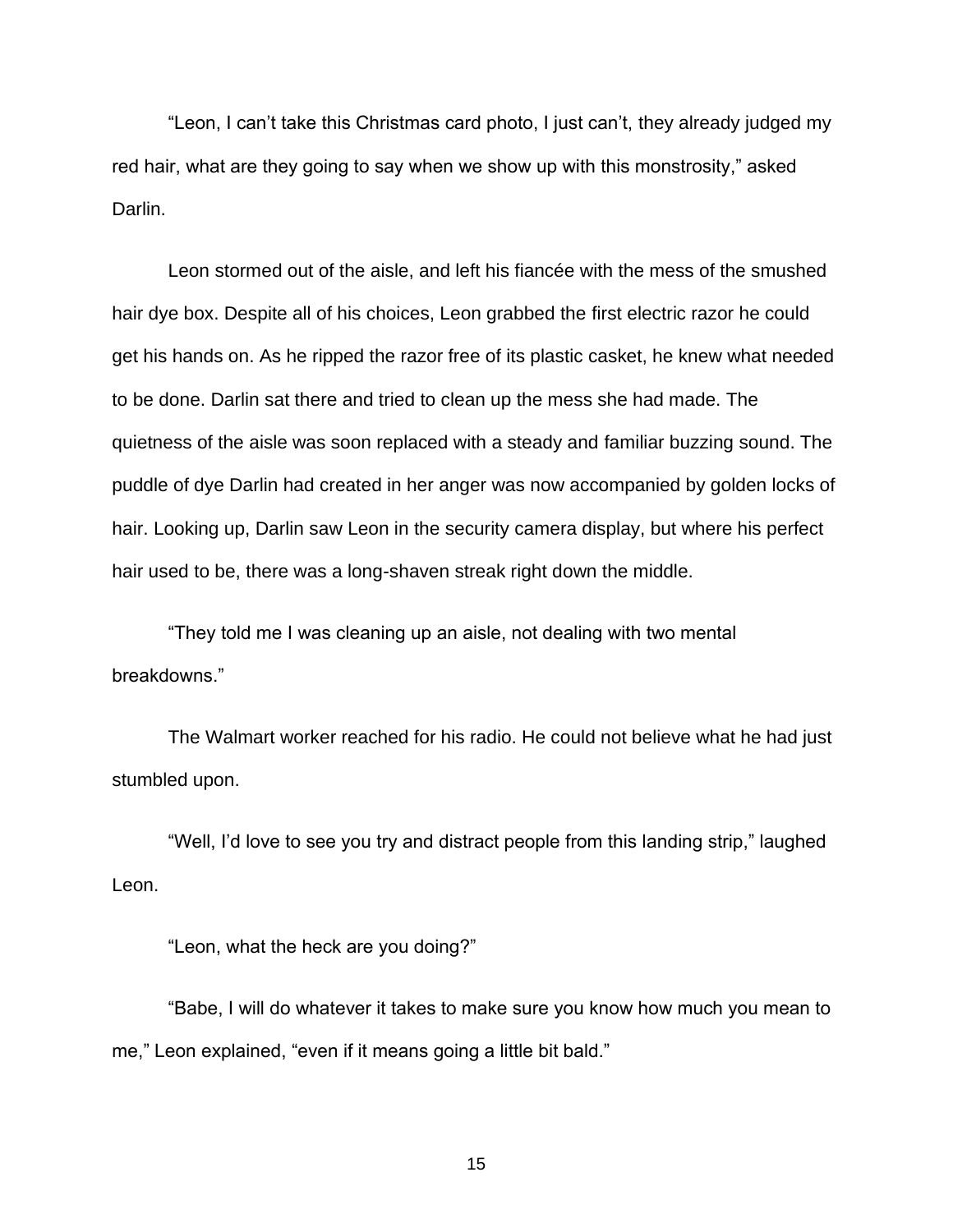"Honey, I can't believe you," admired Darlin as she hugged Leon, not sparing his shirt of any dye.

"Besides, who knows, this could be a good look for me," smiled Leon.

"What the hell happened here," asked the confused Walmart worker.

"We were just getting ready for our family portraits."

Darlin smiled at her future husband, and the two's laughter filled the aisle. Darlin and Leon replaced their laughter with a sweet and thoughtful kiss in the aisle. They had a family photo to take and couldn't be late. As they made their way out of the aisle, they were replaced with a friendly voice over the sound system.

"Clean up on aisle G Twenty-one please, I repeat clean up on aisle G Twentyone."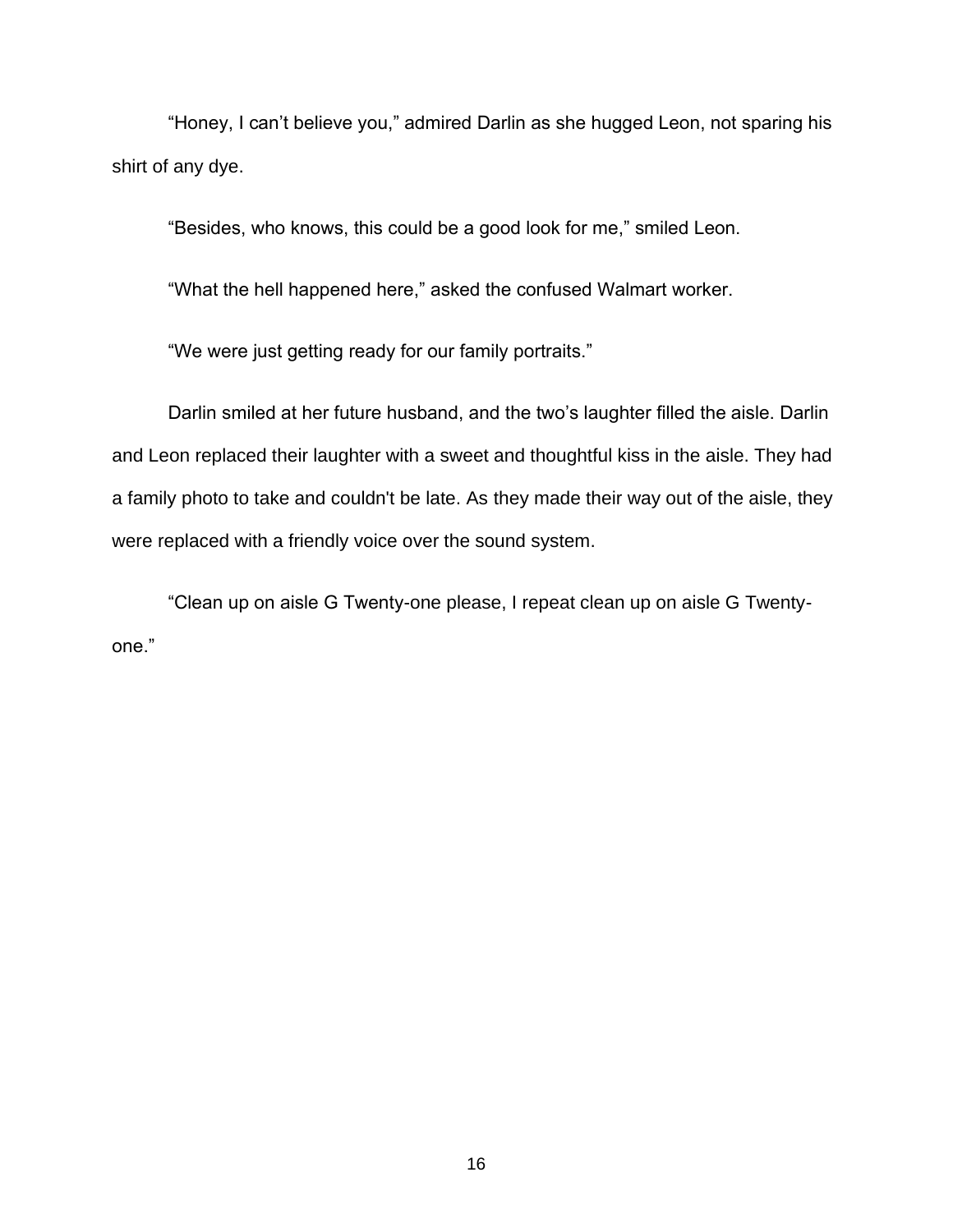## **Growing Into It**

 *This can't be my son surrounded by diapers and shopping in the baby section. How could this have happened? It feels like just yesterday I couldn't keep him still long enough in the cart to think, let alone buy groceries. Now I can't see my little bleach blonde baby anywhere, instead all I see is a handsome young man hidden behind an untamed five o'clock shadow and bags, bigger than the ones at self checkout, beneath his eyes. He is about to start a new job, in a new state, with a new baby whom I am going to miss. Who am I to complain? This is the first time I think I've seen him since he took Lenora home. Besides, he would be back in six months, but you know a lot can change in six months. Hopefully by then, he will have adjusted to sleeping on parent time, and not look so groggy.*

 "Barret, are you sure this formula won't work, this is what we used for your brother and--"

 "Mom, I already told you we can't use that, the doctor already prescribed us a special formula for Lenora, it's bad enough we have a fridge full of breast milk that is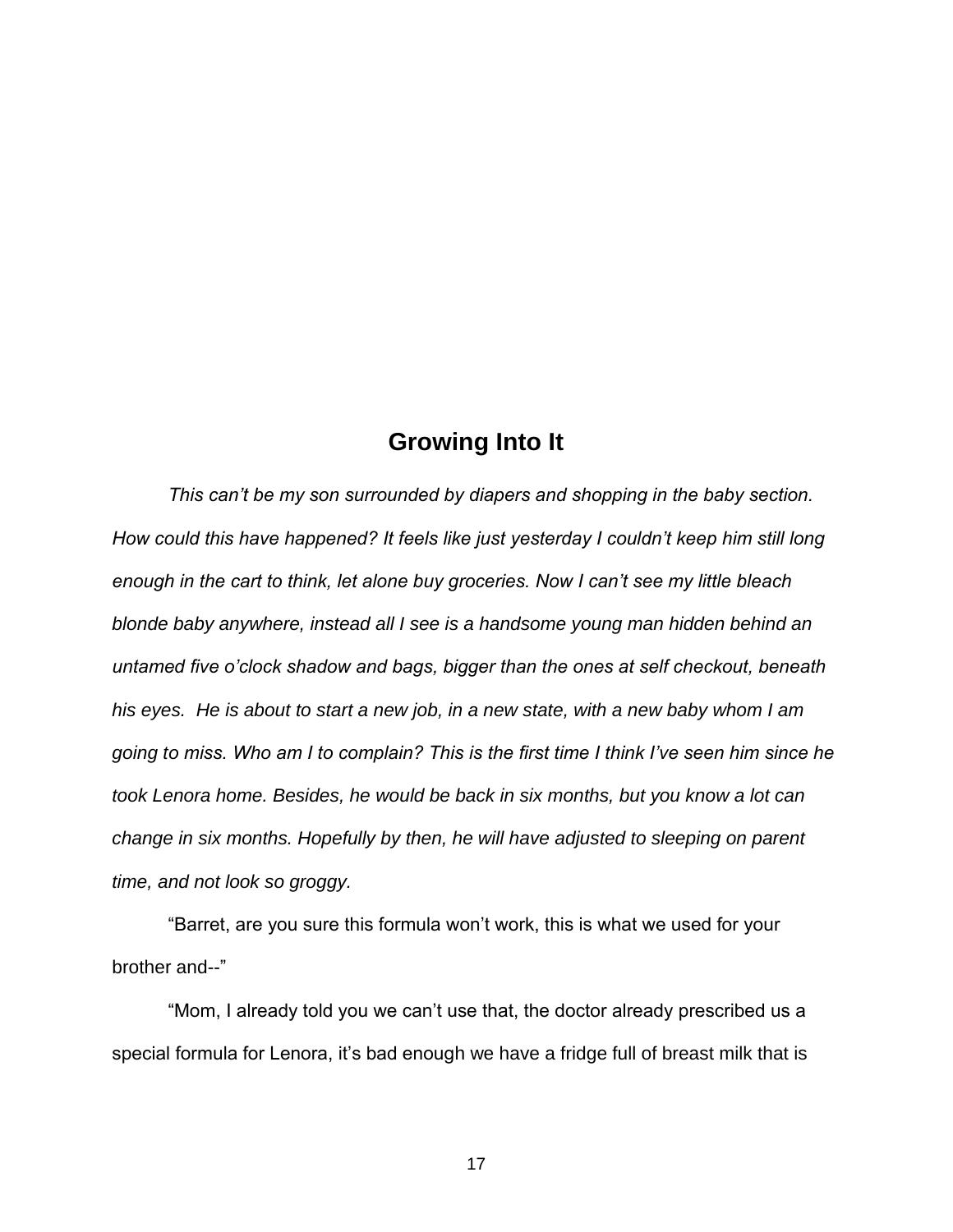going to go to waste, we sure don't need to add that to the list of things to dump down the drain."

*I know he means well, and I am proud of him for being so careful and listening to all the doctors, but does he not understand we went through the same thing. Does he not think I know a thing or two about parenting? No matter, I don't want to ruin the little time I am getting to spend with him.*

 "Oh, you're right, I forgot about her last visit. So what are we looking for anyway?"

 "Lenora hasn't been eating as much since we put her on formula, so Lola and I found these bottle nipples that are supposed to mimic the feel and everything of an actual human breast."

"Oh wow those must be expensive, have you actually tried this trick—"

 "Yes, Mom, we have tried all the tricks, now are you going to help me look for them or not?"

 "How about I just see if I can find a worker and they can point us in the right direction."

 *You know, I am getting really sick and tired of him cutting me off like that. As I walk towards the front of the store, I can't help but notice all the small adorable clothes. People always tell me if I get rid of everything in my closet, I could clothe all the homeless on the Gulf Coast. I can never argue because what can I say, a sale brings a smile to my face. What they don't know is buying for your granddaughter is much more fun than buying for yourself. My little Lenora can never have enough. There are so many options: baby bibs with the saying "spit happens", cute little cheetah print onesies,*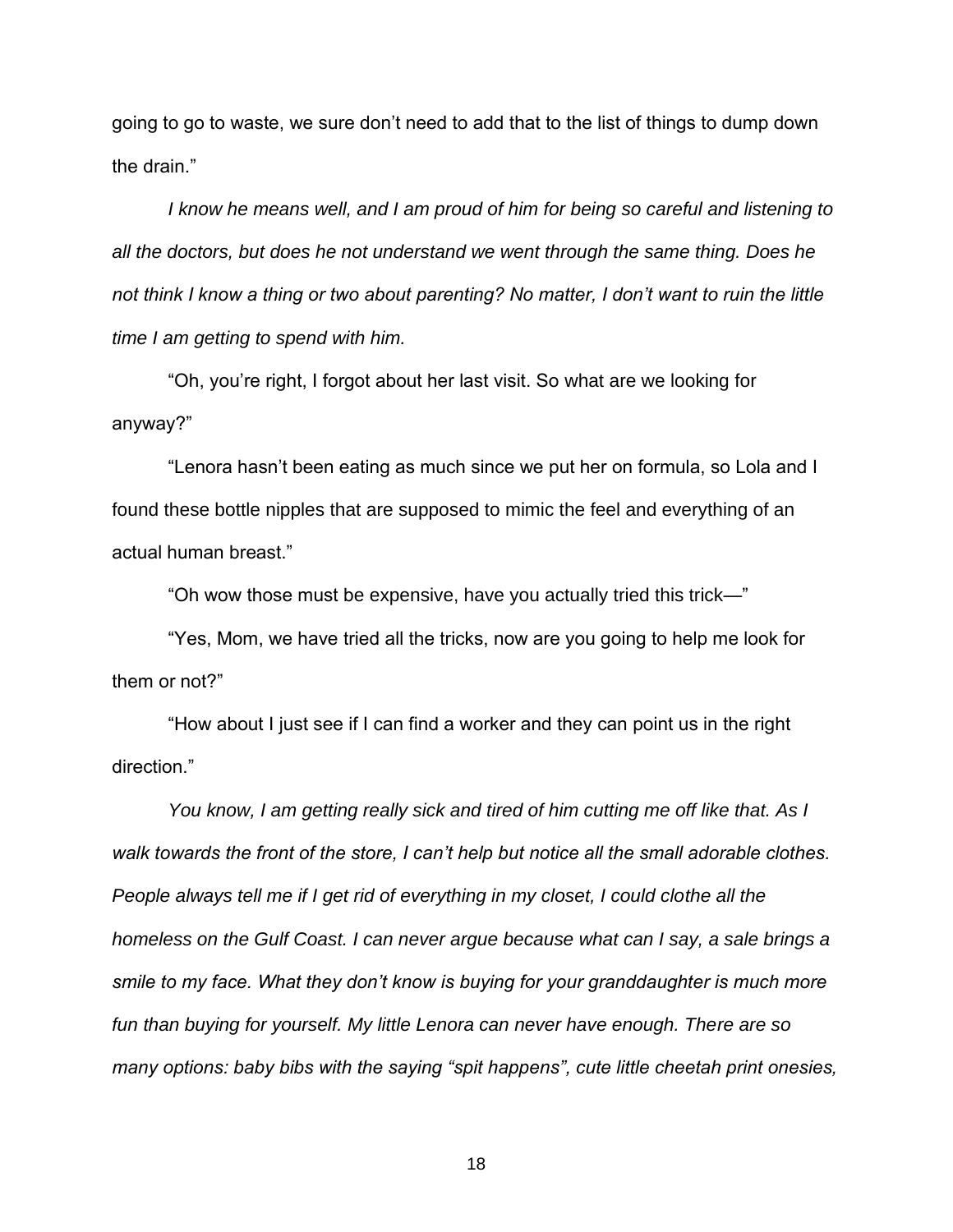*the fluffy pink skirts with flamingos, the headbands so small I could wear them as a bracelet, and so much more. Oh my goodness, I don't even know how they can make tennis shoes so small that they fit in the palm of my hand. They have the laces and everything! My Lenora will look so cute in all of this.*

"Excuse me ma'am, would you like a cart?"

Through the pile of outfits spewing out of my arms, I saw a familiar blue vest.

"Oh that would be amazing, thank you---"

 I couldn't make out his name tag from behind the safari of animal print baby bodysuits I had added to Lenora's new collection.

"Derek. Is there anything else I could help you with?"

 "As a matter of fact, you can. I was wondering, do you have the bottle nipples that are supposed to feel, you know, like the real thing?"

*Did I really just point at my boobs to this Wal-Mart worker?*

 "No ma'am, but have you tried putting the tip of your pinkie in with the bottle? It worked wonders for my wife and me."

"That's exactly what I was trying to tell my son earlier!"

 "Well, if there is anything else, ask one of our workers and we will be glad to help."

 *See, even Derek knows and used the trick, but no, Barret can't use the trick, the trick is too stupid for him. Mom can't be right, she just cuts hair, what would she know about raising a child. I only raised him and his older brother for the past twenty six years! Hell, they are both adults, and I'm still looking after them like when they were just kids.*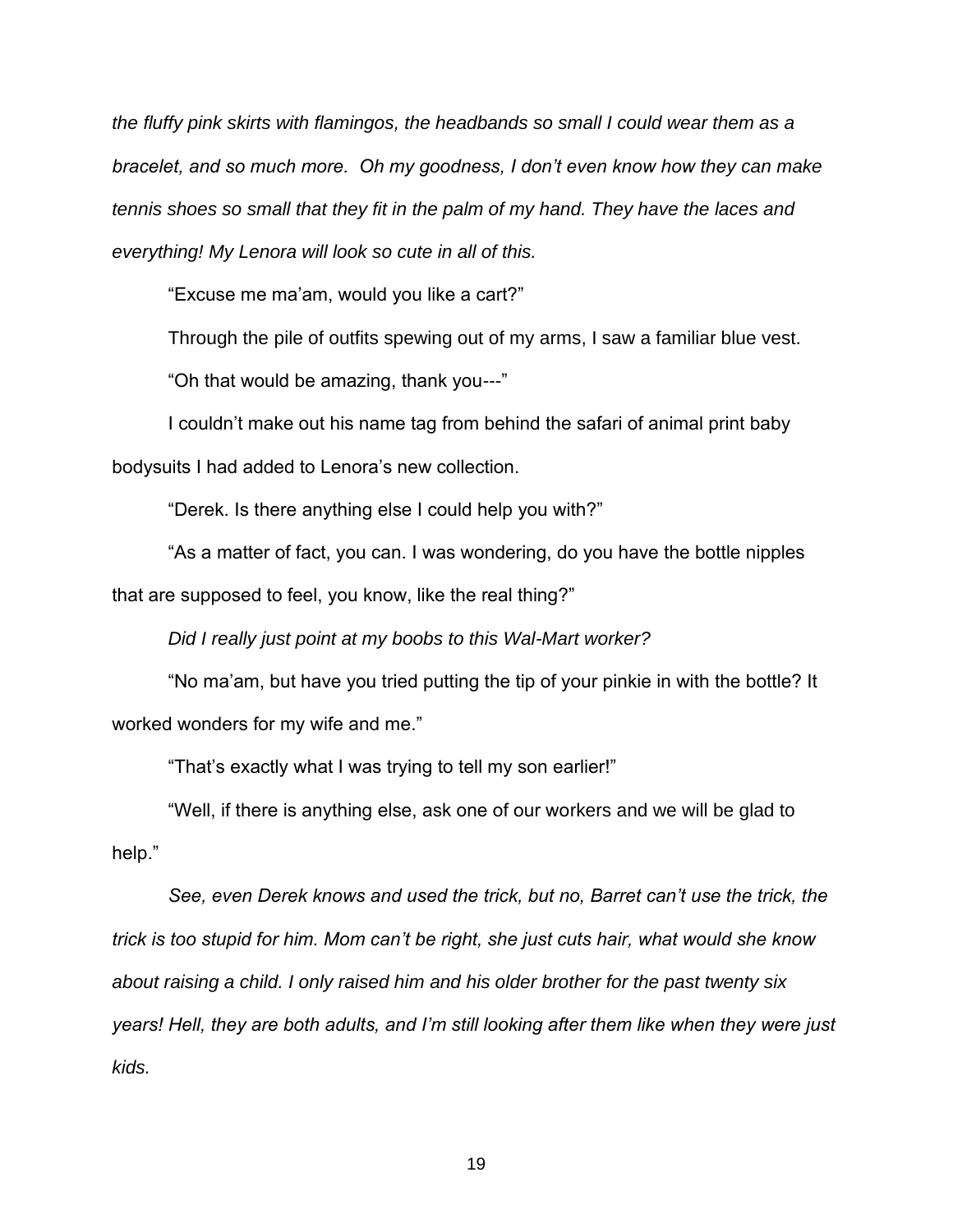"Sweetie, they said they don't sell them here, you are just going to have to try something else."

"Mom, why do you have a cart full of baby clothes?"

"Oh I just thought I would buy—"

" I asked you to help me with this, not buy the whole baby clothes rack!"

 "You know what Barret, I'm done. I don't even know why you asked me to come with you, did you want me to buy the formula for you or something? Is that all I was today? A wallet?"

"Mom, it isn't like that."

 "Oh really, then what is it like? Because every time I tried to open my mouth or give a suggestion today, you've only cut me off or told me how wrong I was before actually listening."

 "Mom, I'm just nervous, okay? It's bad enough having to pack up the house and move for work, but you throw being a parent into it and things go from crazy to hectic."

 "When you and Lola told us you were trying to get pregnant not even one whole year after your wedding we didn't fight. You have been dating this girl since you fell in love with her in the tenth grade. So, your father and I thought you could handle this. Barret, what did you think it was going to be, fun and easy?"

"No, it's not that. It's just I don't know how you and Dad made it look so easy."

 "Barret, look at me, it wasn't easy, nothing about being a parent is easy. Being a parent is the hardest job you will ever have."

"Then why did you and Dad want kids?"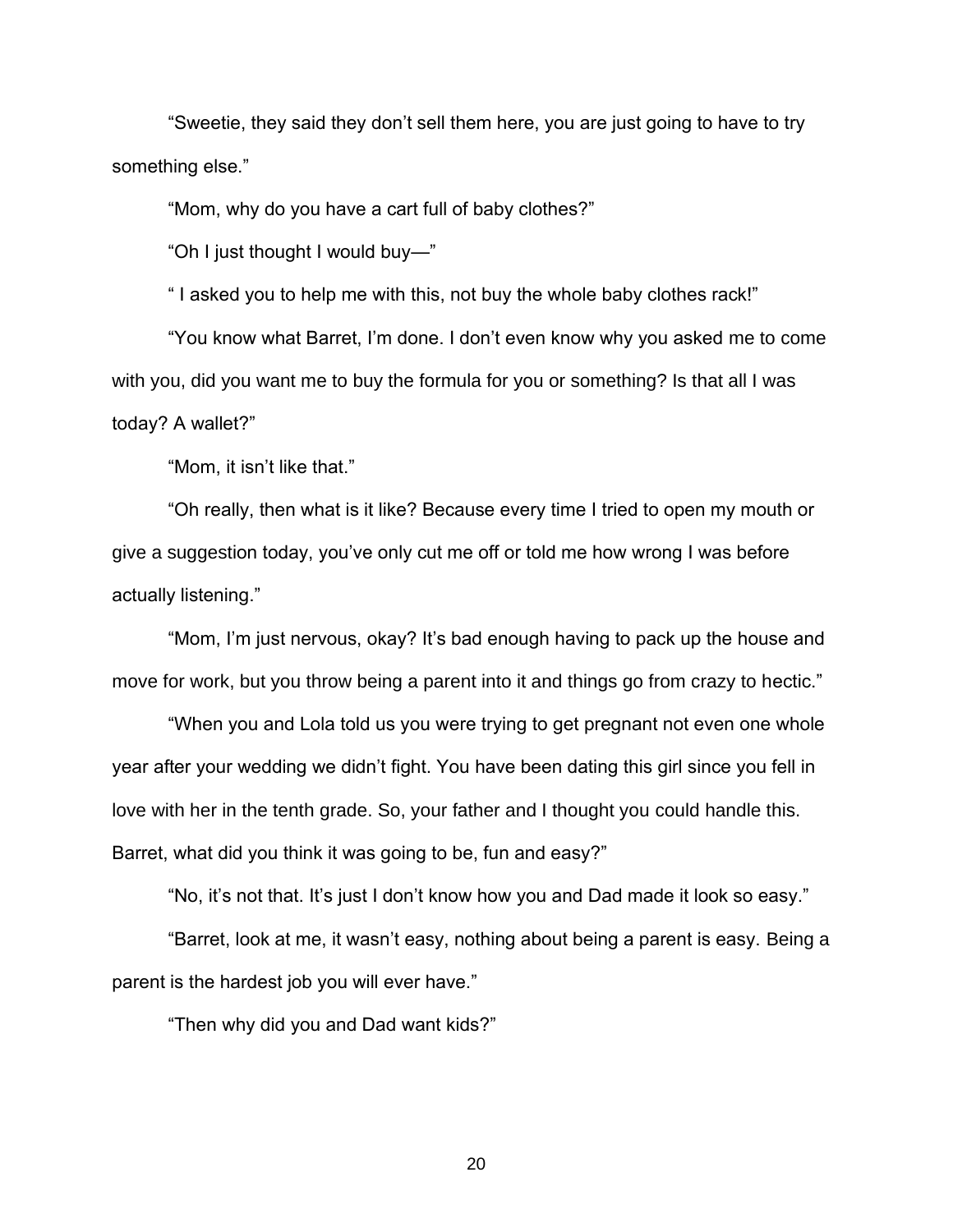"The same reason you and Lola had kids, if I had to guess. You love someone so much and you want to share that love with something that is yours, something that you made. Then that something grows up, and if you do your job right, they grow up to make you proud and surprise you with a granddaughter or grandson you get to spoil and help raise all over again. Because the secret to any good parent is an even better grandparent. They're the ones who lighten the workload when you've got no energy left."

 "I love you, momma, and I don't know what I would do without you. I'm so tired I can barely read these labels, and if I change one more dirty diaper I think I will cry. Please come help me, I don't care what those stuipid 'Parenting for Dummies' books say, I need and want my Mom's help. "

 "Hey don't get me crying in Wal-Mart. My baby girl has some clothes to try on and they don't need Lolli's tears on them. Or even worse, her daddy's tears."

"I am not crying! So what did you even bring me?

"Well, you could see it if you wipe away those tears.

"Mom!"

"I'm just picking."

"Mom, half of these clothes are for babies six months or older."

 "Well, she will just have to grow into them, and her Lolli can see how good she looks in them when she gets back from Texas."

"I like the sound of that, Mom, so please tell me about this bottle trick."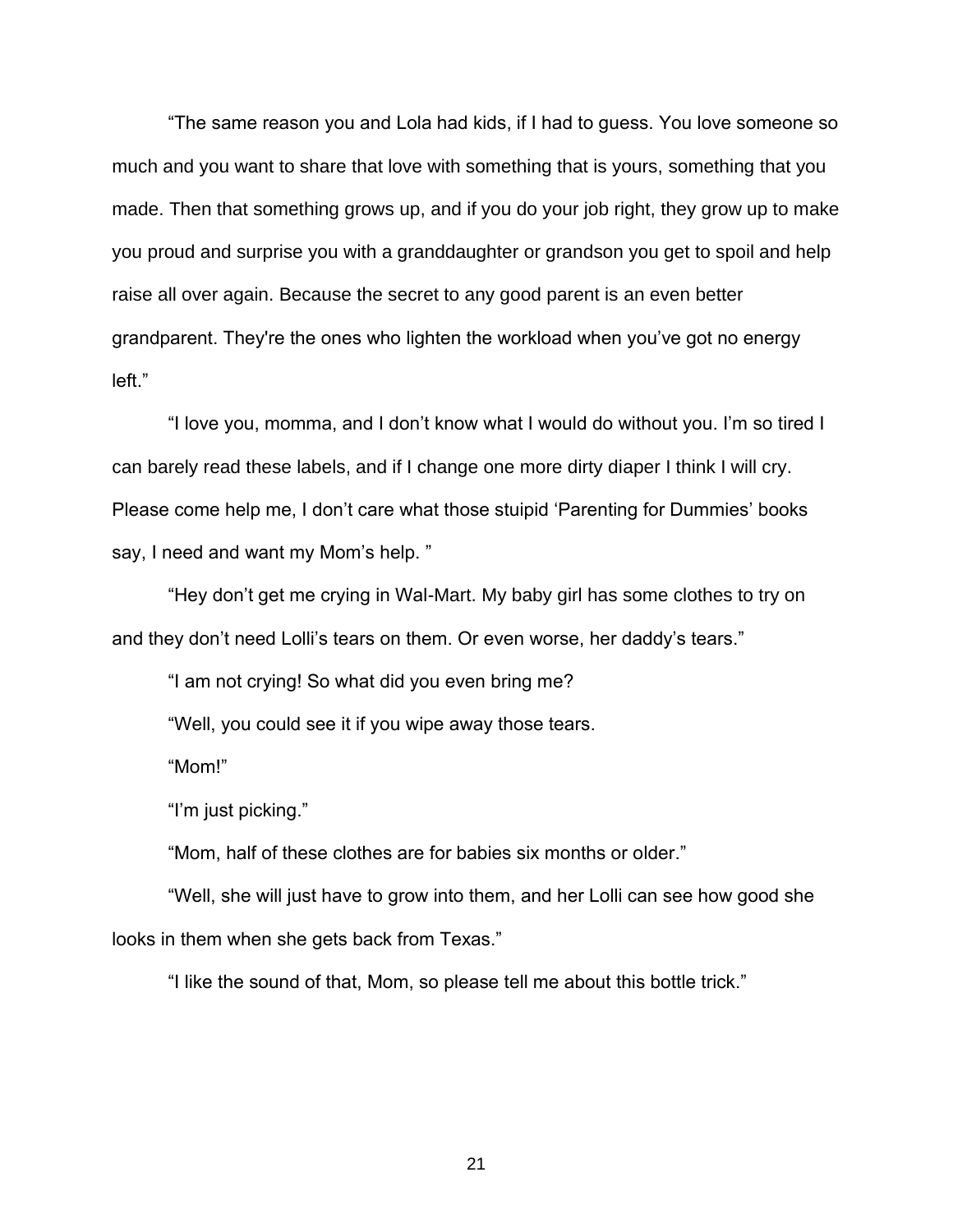### **Hook, Line, and Sinker**

As Moby Bass excitedly passed the multiple aisles, his wife Edna could only trail looking down and wondered what could have been. As two young children shot a basketball back into the storage bin in front of the aisle, Edna wondered how much work she could get done if Moby was out playing pick-up basketball with his friends. Another young man walked past them with a handful of refurbished golf balls. As he passed, Edna wondered how much sleep she would save if Moby picked up golf instead of fishing. Moby didn't even need to be good at golf, he could get the best of both worlds. Moby could spend his weekend fishing for golf balls out of water hazards instead of dragging her along to Sardis every Saturday. No matter who or what passed them nothing could distract Moby from his goal and destination, aisle I Twenty-five**.**

Edna Bass never thought her life would revolve so much around fish. As she stood there surrounded by the bright neon bobbers. the hooks of all shapes and sizes, and the rods covered in superheroes and princesses, she only wondered how much of her seventy years on this world had dealt with fish. Hell, her own last name was a fish! The moment her Moby, now husband, told her that he was named after the fabled Moby Dick, she should have reeled in the line and called it quits. Yet, she let Moby bait her in with all the romantic picnics and sunrises out on the boat. Once for her eighteenth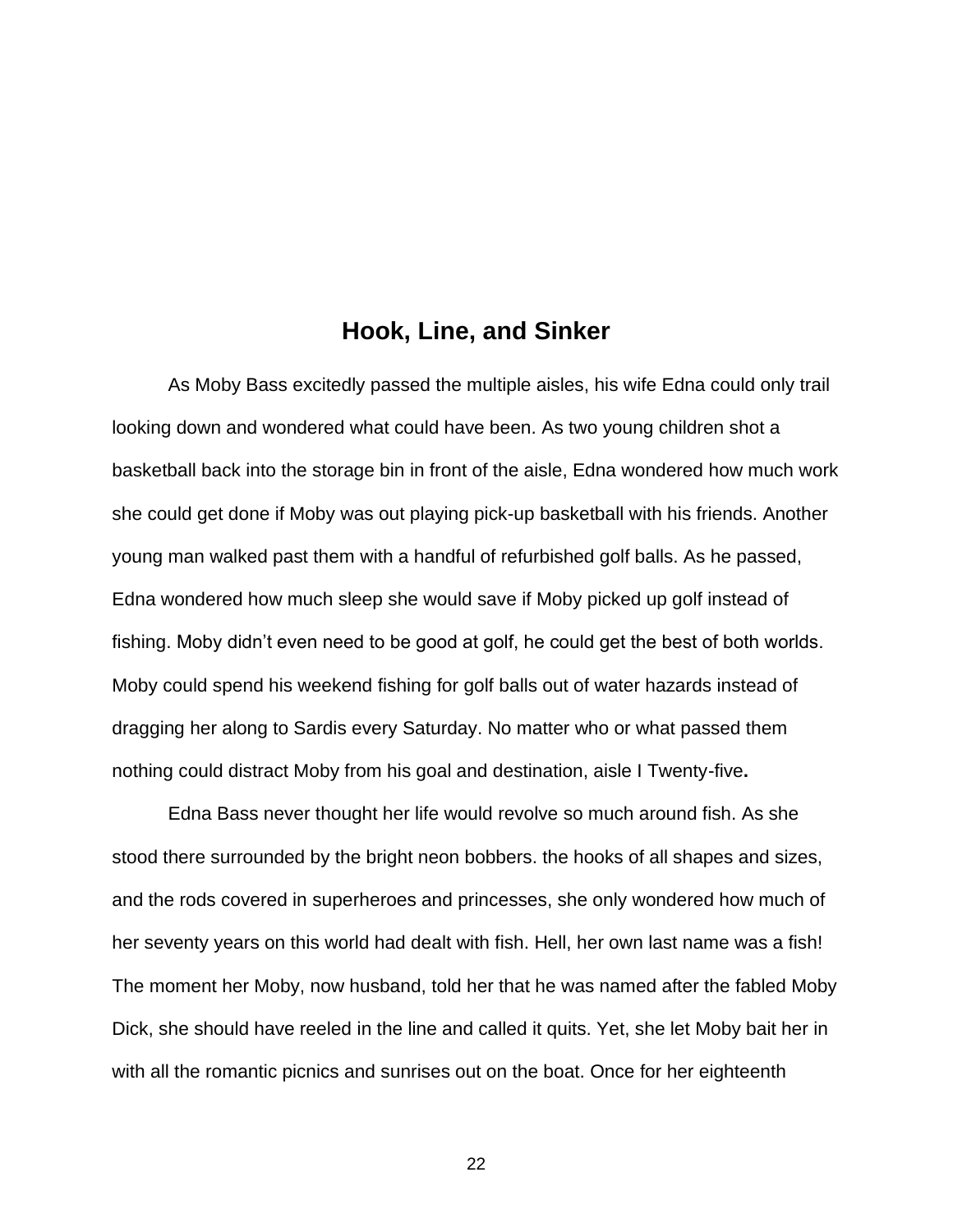birthday, Moby had prepared a candle-lit, four course dinner on the water under the stars. All that Edna had left from those moments were love handles, and this dark tan skin that resembled the leather rod storage back for sale in front of her.

"Hey honey, do you think we should get live bait again or just stick to the lures," Moby asked, staring at the live bait fridge, as if these refrigerated slimers held the key to finally catching THE big one.

"Whatever you think will work best, sweetie," begrudged Edna, as she knew that no matter if it was a worm, a cricket, or a piece of plastic on the end of that hook, Moby was not going to catch anything.

For a man who loved to fish so much, Moby Bass sure was the worst at it. If his parents had sat out on that boat with him for the past fifty years like Edna, they would have known to name him Ahab. For just like the captain, Moby Bass was always looking, always searching for that one fish. That one fish that would make sense of the countless hours on a boat, the countless amount of money he had spent, that one fish he could proudly show off on Facebook to his friends.

No matter, Moby and Edna always finished with fish whether any were caught or not. Like clockwork, Moby would put the boat on the trailer, kiss Edna in the passenger seat, look her in the eyes, and let her know they would get them next week. Moby would then drive to Captain D's and order a Deluxe Seafood Platter for the two of them to split at home.

"Honey, you think the fish will bite at this," pondered Moby as he stuck a plastic container right into Edna's face.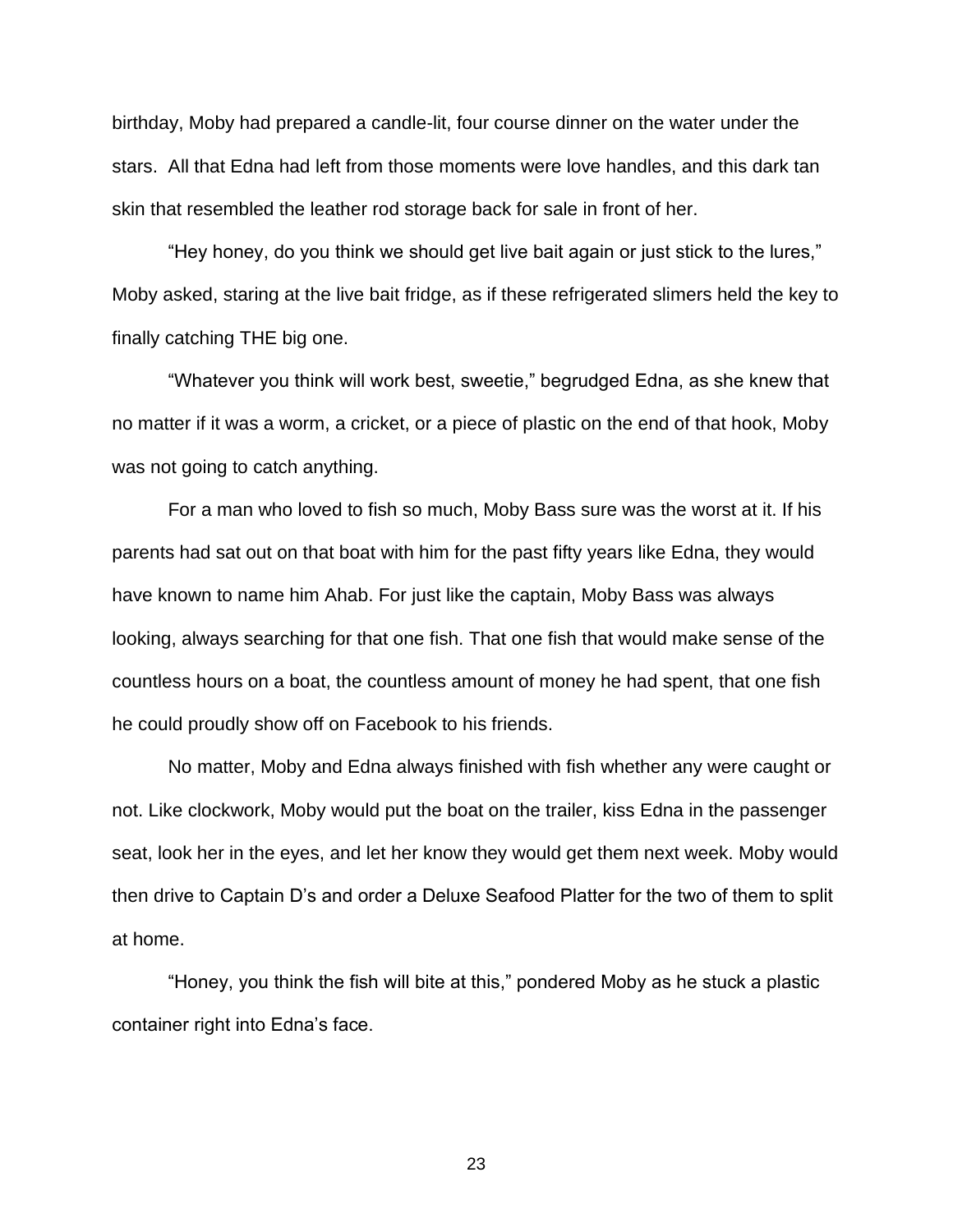As the revolting stench of dead worms, mud, and whatever the hell they put into that stuff engulfed Edna's nose, all the frustrations with fishing engulfed her memory.

"Honey, I hate fishing," blurted out Edna, " I hate waking up so early, I hate the constant sunburns, I hate sitting in the boat bored out of my mind, and I hate not catching any fish!"

Moby stared at her, dumbfounded, as if he were a fish out of water gasping for the right thing to say.

"Edna, I had no idea, I thought you always enjoyed our weekly fishing trip to Sardis," Moby muttered sadly, placing the lid back on the bait.

As she stared at the sad shadow of what used to be her excited husband, Edna began to look around the aisle. Her outburst had grabbed the attention of many fellow fishermen shopping for their trip necessities. It was there she realized she was the only woman in the aisle, hell probably the only woman remotely near this section of Walmart. Edna realized she had caught the best fish of all, a husband who actually wanted her around. Fishing was an escape for these men, but for her Moby, it was just more time to spend with the wife he loved, doing what he loved.

"Moby, I am so sorry," apologized Edna, "I don't hate fishing, baby. I just think that the time we spend together doesn't always have to be out on that boat. I know you love fishing, but sometimes I want to do what I like."

"Edna, I always assumed you just loved being out there just as much as I did," replied Moby.

"I did and I do, but, sweetie, I'm not out there for the fish, I'm out there for you," explained Edna.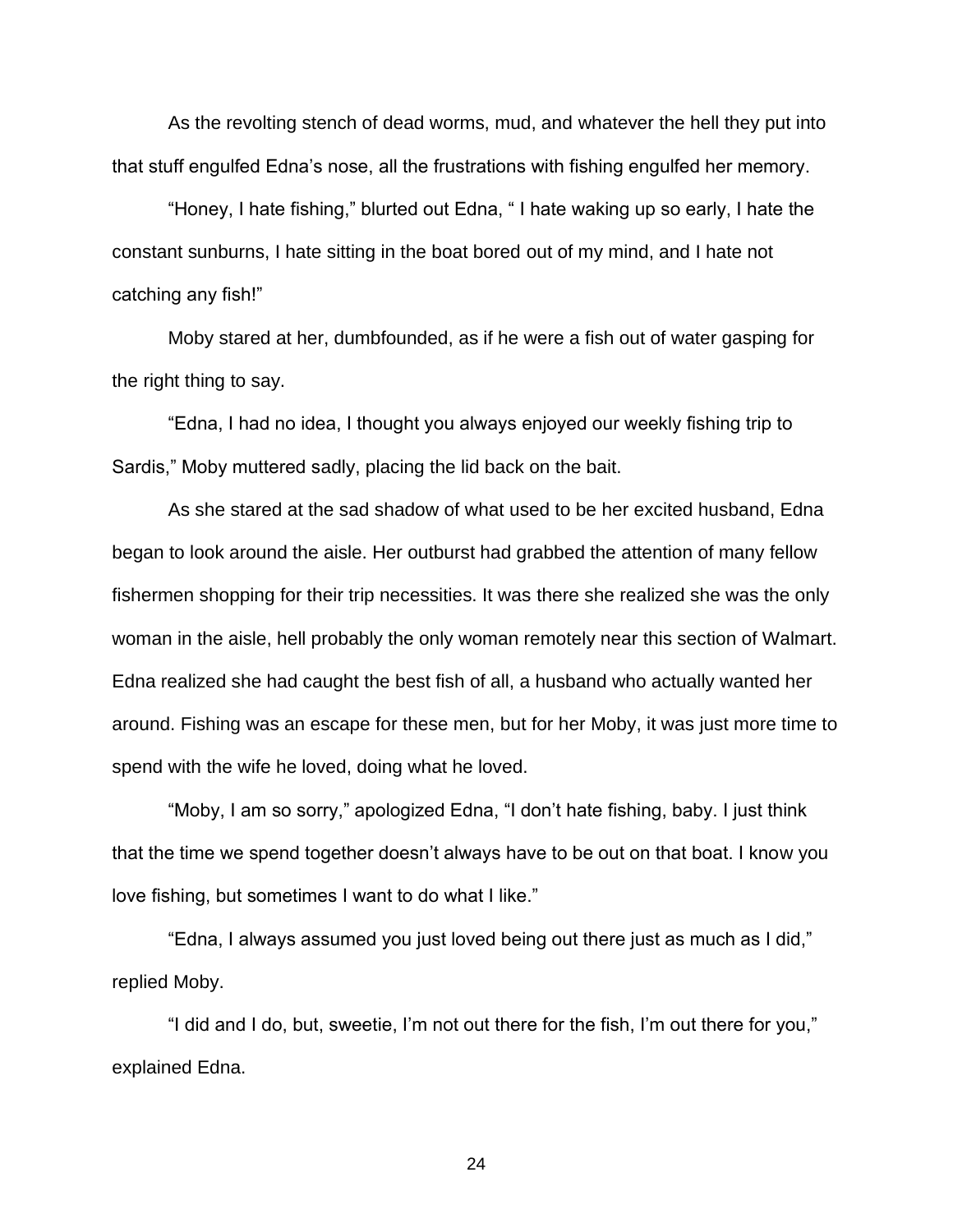Moby placed the bait back into the Walmart bait fridge, and with a large smile on his wrinkly tan face, he embraced his wife. He knew there was no other fish in the sea compared to his wife. She was his greatest catch, and would always be his greatest catch.

"Let's get out of here, baby, I have all I need at the house, besides I'm starting to get hungry. What were you thinking for dinner?"

"Why not Popeyes? I sure am in the mood for chicken."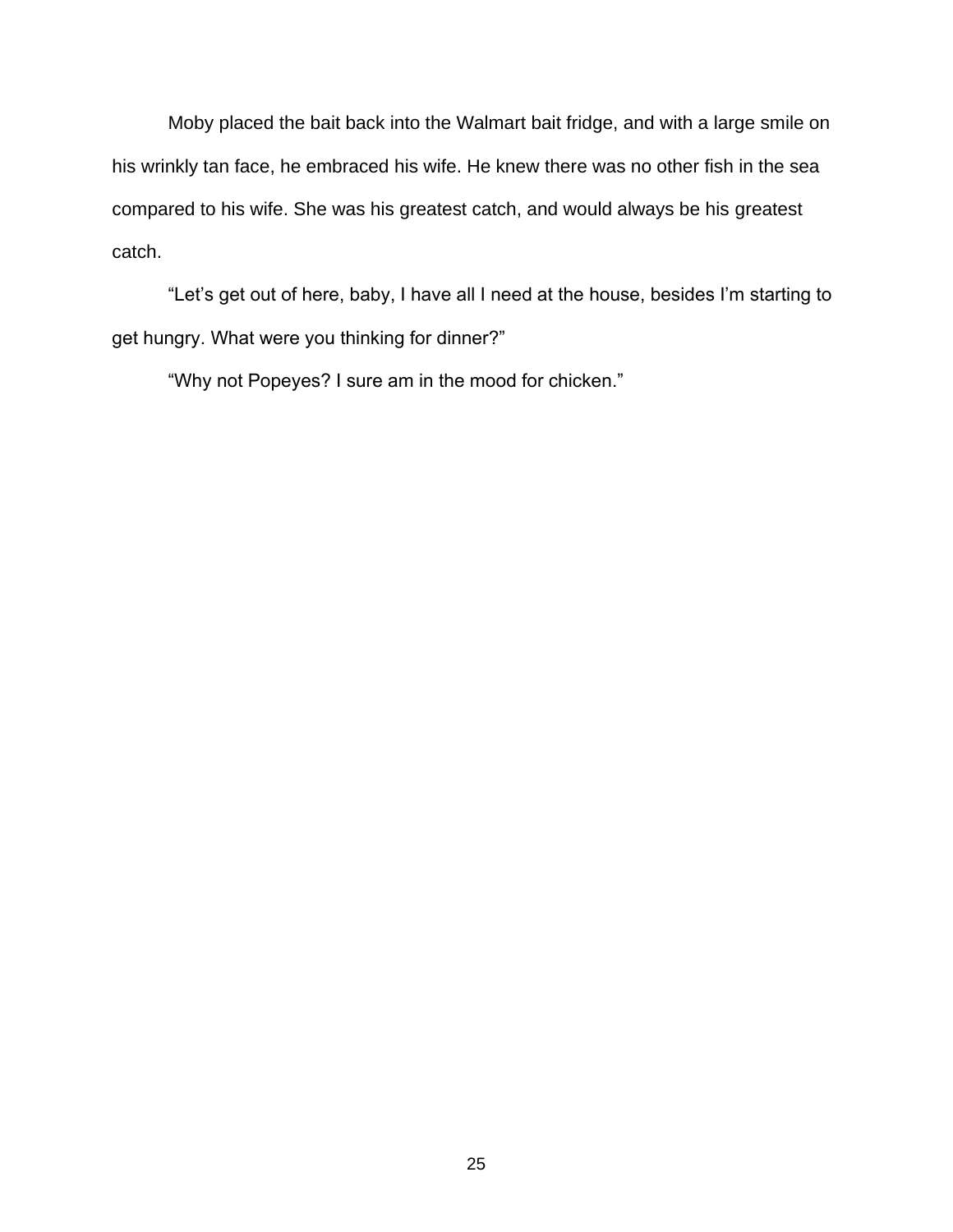### **Man of the House**

Meat has a ton more protein in it than any vegetable does. Or, at least that was Louis' sole belief in his diet. After his friends started going to the gym, he decided to muscle up, and turn his diet to solely protein. If there was a form of protein, Louis had it–Muscle Milk protein powder, Premier Protein shakes, peanut butter and chocolate chip protein bars, he even had those disgusting protein pancakes. But this was his most favorite aisle, the meat section.

There they were in all of their blood-oozing, raw-glory beauty. Walmart's meat section was no butcher shop, but it never disappointed. They had beef, they had chicken, they had fish, Louis would even choke up at the packed sandwich meat. To Louis this was no aisle, but rather a stunning art gallery of shades of red and pink. Where artists differ in brush stroke, Louis' works were judged on their cut: ribeye, tenderloin, and the Mona Lisa of meat, the filet.

"Can you quit drooling? Hurry up and grab what you need, it's bad enough knowing how many animals you eat in a week. The last thing I want to do is stand here surrounded by all this carnage, it makes me sick."

Lucy. What could someone say about Lucy? Oh, that she was the exact and total opposite of her brother, Louis. Lucy had always been and always will be an animal lover, whether it be her cat, her dog, her hamster, or even Nemo, her goldfish, she showed them and any animal love. So, needless to say, when Lucy put two and two together about family hamburger nights, her life took a turn for the more vegan side. Not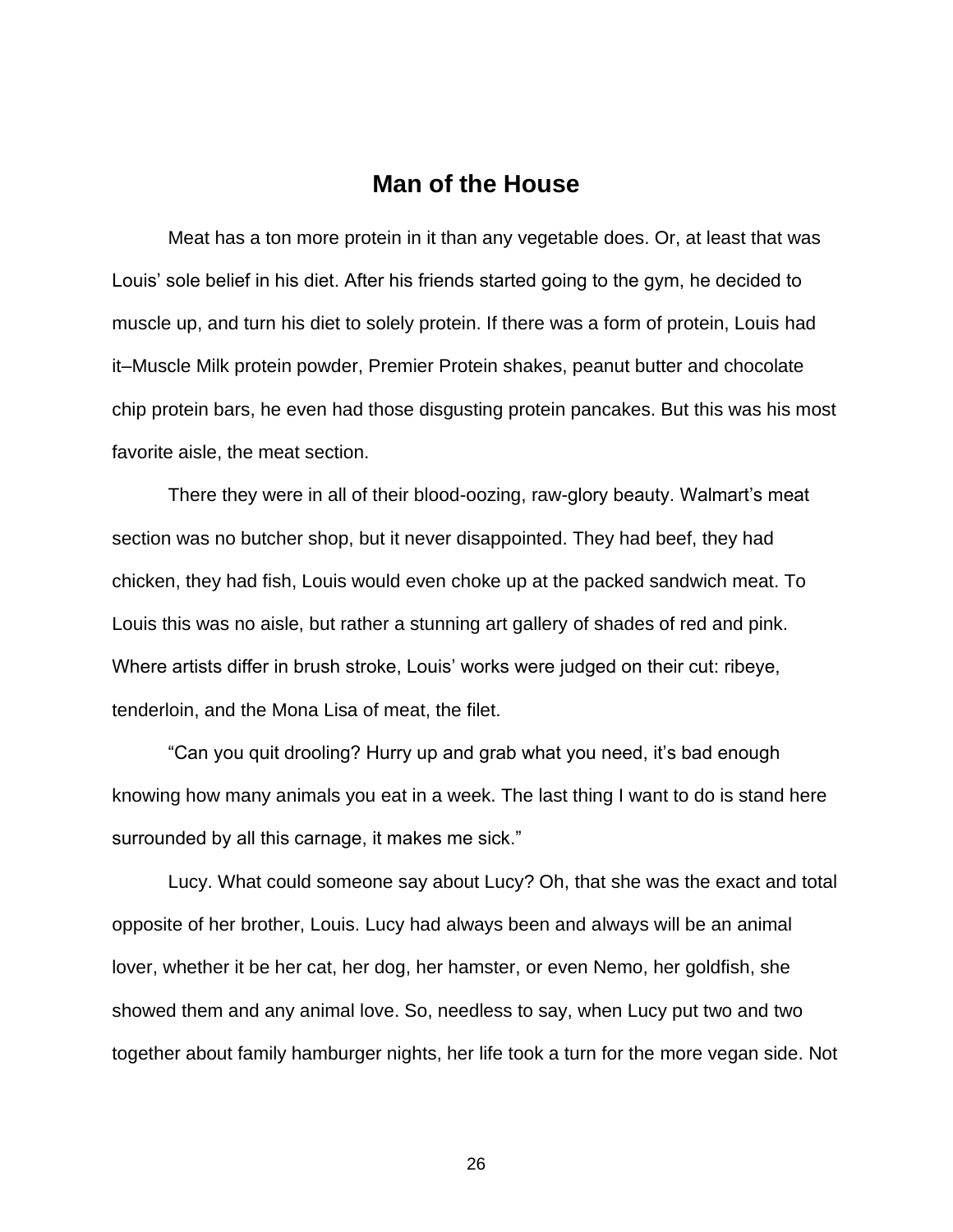only did she go vegan, but she had to make a podcast to inspire others and teach people vegan recipes.

"Oh shut up, just because you and all those 'Lucy Lemon' fans want to cry about eating animals, doesn't mean I have to."

"Whatever, animal killer."

Finally, he could get back to his options. What should he have tonight? Louis did say he was trying to bulk up. Chicken breast, can't go wrong with chicken breasts? Wait, what is she doing? Is she grabbing something from the meat section, had Lucy finally come to her senses?

"What the hell is that?"

A green box was in Lucy's hands. Lucy turned it over to reveal a disgusting graylike patty.

"It's Beyond Meat hamburger patties!"

Beyond Meat? How could anything be beyond meat? The only thing it looked beyond was the expiration date, thought Louis.

"I've seen these all over social media, they are supposed to taste just like hamburgers, but they are completely vegan."

"Yeah, I'm not eating that. Go ahead and put it up now."

"Oh whatever, afraid that you might actually like them, carnivore?"

"No I just know the last time I checked they were called HAMburgers, not that Beyond crap."

"Oh wow, sorry genius, but it's not like they are made of ham, so what does it matter anyway."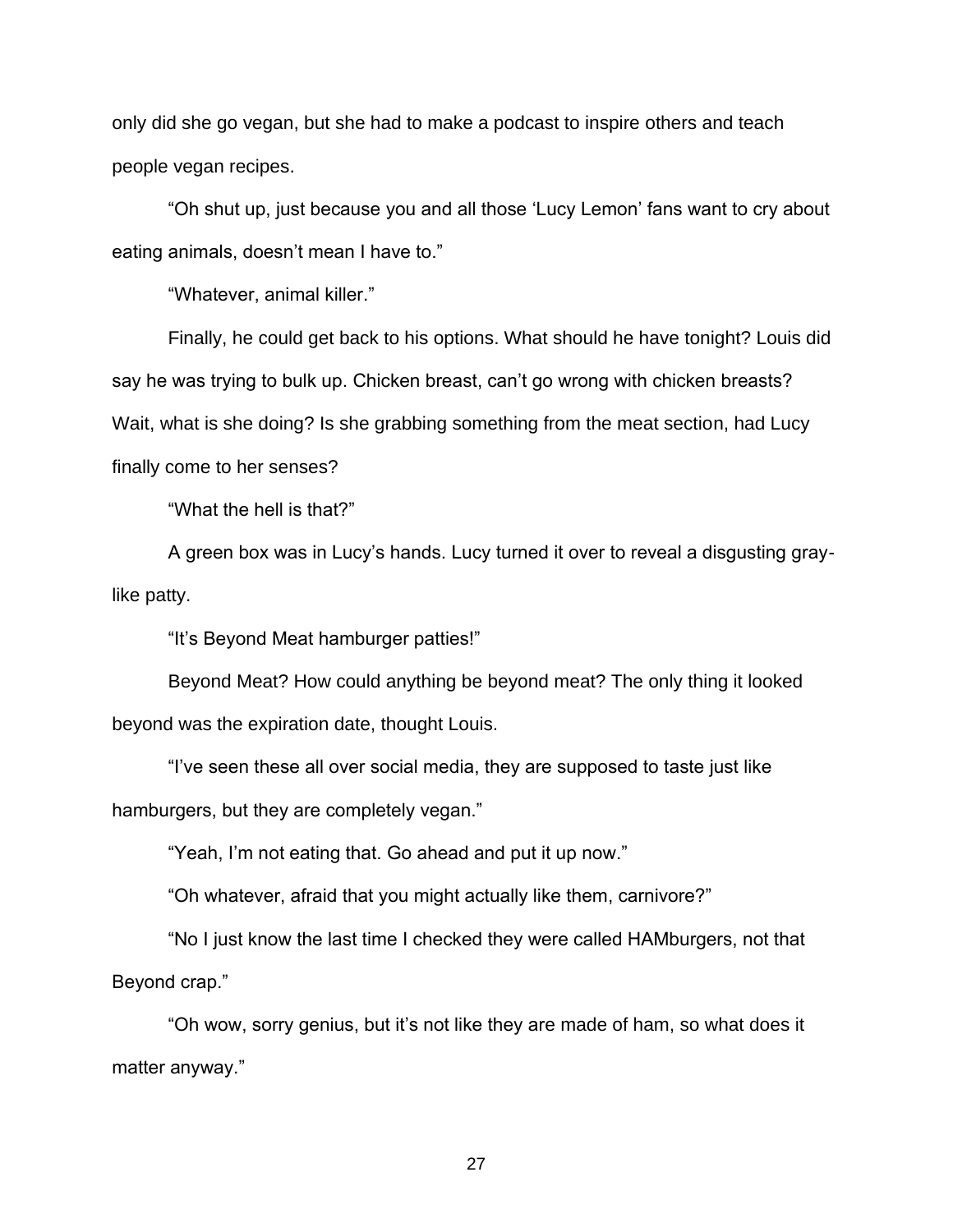"That's beside the point. Like I said, I'm not eating it."

"Mom!"

Oh great, Lucy had to get Mom involved. It didn't take twenty-twenty vision to see the anger on their mother's face as she stormed out of the condiment aisle. It's a miracle there was no one in front of her, and thank goodness, because at the speed she was pushing that cart our local shoppers would have been run over before they could even turn their shopping cart an inch. Ever since Louis and Lucy's father had passed away, even the simplest things could send her into a frenzy. So, Louis could only imagine what lecture he was about to get for a public fight in Walmart.

"I leave you two together for five minutes and you are yelling across the store! What is so important that you have to cause a scene?"

" I saw these new vegan burgers and I want us to try them, but Mister Muscle over here won't let me put them in the cart!"

"Mom, I—"

"No, I don't want to hear it. You know your sister is trying this new lifestyle, and we as a family should be open to new things."

"But, Mom!"

"No buts! Louis, you are eighteen years old, you need to grow up. How bad could they even be? Who knows, you might even like them."

"That's what I said!"

"Now, I am going back to get that bottle of ketchup, and when I get back, I want the two of you to be behaving."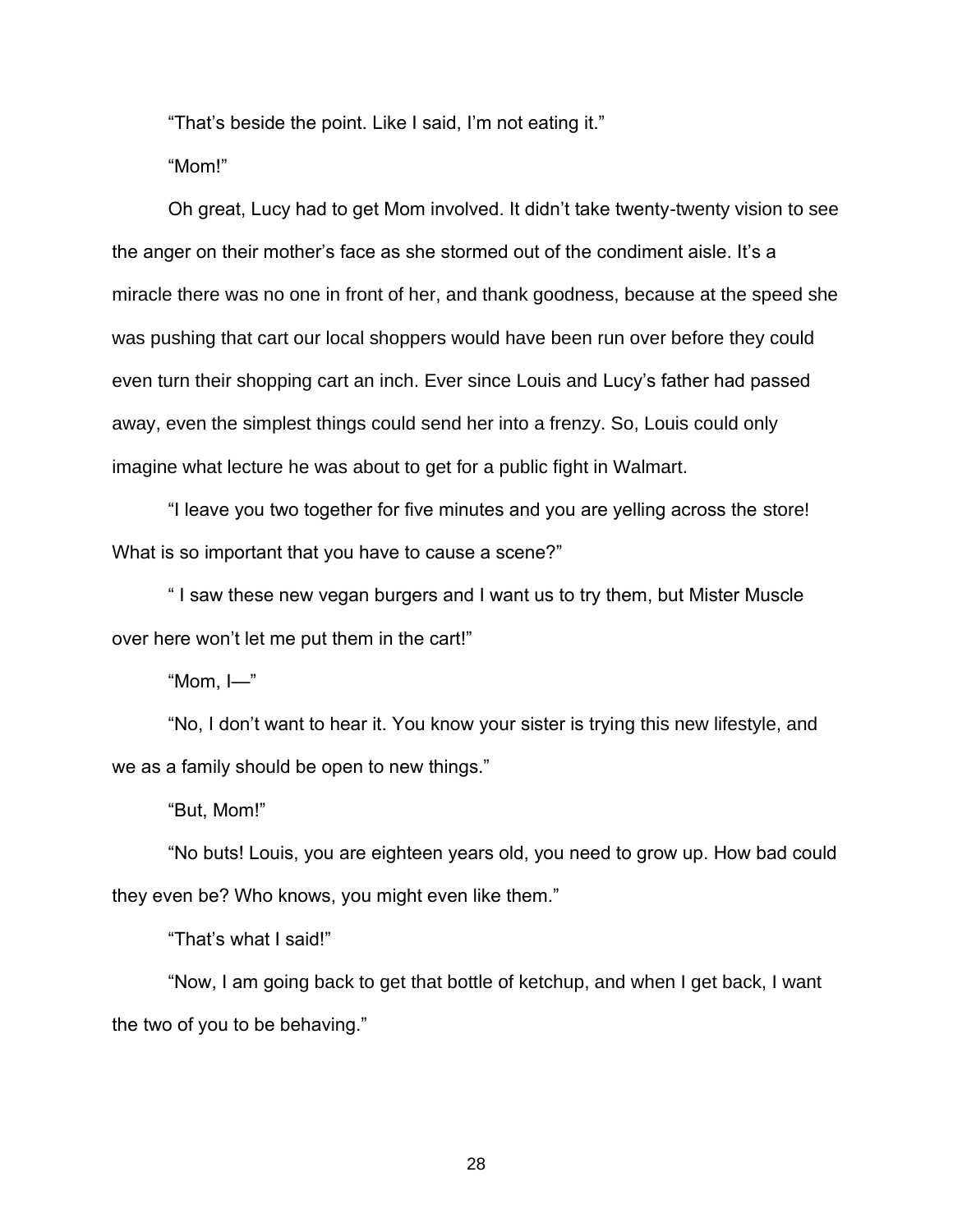Their Mom then turned the shopping cart with such vigor, the remaining groceries flung to the opposite side of the cart.

"You ever notice how I'm always the one getting the lecture?"

"Well you usually are the one in the wrong."

"Oh, shut up, Lucy, you know I can't be too terrible, we came from the same egg, ya know."

"Just because we are twins, that doesn't mean we are the same person."

"That's what I've been trying to tell you! Lucy, do you know why I go to the gym so much?"

"I mean I can only imagine it's the same reason as all your other meathead friends, to get ready to pull babes in college."

"No, it has absolutely nothing to do with college."

"Well, then it's for some girl, why does it matter?"

"I go for two girls and it means everything."

"What are you talking about?"

"I'm talking about you and Mom. When Dad died I became the man of the house, and the man of the house is supposed to be strong. The man of the house is the one who gets the lectures, not his sister."

"I had no idea."

"It's fine, just get your vegan stuff. I don't need any more lectures from Mom today."

"Are you serious?"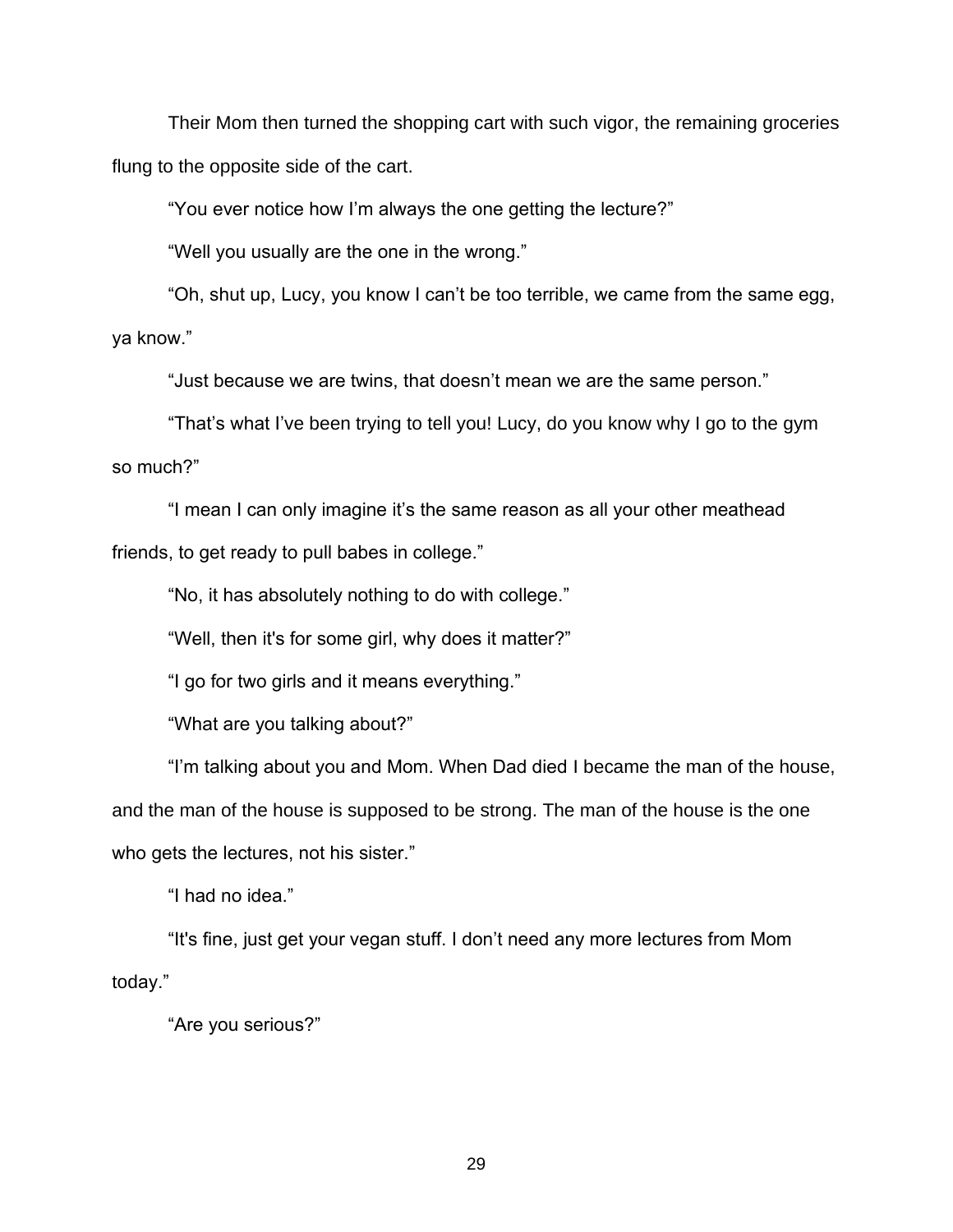"Being the man of the house doesn't just mean being strong enough to lift, but being strong enough to know when I need to cave. Now, grab your stuff and let Mom know I'm in the bathroom."

As Louis walked away, Lucy sat there and stared at her brother. How long had he been pushing himself for us? When did her twin brother become an adult?

"Where is your brother?"

"Oh, he just went to the bathroom."

"Well, did you two get your act together?"

"Yes, ma'am."

Lucy placed the Beyond Burgers at the bottom of the cart. Lucy then grabbed a filet mignon, and placed it into the upper part of the cart.

"He doesn't have to try them if he doesn't want to, besides I think he could use a good steak."

Their mother stared at the filet confused. She had no clue what took place when she left. Whatever it was, all that filet could do was put a smile on her face.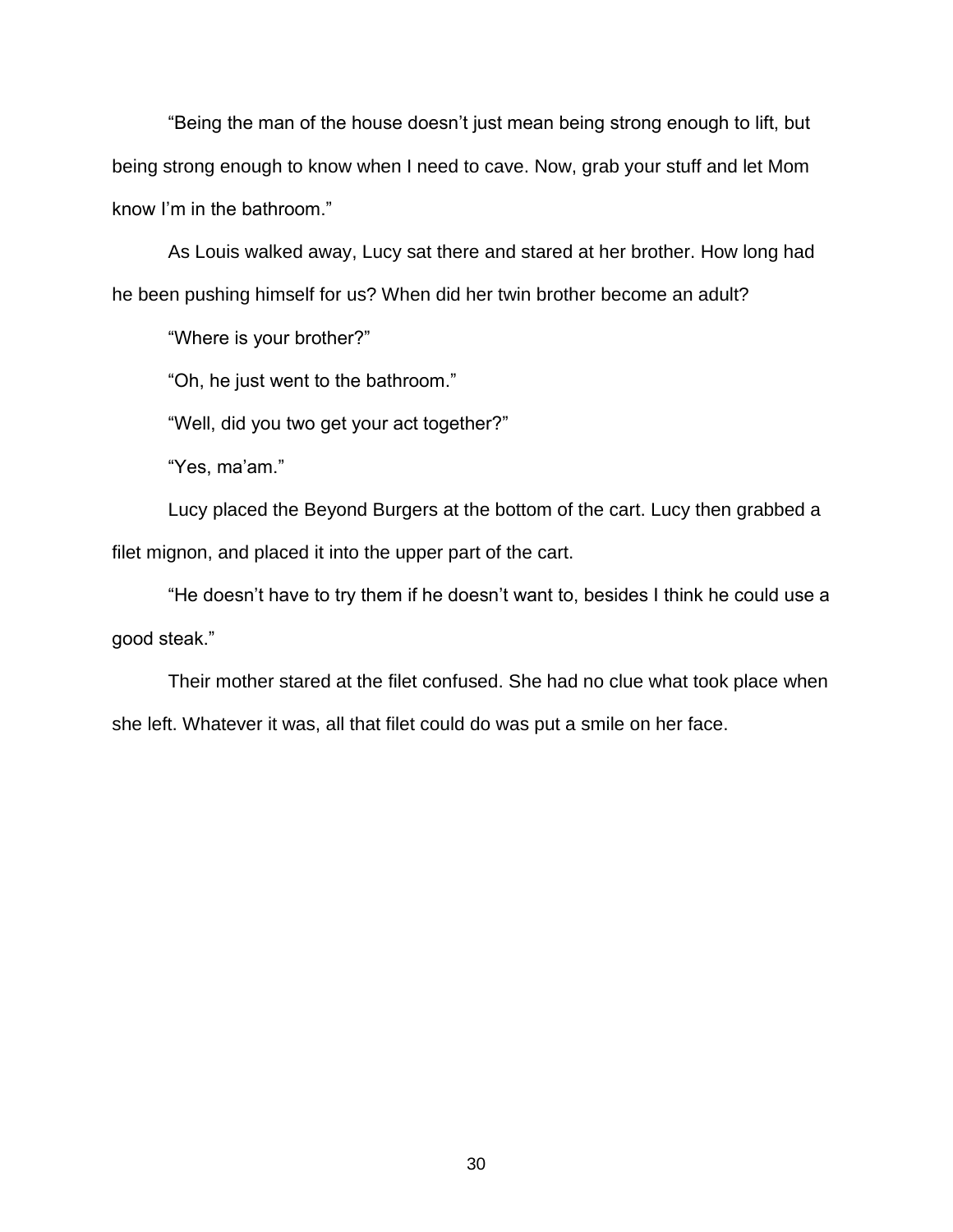### **Maxi Dad**

The pastel colors of the boxes in front of him only left Matthew more and more confused. How could his baby girl already be a young woman? It was only yesterday Matthew and Sara Mitchell brought their seven pound nine ounce Maggie home from the hospital. Now, where there once was a baby needing to be held, there is a young woman suffering from cramps and mood swings.

 " God, I have no idea what I am doing," expressed Matthew as he put his face into his hands.

 Looking up, the blue boxes might as well have been a tsunami heading straight towards him.

 "How the hell are there so many of these things? Pads, sport, super absorbent, where do I even start?"

Looking up and down the aisle, Matthew began to imagine and feel the bewildered stares of multiple men shopping, as they passed the unfamiliar aisle.

 "What the hell am I even doing in this aisle? This is not where Dad's belong," sighed Matthew, " I should be buying razor blades and shaving cream teaching the son I wanted to know how to shave. Or explaining to him that body wash and shampoo are NOT the same thing. Instead, I'm standing here awkwardly in front of a wall of tampons."

"You know they can only be so intimidating if you give them the power to be."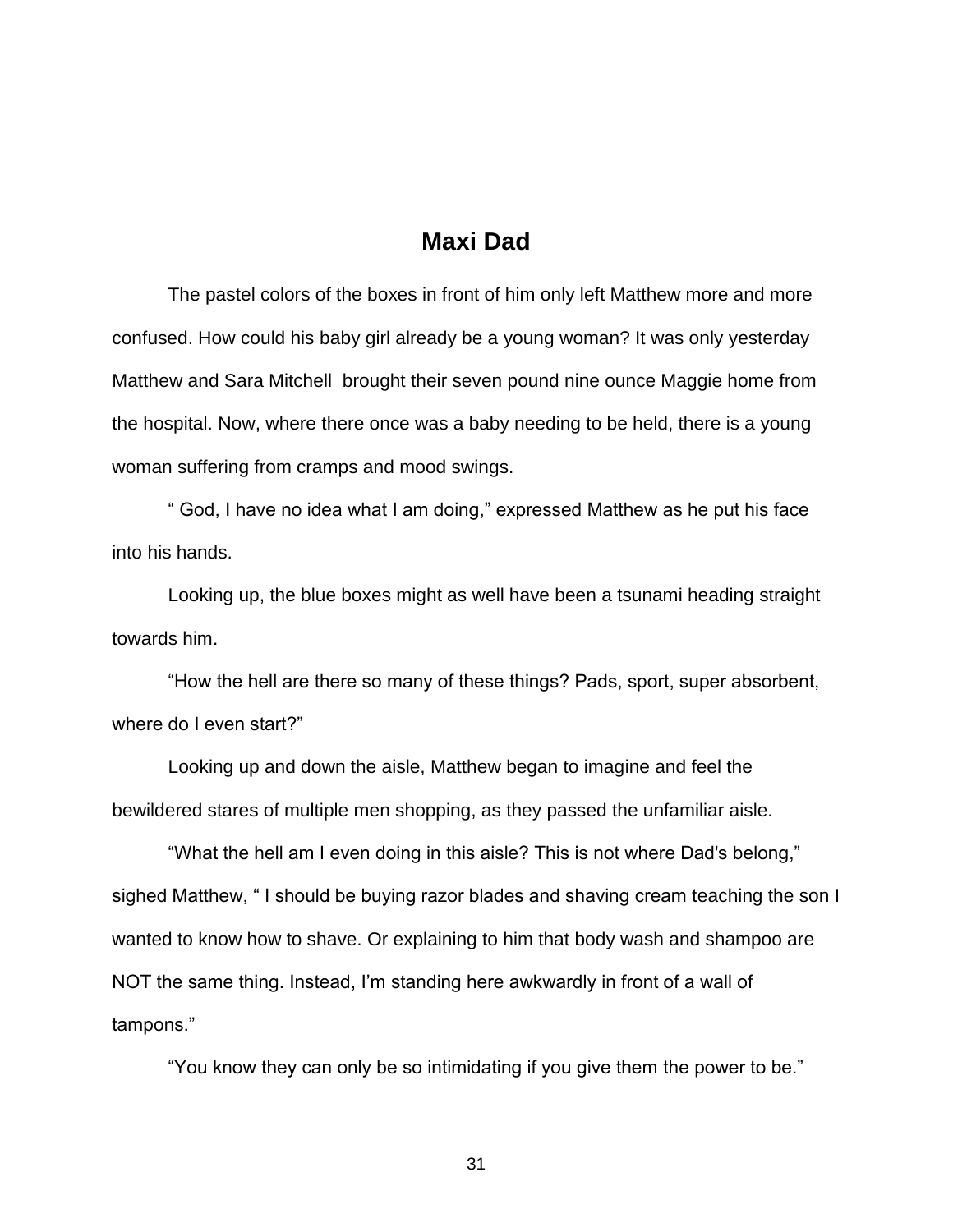Matthew couldn't believe what he was seeing. No it couldn't be, was this another man? No, it had to be another woman. This woman just had the deepest voice he had ever heard, sporting the long beard to go with the image.

"I'm sorry I tend to think a lot louder than I wish I did."

"It's understandable, I remember my first freakout when I had to make my first visit to this aisle."

"Oh God, you heard me complaining about my daughter. I love her and there isn't anything I wouldn't do for her."

"I don't doubt it, I mean look at where you are. Besides, you wouldn't be a real Dad if you didn't think about having a son instead every now and then."

"I guess you're right. So you come to this aisle often?"

"You know how it goes, I stop by once a month."

The bearded stranger began to laugh loud and obnoxiously confirming this was no bearded lady. The deep howl echoed through the store. Matthew wouldn't have been surprised if you told him that the workers in the bakery across the store heard this man's cackle.

"Sorry, just a little single dad period joke. If you can't laugh about it, who can?"

"Oh you are a single father?"

"Well aren't you? I mean those tampons aren't for you are they?"

"Oh gosh no, I'm getting them for my daughter. Besides, I'm not divorced or single."

"So what's a married man doing at Walmart grabbing tampons? Your wife convinced you to spend your day off buying these?"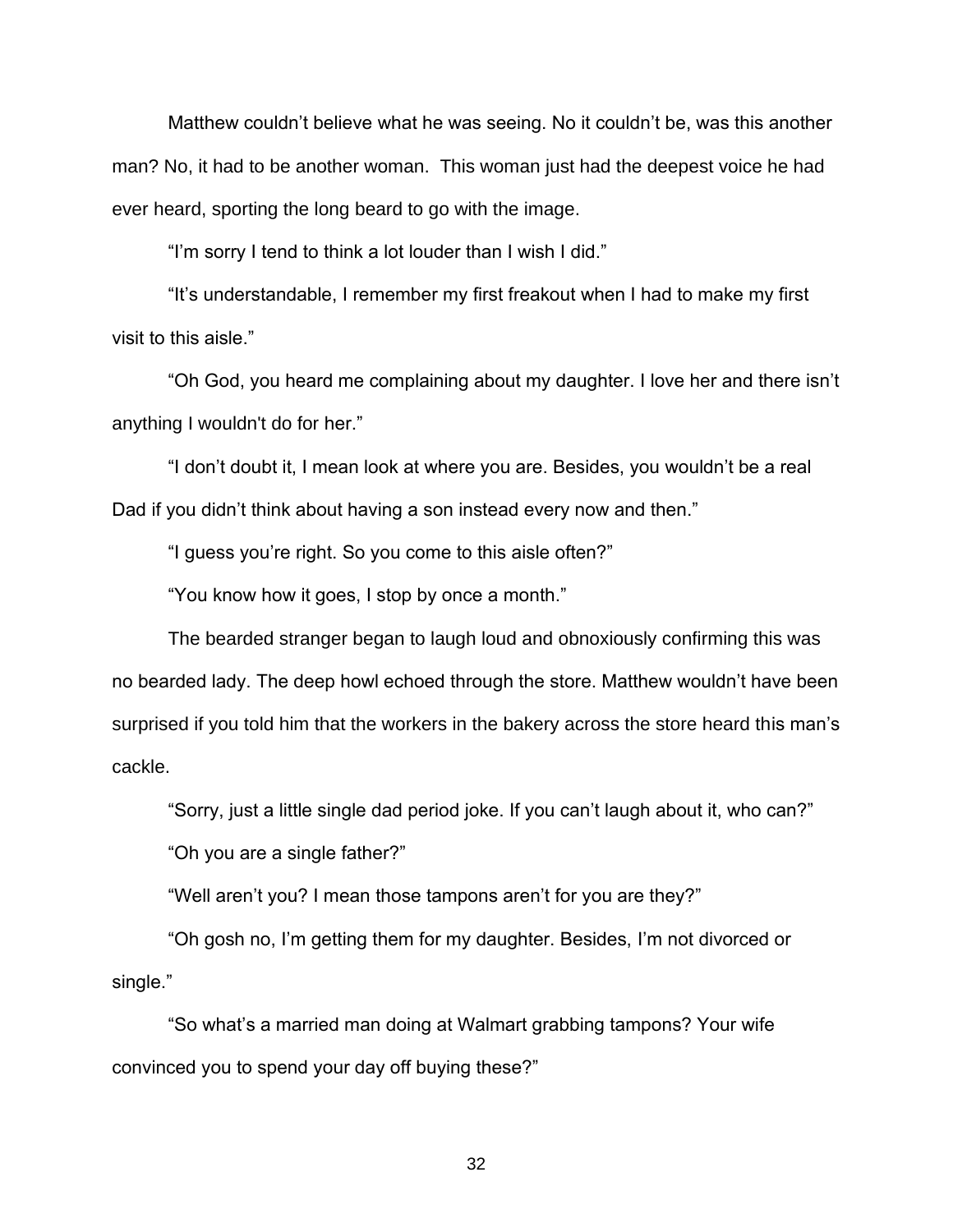"As a matter of fact, I've been off work for a long time. I'm a stay at home dad for right now. "

This was the first time Matthew had spoken about his being unemployed. Why was he opening up to this stranger? Covid had not only turned the world upside down, but it flipped the Mitchell family as well. Sara was a nurse practitioner at the local emergency clinic. Her twelve hour days began to feel more like twenty with a constant flow of covid patients.

All the while, Matthew's bistro began to lose more and more, until he had to replace his commercial kitchen for the one at home. Many days he wished he could replace the PB&Js with his crepes. His wife's complaints were always welcomed, but they didn't bring nearly as much satisfaction as a server bringing back clean plates to the kitchen. Plus, the thrill of having multiple orders was lost when you were only cooking for three mouths, five if his parents would muster the courage to come over.

"I'm sorry, but there's nothing wrong with being a stay at home dad."

"Oh really? Well, are you the one who is constantly being reminded by his wife how hard she is working? Or are you the one who is the butt of all his brother's jokes? Or are you the guy who lost his dream job of owning his own bistro? No, that would be me, the guy standing here not knowing what the hell he is doing!"

Behind the scraggly mask of brown facial hair, the giggling man's smile faded into a frown.

"Well at least your wife comes home."

Wow. Just wow. Matthew was soon reminded of every momma brings home the bacon joke, every who wears the pants in the family joke, and all the other lack of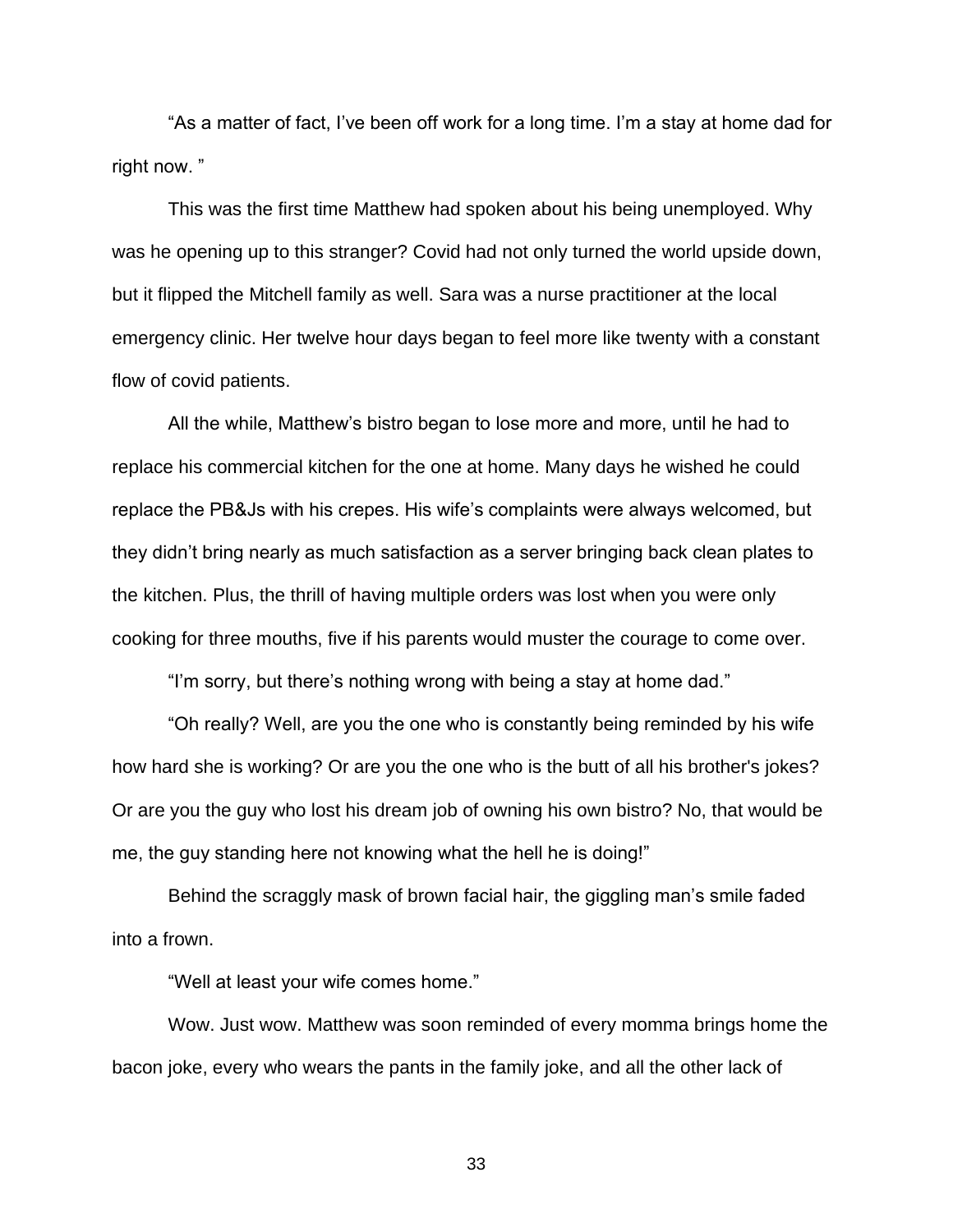masculinity jokes he could think of being told. Yet, any and all of those made him feel no worse than he did right now at this moment. Here Matthew was complaining about his life that he shared with a woman he loved and a beautiful daughter, to a man who was doing this all on his own. Hell, Matthew didn't even know this bearded man's name.

"Now that's a look I know too well. This is the part where you start feeling sorry for me."

"No, I just want to say I'm sorry, I must sound like such a whiner…"

"Alright that is where I'm gonna stop you right now. We are Dads, we get to whine and complain to each other. We can't look weak to our family, to our employers, and especially to our children. So, for once, let it all out. I sure as hell am not going to judge."

Who the hell was this guy? Have years of shopping for tampons bestowed some all-knowing power upon him? If Matthew knew that he would have come and bought these for his wife years ago.

"So now that you got all that off of your chest, let's start this over again. Where were you when I walked up?"

Was this guy some shrink? Was he licensed to understand the emotions and behavior of all his fellow shoppers? Or, was he just a father who knew the struggle that Matthew was facing?

"Ummmm, I was just saying how I can't believe I am here buying tampons for my daughter?"

"Well I'm Chase Myers, single father, and you are?"

"Matthew Mitchell?"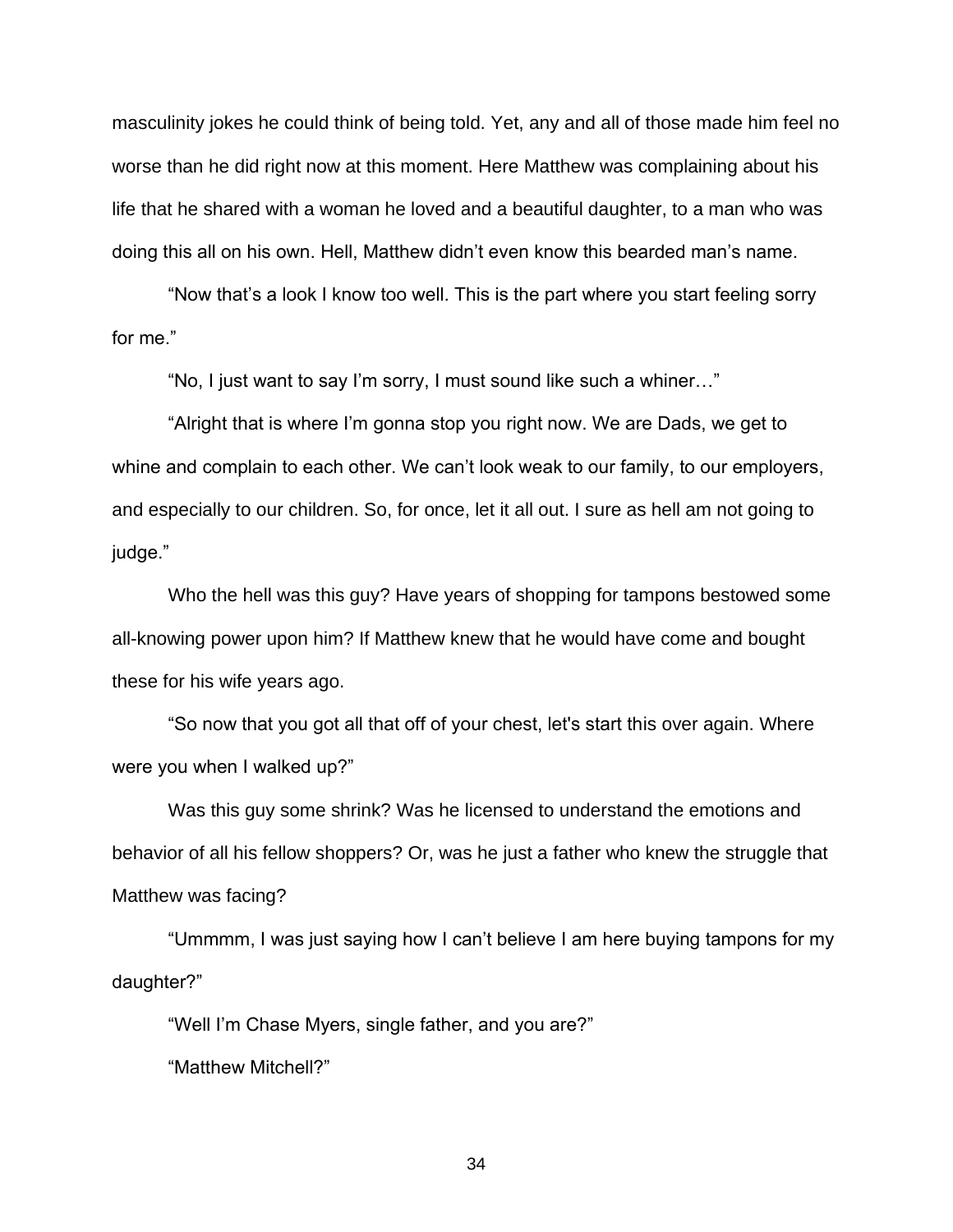"Well Matthew, you are in luck because I've kind of got this whole awkward lady business shopping thing down to a science."

"Chase, why are you doing this?"

"Like I said, if it isn't our families, it's society knocking us down. So when a Dad needs help, I think other Dads should step in and have each others' back."

Chase Myers was the exact polar opposite of Matthew Mitchell. Chase stood proud with confidence, while Matthew would rather be anywhere in the world. Matthew wanted this confidence, Matthew wanted to not care what other people thought when he told them his situation. Matthew wanted to be the best father he could possibly be.

" So, Chase, when your daughter was going through her first, you know, what did you get her?"

"How the hell would I know, I'm just her Dad."

The loud bellowing laugh had made its triumphant return, echoing louder than the one before.

"Just some more Dad humor, Matthew. I just did what anybody would do, I Googled it."

How the hell had Matthew not thought of this. The answer was in his pocket this whole time. All of this embarrassment could have been avoided with the simple touch of a screen and search button.

"I'm such an idiot."

"No you are just a Dad who was overwhelmed. To save you the trouble, your best bet is these."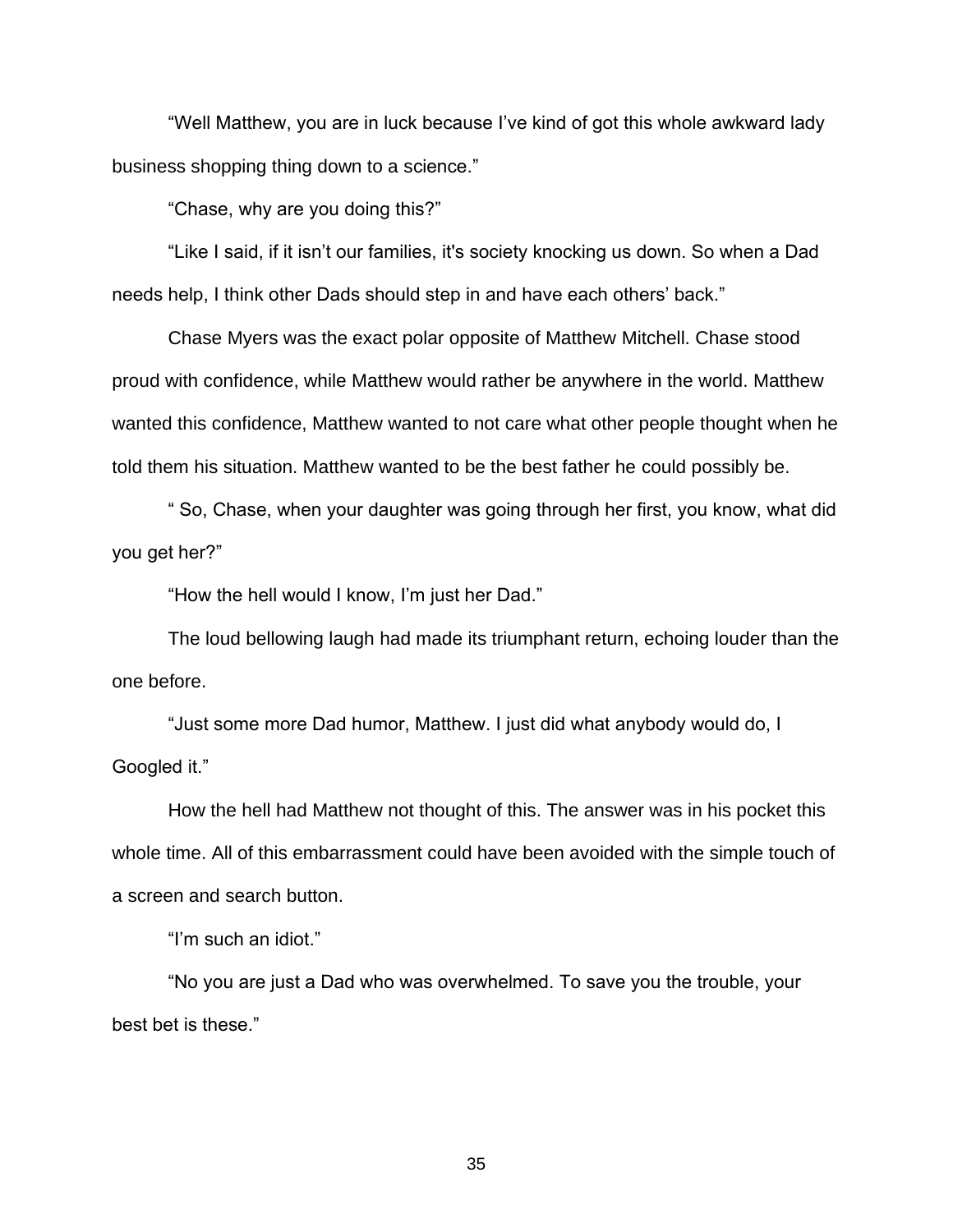Chase reached across and grabbed a light green box of Always Maxi Pads off the shelf.

"These should do the job, and in a few months, if she is ready she can make the leap to tampons."

"Well, I think I'll save that for another day and for her mother."

"Nah, Matthew, you can handle it, trust me. Also, when the bistro opens up again, I'll stop by and put your cooking where my mouth is."

"Thank you, Chase. I'll make sure to save you a seat."

Chase Myers slowly pushed his cart past Matthew's, shockingly towards the razor blade aisle. Turning around with what a person could only assume was a smile underneath the bushy jungle he called a beard.

"Matthew, I don't know if you can make it yourself, but stopping by the ice cream before you check out isn't the worst idea either."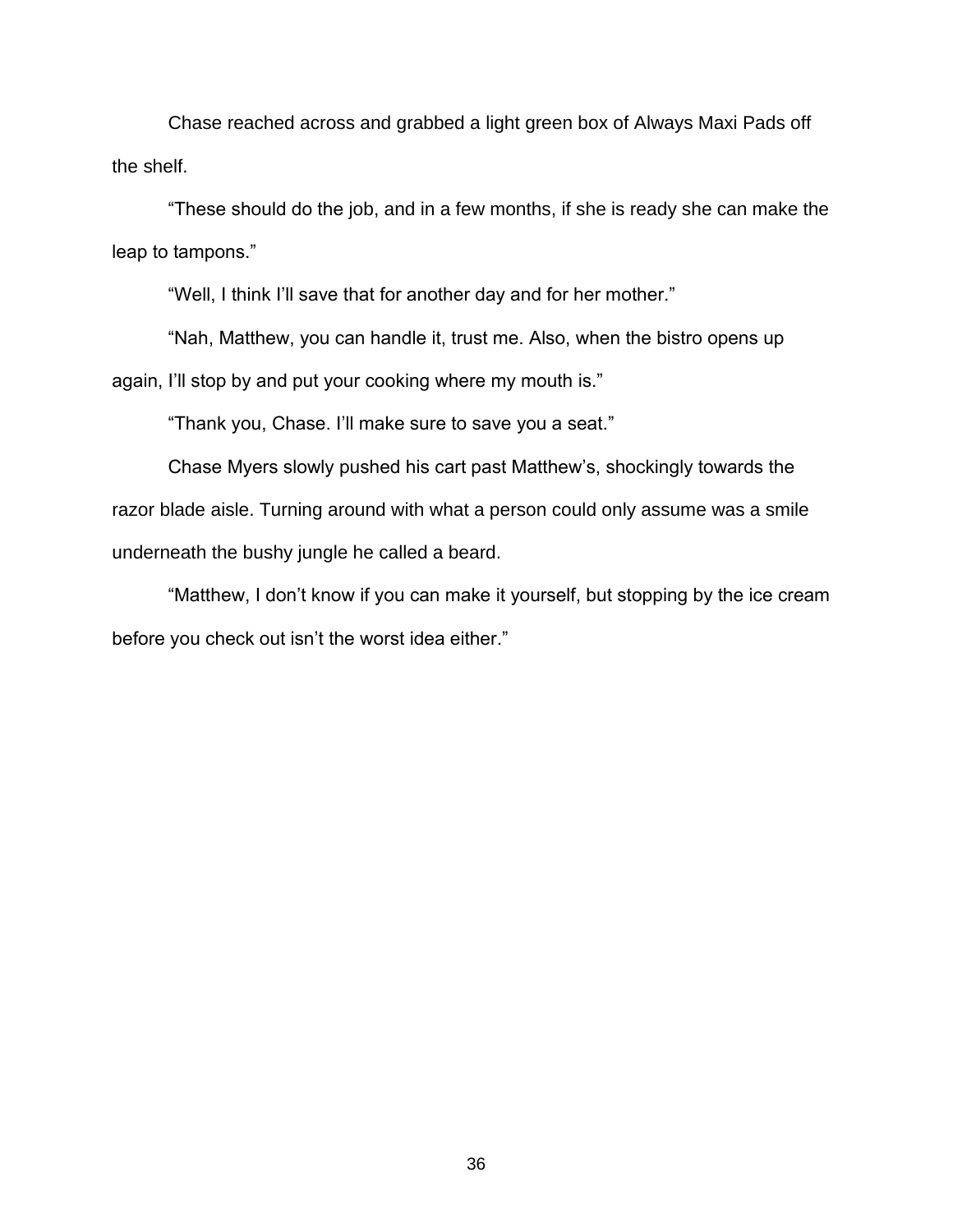### **Mondays**

Mondays, I hate them with a burning passion. Mondays are the end of my weekends. Saturday and Sunday, I get to escape from the office and have a drink with my friends, or play a round of golf, or go see the new movie everyone is talking about, or just stay in bed all day binging my favorite show for the third time in a row. Then, Monday has to come around and take that all away from me. As if they couldn't get any worse, this year February 14<sup>th</sup> fell on a Monday.

 Valentine's Day, one of the most heartwarming and heartbreaking holidays. I miss the old school days when everyone in your class would surprise each other with candy and cards with an array of cartoon characters. Or I just think about those days because it makes what I am doing a little less pathetic. How many other twenty-four year olds are in the front aisle of Walmart buying half off candy for Valentine's Day.

Hell, I couldn't think of the last time I really celebrated Valentine's Day. I don't even think I have. I mean I only had one girlfriend, it wasn't my fault we broke up. I can't help that we broke up the day before the holiday. No matter what those were, a pretty good four months, besides it saved me the money I would have spent on any gift.

"Your kid forgot to buy Valentines for his class too?"

 As I turned around, I was expecting to find your stereotypical stay at home mom, but where there should have been a Karen, was a short brunette girl. This girl had no idea who I was, but her smile was affectionate. This girl must have been my age, hell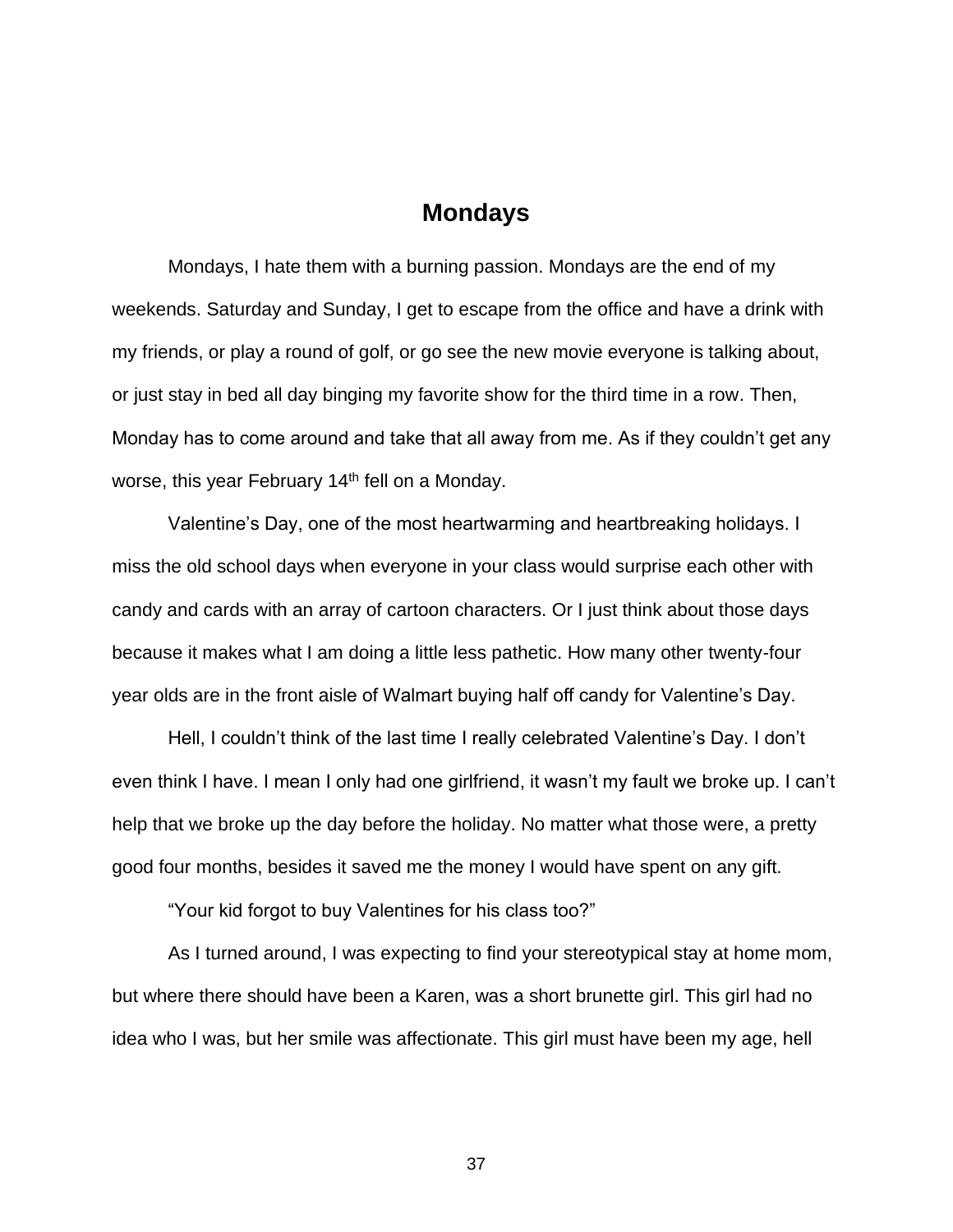she could have even been younger, but she was a mother? And she thought I had a kid?

"No, I was just kind of going down memory lane I guess."

 "Memory lane? I could have sworn you had your eyes on those Fortnite cards, but if you aren't going to take them can you pass them my way?"

"Sure thing."

 I had absolutely no idea what a Fortnite was, but if this girl had asked for my right arm I would have given it to her. I couldn't explain it, I felt like I knew nothing about this girl, but at the same time, I knew everything about her, or at least I wanted to.

"You have no clue which one I'm talking about, do you?"

"Is it that obvious?"

 "Yep, then I was completely wrong because if you had kids you could spot those damn characters from a mile away."

 She then reached past me, and grabbed a pack of thirty valentines with cartoon characters varying in costumes from army men to superheroes, all the way to a walking fish.

"Well damn how many kids do you have?"

"Oh I have twenty-three."

 Twenty-three kids! What? How the hell was that even possible? How the hell did she still look so great?

"Oh my gosh if you could see the look on your face right now!"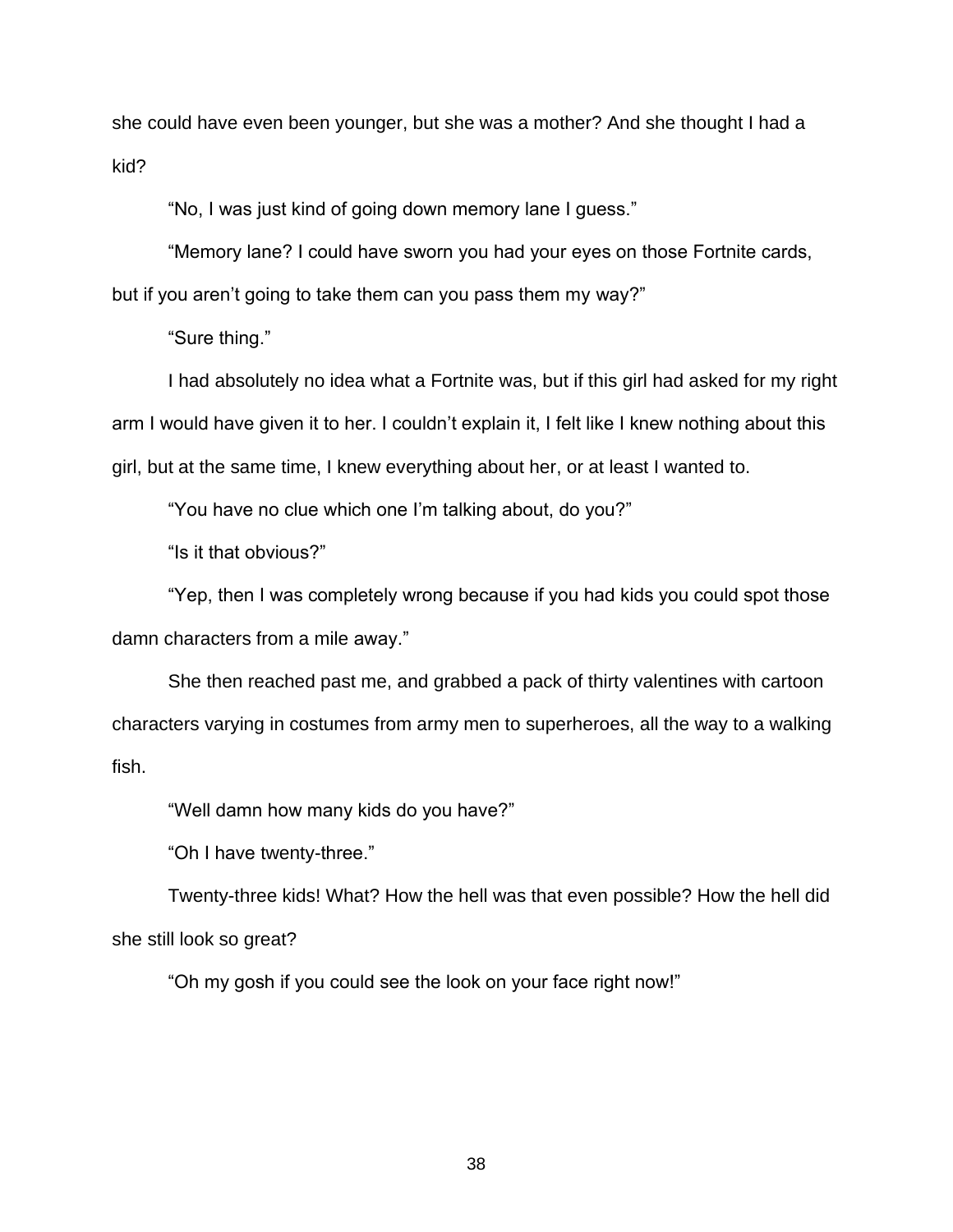Oh no, how shocked do I actually look? God I hope she doesn't think I think low of her. Wait a minute, why am I stressing out so much? I don't know this girl, if she has twenty three kids she sure as hell isn't single, and it isn't like I'm going to see her again.

 "Sorry I know it's a lame joke, but I'm a first grade teacher. Admit it though, I got you good!"

 "Okay okay, I'll admit I was wondering how someone could pop out twenty-three babies and look as good as you do."

 Holy crap did I just say that out loud? What was I thinking? She probably thinks I'm such a weirdo.

"Oh so you think I look good? Won't your girlfriend be upset?"

"What makes you think I have a girlfriend?"

 "Well normally, if you are in these three front aisles you are trying to find a last minute gift for your girlfriend, because you completely forgot it was Valentine's Day."

 "Well, if that's the case, are you trying to tell me your boyfriend wants the Fortnite candies?"

 "Of course not, he's more of an oversized teddy bear fan. The Fortnite candies are for my class."

Well isn't this just perfect! The moment I think I have a chance, I just get reminded how much Valentine's day sucks. I mean come on, God, why introduce me to this amazing girl if she isn't even single. I mean maybe I am supposed to be that lonely hopeless romantic who doesn't get to celebrate Valentine's day and be gifted the big ass teddy bear.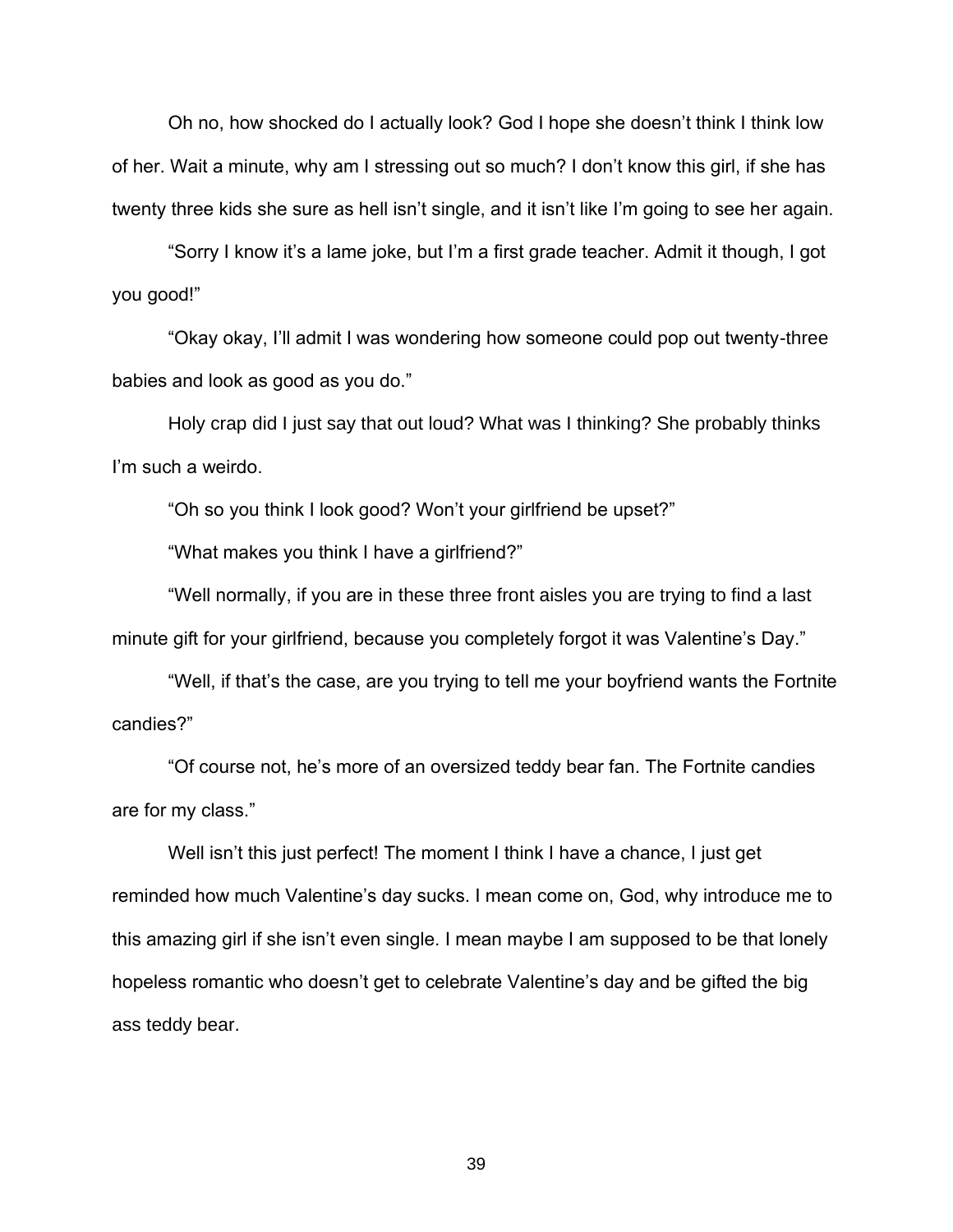"So wait a minute, the school day is already over? Why do you want or need Valentine's day candies now?"

"Oh come on you can't tell me you don't know the trick."

"There's a trick?"

 "Well it's the oldest teacher trick in the book. When the holiday is over, the candy prices go down a lot and now I have enough treats to reward my kiddos."

"Well that's pretty smart of you…."

"Allison, but my students call me Ms. Blake."

 "Well, Ms. Blake, I'm Tyler. Also, not to burst your bubble, but I'm actually here because of your trick."

 Wait a minute did I really just admit to coming to Walmart and buying cheap Valentine's day candy? How pathetic can I sound? I guess it's a good thing Allison is dating someone because I sure as hell don't have a shot with her now.

 "See now you're speaking my language, I can respect a man with a candy side hustle. So what's your go-to candy?"

 "Well the heart-shaped box full of chocolates is a classic, but I've actually got my eyes on a pack of all pink starburst."

"You think you can point me in the direction of those?"

"Your students big fans of Starburst?"

"Heck no, those are for me!"

"Well I hate to break it to you, but there was actually only one bag left."

"Oh wow, you aren't going to let the teacher have them?"

"I thought you just said they were for you?"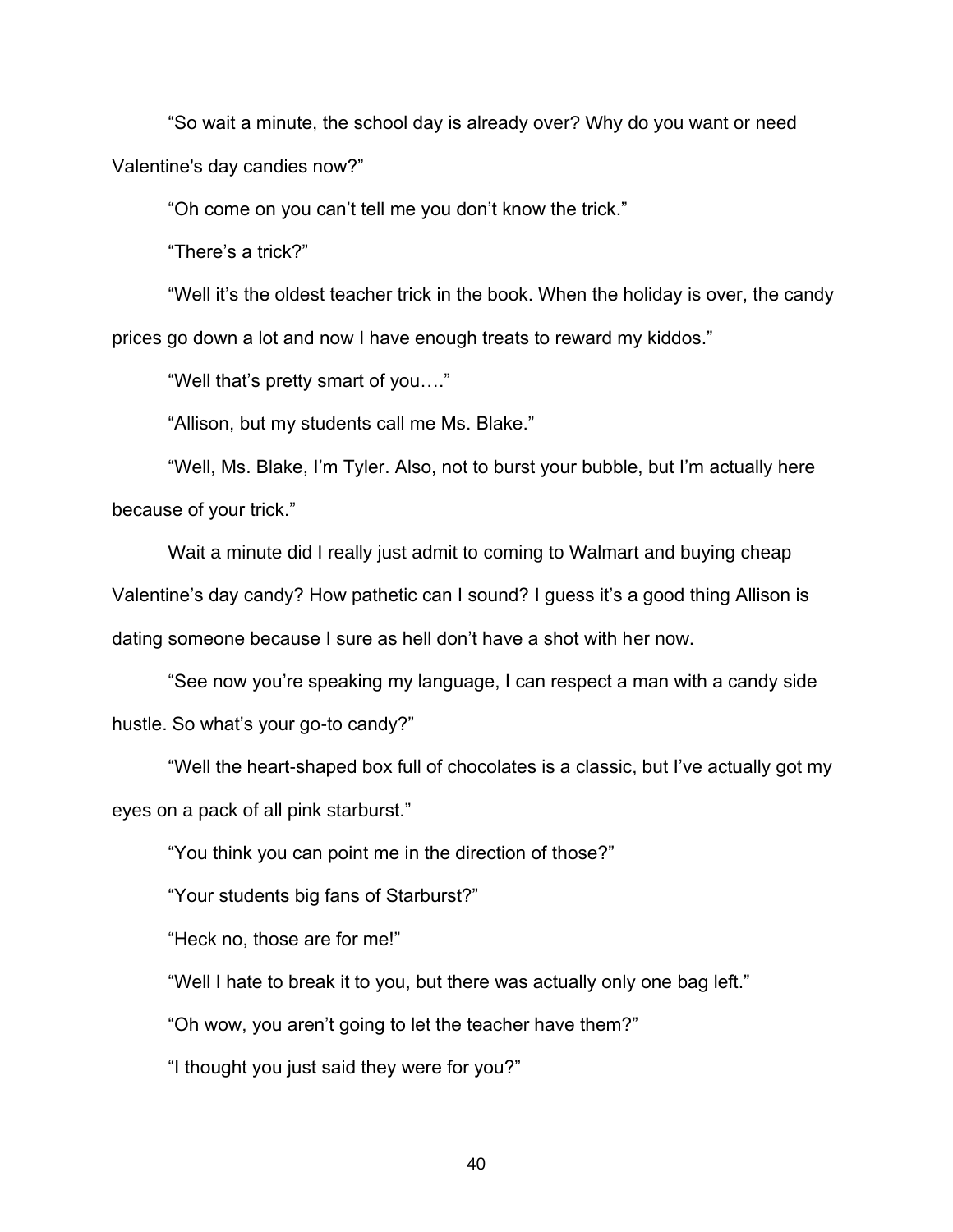"Well it's hard to teach your students to share, if you don't practice what you preach."

 This is just my luck. I don't get the girl, and now I can't even get the pathetic lower priced candy I want. If I don't give it to her, I'm a jerk. If I do give it to her, I'm stuck with the those stupid Blow Pops that get stuck all in your teeth.

"Sure, I mean what kind of a guy would steal candy from kids."

"Well, Tyler, I won't leave you empty handed."

 She handed me one of the old Fortnite valentines from her cart. She pulled out a pen and began to write something.

"Happy Valentine's Day, Tyler"

 Just like that Allison Blake walked out of the aisle, and just like for the past six Valentine's days, I was alone. I was doing my best not to freak out and read the valentine right away. I can't be that guy who looks desperate, besides it's probably just a generic 'Happy Valentines Day." Only one way to find out. Surrounded by cartoon characters was the tiniest message.

 "Didn't your mother ever teach you it was rude to cuss in front of a lady? Maybe that's why you don't have a Valentine."

Wow, what the hell would she know? Who does she think she is, my mother? She wasn't any supermodel, besides I can do way better than her. All I know is, I can't tell you how much I hate Mondays!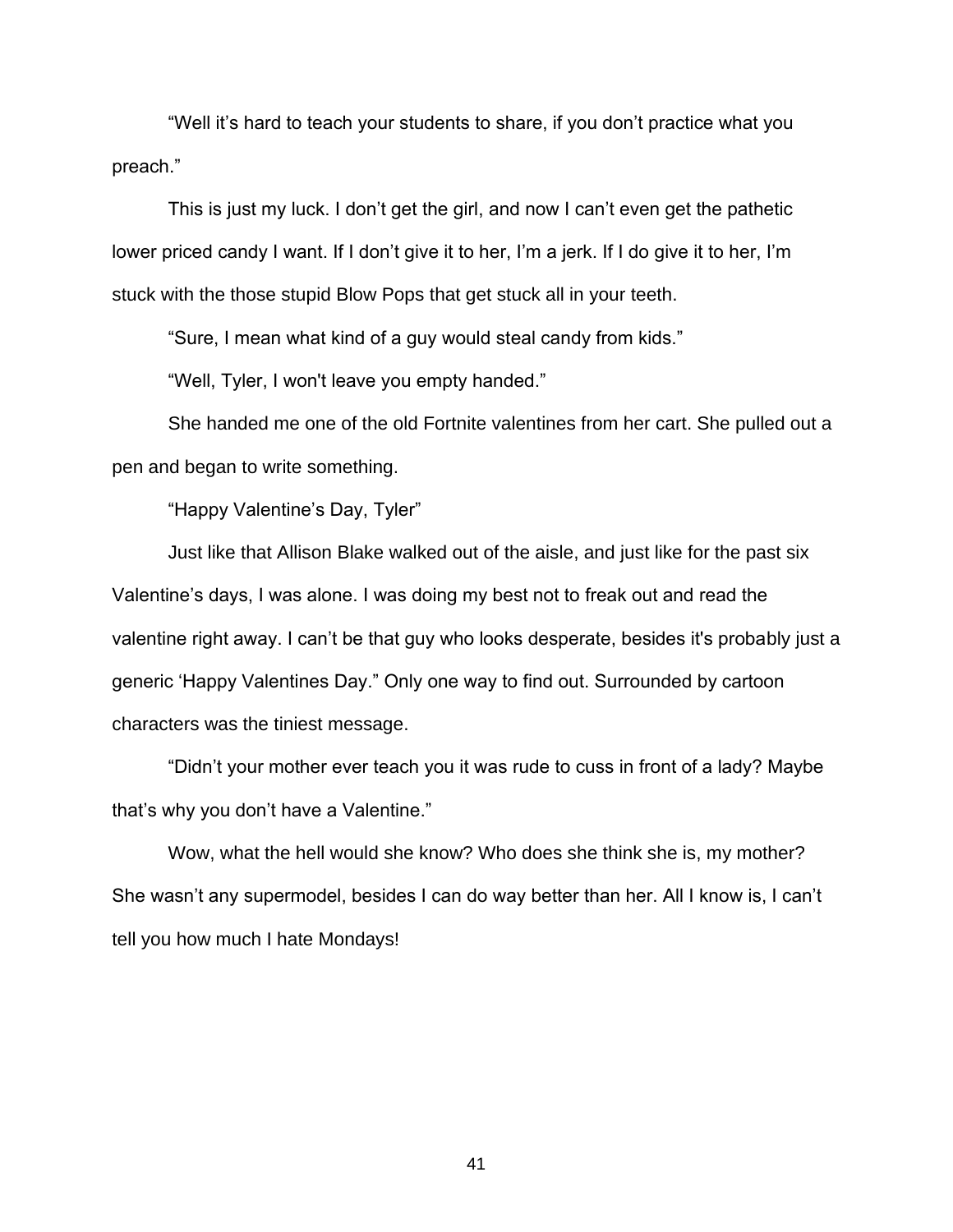## **Sweet Relief**

Ella begrudgingly pushed the Walmart cart down aisle A Nine. She used to light up at the sight of candy, but now there was only a young woman who wondered, on top of a locked cartwheel, what else could go wrong in her life.

"Sweetie, do you think you and the girls would rather have the Skittles or M&Ms," her mother, Dot, asked, holding a big bag of each in each hand. "You know I've always been a chocolate girl myself, but it's y'all's night unless you want this old lady partying it up too," laughed Dot.

"It doesn't matter, get either one I don't care," Ella answered not even looking at her mother but instead opening her phone to see what was going on in the real world.

Her phone was her only means of knowing what was staying in touch with the real world. Through that screen, she could see everything that she was missing. No matter what app she opened she would only see the things that she could not have. Homecoming pep rallies, the Friday night lights, even the homecoming dance itself. This was all taken from her, not only from a pandemic, but also by her mother.

Ella used to be a normal teenage girl who worried about normal teenage girl things. Would she make the homecoming court? Did she even have a chance to win?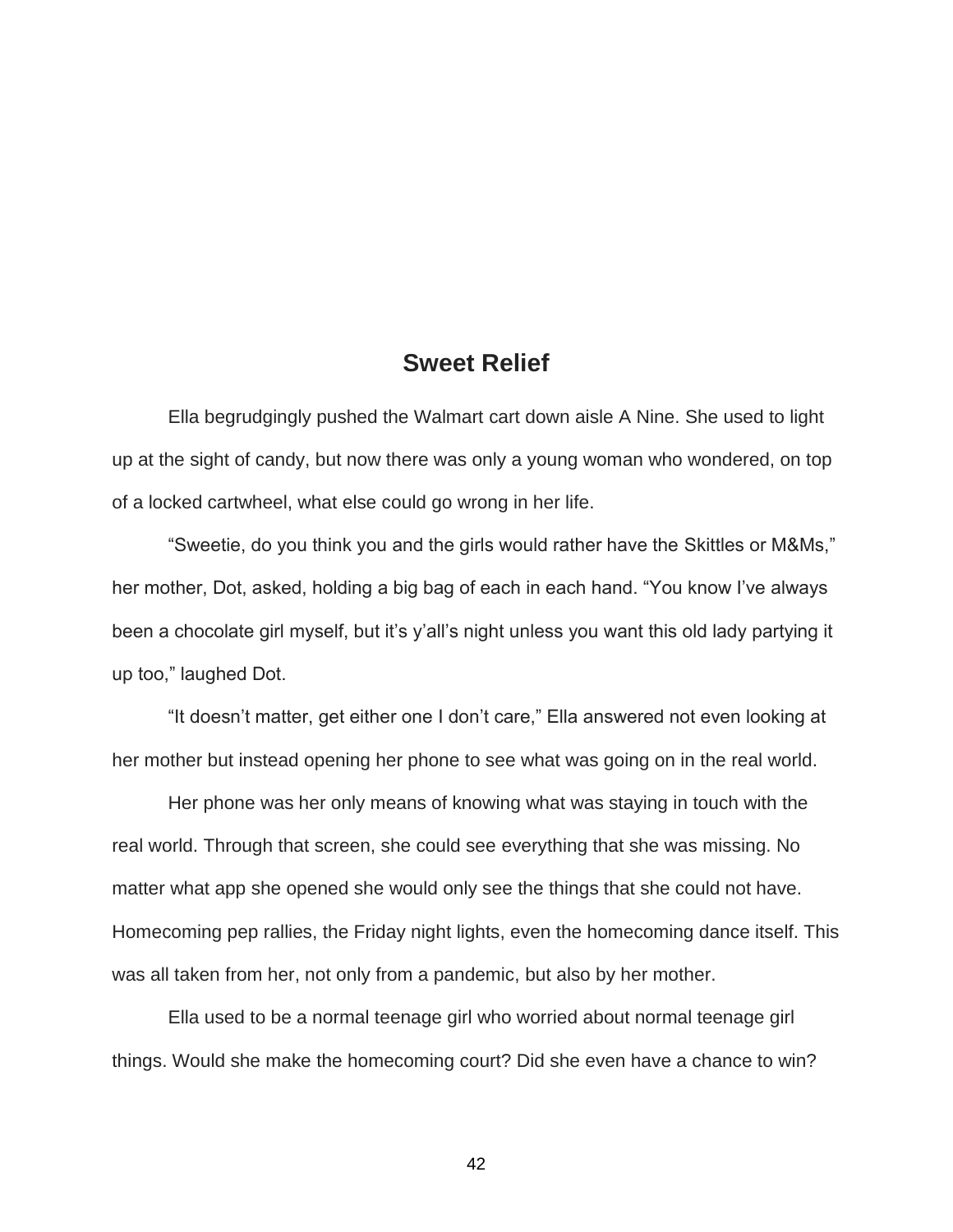Would the cute boy in her third-period history class ask her to homecoming? What would she wear? These questions were all left unanswered because of her mother.

"Ella, I don't want to ruin the fun of tonight's sleepover, but we need to talk about your school work. I was talking to Mr. Rodriquez about your essay, he said that your work seemed somewhat lackluster."

"Well that's what happens when you aren't in the actual classroom."

"Hey I think I've done a pretty good job being an at home teacher. Besides, we get all the notes and work from the school."

"Whatever."

"Even if Mrs. Mom can't help you figure it out, you have all those recordings of the actual class to watch."

"Yeah because those are so helpful and I just love watching them in my free time."

"Okay I get it. So did you finally decide on our M&MS vs Skittles debate?"

"Mom, I don't care about the supid candy!"

"Ella, what has got into you?"

"It's nothing, Mom, I just don't care about the candy," Ella answered annoyed.

"Well, we don't even have to have the sleepover, I'm doing this for you."

This was the final straw. She was doing this for her? She was the reason this was happening. She was the reason Ella hadn't seen her friends, she was the reason Ella was out of the loop, she was the reason for all of it.

"Some stupid sleepover isn't going to make everything normal. Hell, you made my friends send you their vaccination cards before I could even invite them," snapped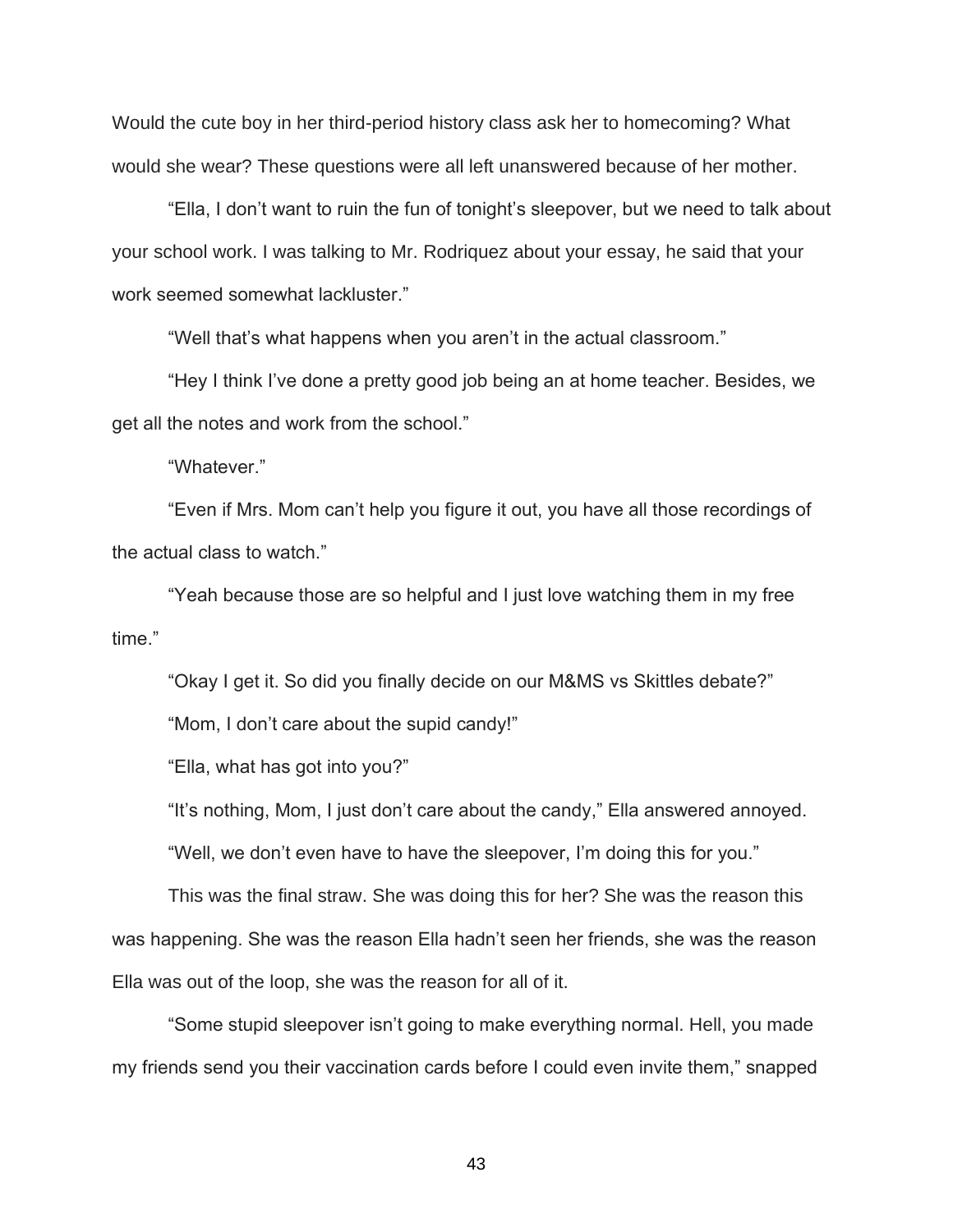Ella, "So I'm sorry if I don't care what bag of candy we get because it's not going to make things back to normal. Did you know the boy I've had a crush on for a long time took Sam to homecoming? No, I didn't think you would, but I had to find out by seeing them kiss and dance all over my phone! So don't tell me this is for me when you're the one who took this from me" cried Ella.

Dot stood still, her jaw touching the bright white tiles of the Walmart floor. How could she have done this to someone she would have given anything to, even her life. How could she not have seen the pain she had caused her daughter. Was she really that blind?

"Sweetie, I had no clue," Dot choked on her words.

"How would you know, you are always so focused on that stupid televsion. Percent decrease here, percent increase there, new variants, new vaccines, this whole damn disease has taken over your life, and you don't even have it!"

"Don't have it right now."

"Oh my God, Mom, you aren't going to get Covid, you are one of the most paranoid people I know! You even wear a stupid mask in the car!"

"Had, sweetie. I had Covid."

"What?"

"You remember that first month away from school once it broke out?"

"Yeah, why?"

"Well, I wasn't staying in my bedroom catching up on the DVR, I was in my room stressed out and staying as far away from you as I could."

"Mom you had Covid, why didn't you go to the hospital? Why didn't you tell me?"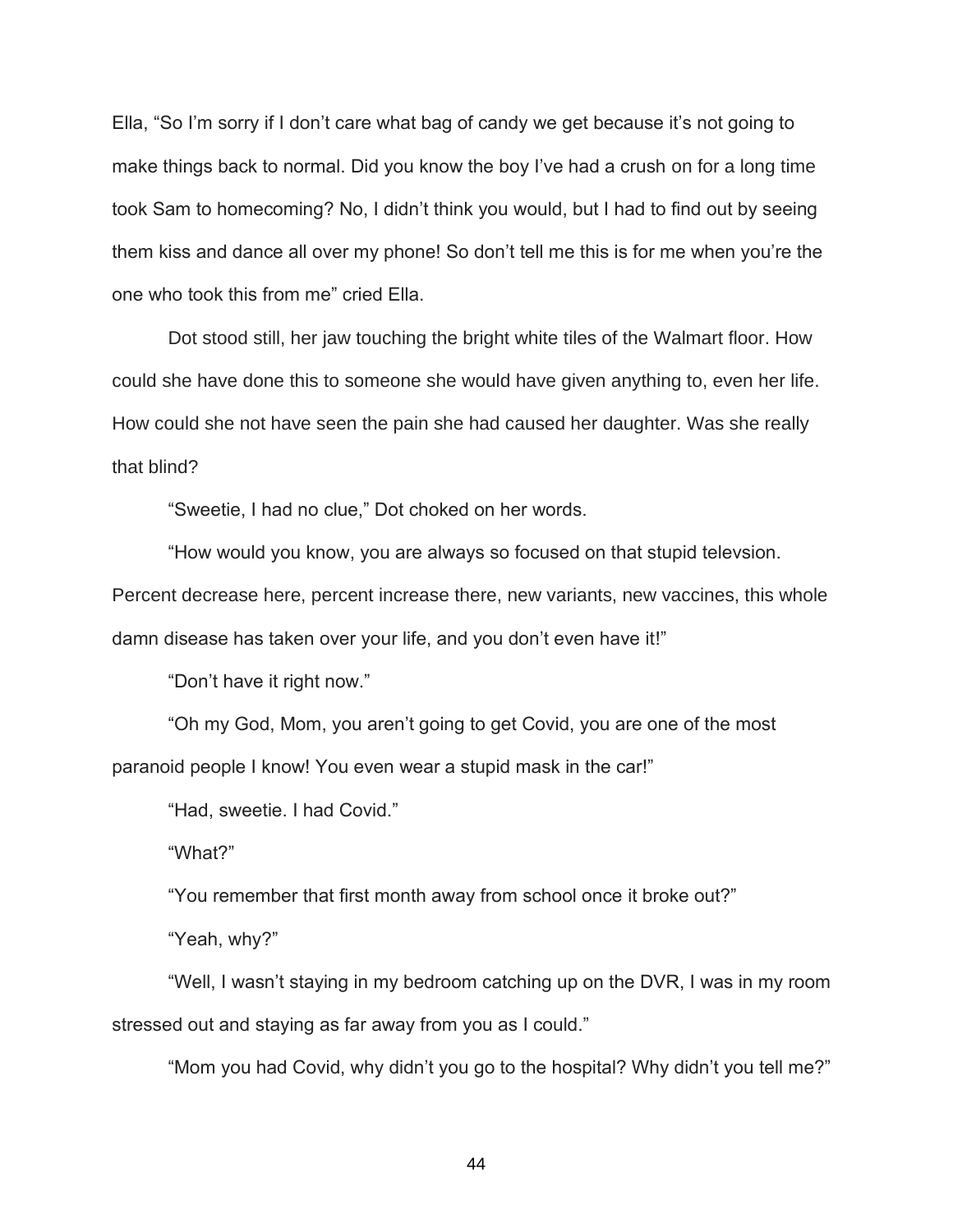"I was asymptomatic, but that didn't mean you would be, and I couldn't take that risk of you getting sick."

"Mom, are you crazy? You could have died!"

"But I didn't, you know why?"

"Because you're insane and got really lucky."

"No, because I had the right motivation," explained Dot as she rubbed Ella's cheek, "I stayed in quarantine like you are supposed to, and I didn't let my pride and joy get sick."

"Mom, I love you, but you can't keep me from the world."

"I don't want to keep you from the world, I just want to keep you safe."

"I know that. Mom, but sometimes I am going to fail, I am going to get sick, and I am going to mess up. When those times come, I know I will have my Mom there to help me."

"Oh, Ella, I am so sorry. I can't believe that I have totally ruined your sleepover."

"Actually, I think I'm going to call them and let them know the sleepover got moved to next week."

"What?"

"I don't know, I just think I'd rather catch up on the DVR with my Mom. Besides, I know she loves M&Ms, but I am a sucker for Skittles. So, maybe we should just get both bags."

"Ella, do you really mean that?"

"Yeah, you know I've been at home this whole time, but I can't remember the last time we just hung out together."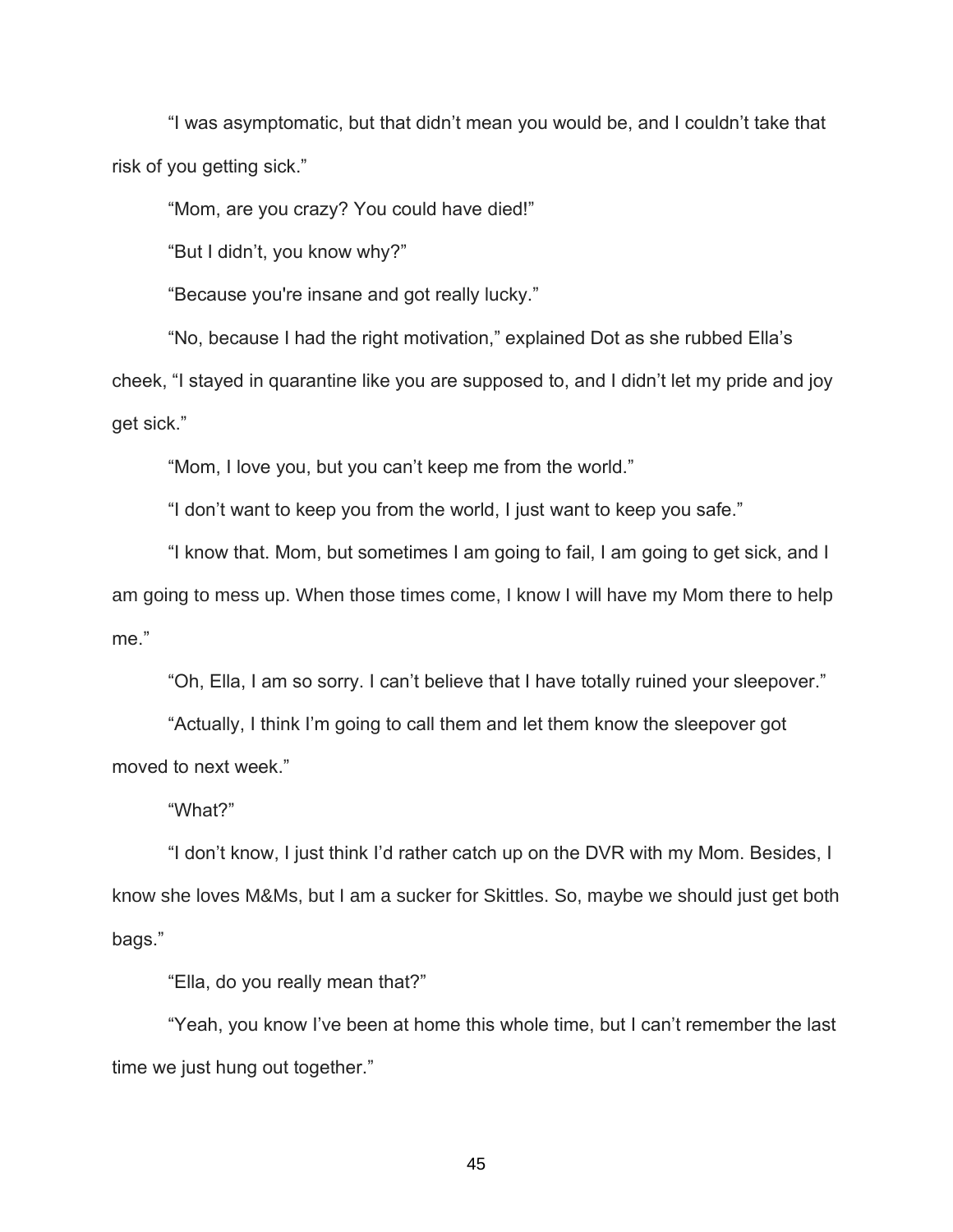"It would be nice to have you out of your room for once. Plus, both bags aren't a terrible idea. It can give me something to snack on while I go over the school board's safety protocols, and I might just consider letting you go back.

"Mom, I'm going back to school?"

"No, I didn't say that, but I will CONSIDER letting you go back to school."

"Oh thank you, thank you, thank you, Mom.'

There she was, Dot hadn't seen her in a long time. Jumping for joy was Dot's baby girl who used to get excited in the candy aisle.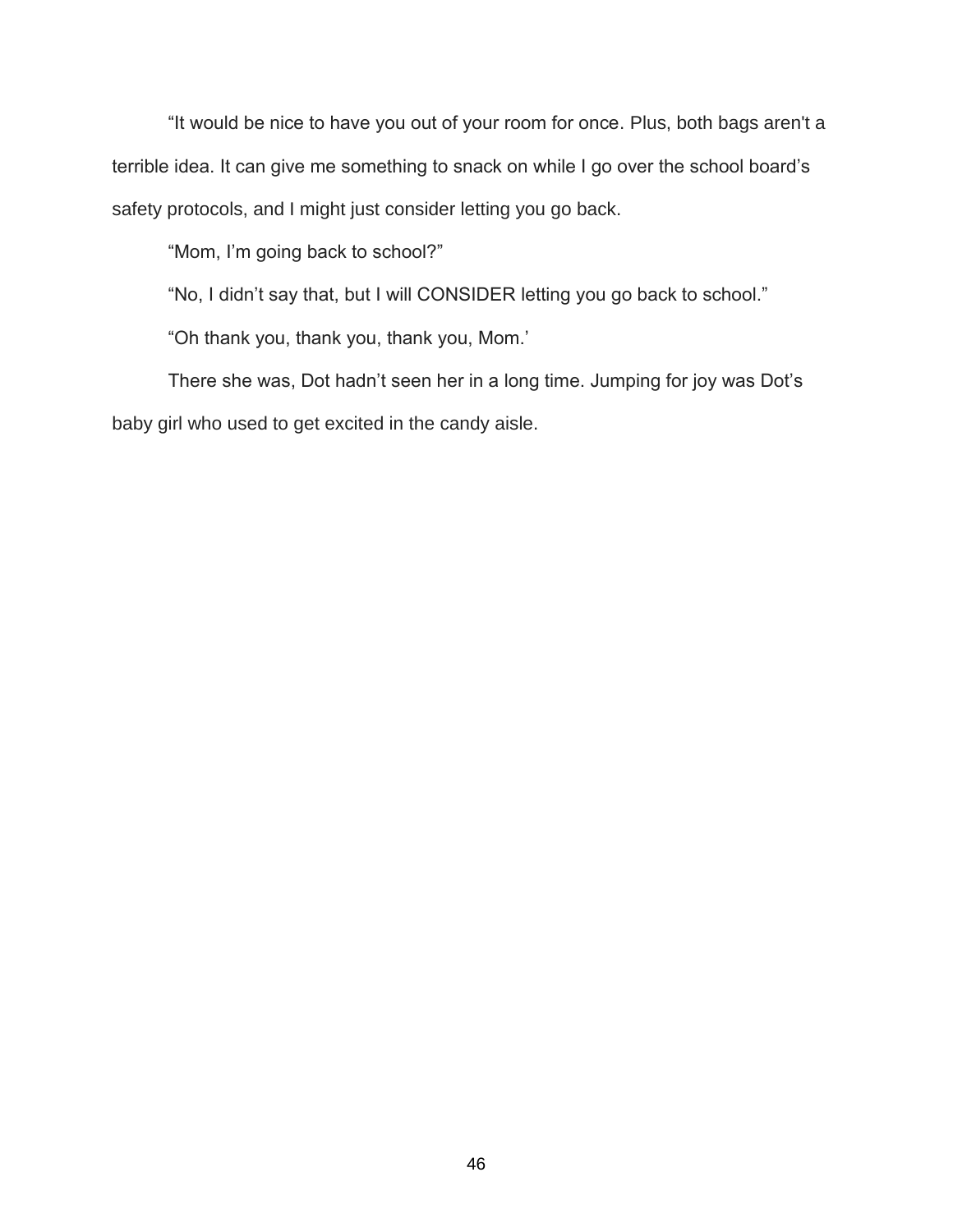## **Yellow Roses**

You know a lot of people don't even think about taking the Writing section of the ACT, but, of course, you know who requires it, Harvard. It's not like it helped any; their entrance exams were terrible. However, all the studying for the ACT did give me a stronger and more refined vocabulary. So, instead of using a word like boring to describe this experience, I would call shopping with Meemaw monotonous, or mundane, or bromidic.

"Marshall, sweetie, could you find somebody and ask if they have yellow roses?" "Yes, Meemaw."

How long could someone stay in the garden section of Wal-Mart? Being stuck here is already bad enough having to see what characters this place brings in, now she has us out in the cold with the excuse of heat, the garden section calls A/C. Plus, doesn't she know that roses are supposed to be red, why would we want yellow roses?

"Hey, excuse me, I was wondering y'all sell any yellow roses by chance?"

The Wal-Mart worker adjusted his headphones out of his ears. I doubt he even heard what I asked.

"Sorry man, I don't work in the garden section. I can radio or make an announcement over the intercom if you want."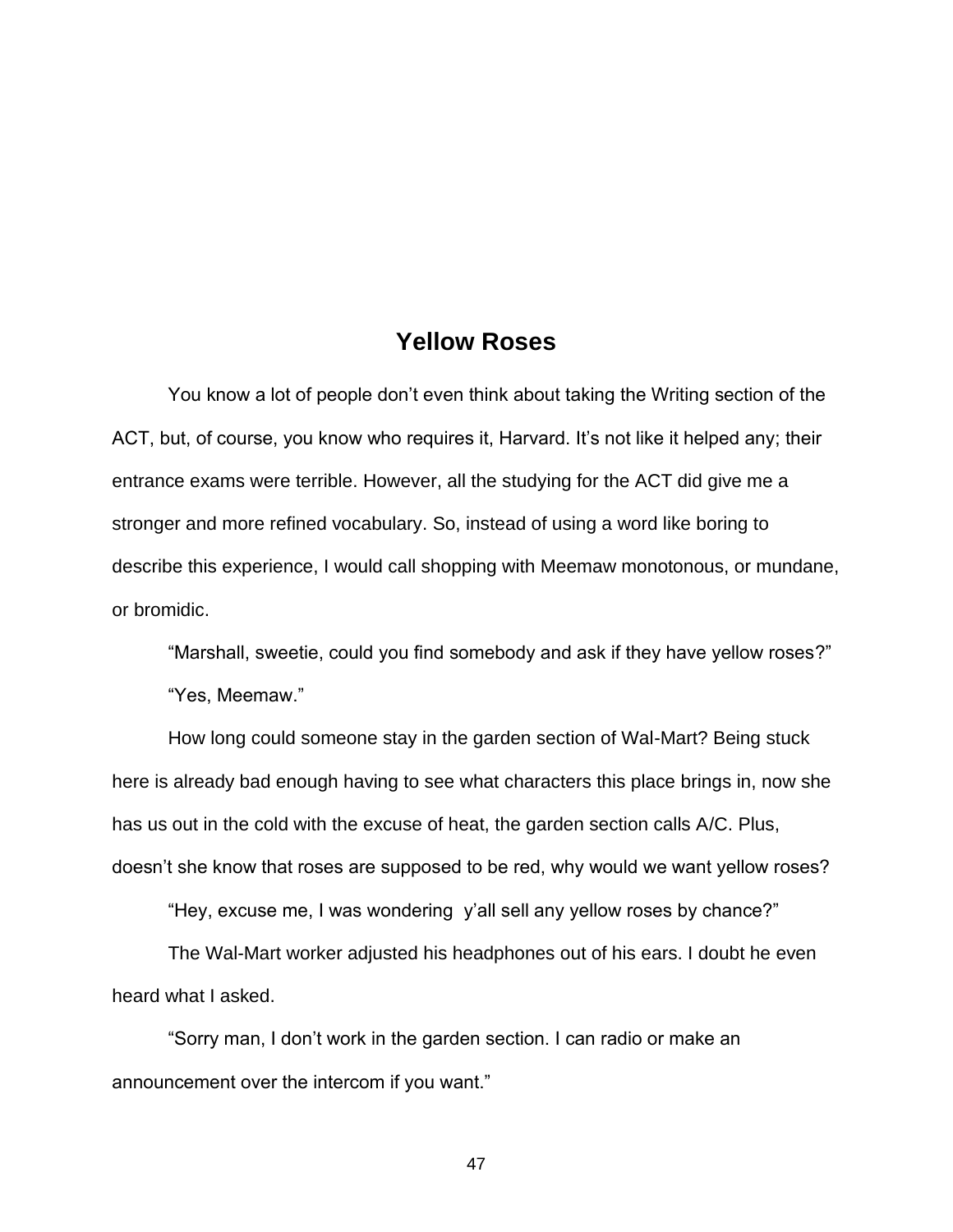"Nah man, don't worry about it."

What was I thinking? Of course they don't have yellow roses, and neither did the store before it, and neither did the story before that. Doesn't Meemaw know I'm only here for the weekend? Columbus Day is no Christmas break, but it isn't like it makes a difference anyway, a break at Harvard is never really a break. I'm sitting here thinking of a million other assignments I could be getting ahead of, but no, I'm at Wal-Mart looking for these stupid yellow roses with my wrinkly, back aching, flower-loving Meemaw.

"Meemaw, they said they didn't have any."

"Oh dear, that's unfortunate."

"So, does that mean I can take you home?"

"No, I know of just one more shop in town, Chloe's Carnations surely has to have them."

"Meemaw, what is the deal with these yellow flowers, heck you used to own a flower shop; do you not have seeds laying around your own house?"

"As a matter of fact, I don't and Marshall these yellow flowers mean a lot." "Why, it's just a flower!"

Oh God, what was I thinking? Did I just call a flower just a flower to Meemaw? I knew I had upset her the moment I heard her cane thud against the floor and I could only see the back of her light yellow cardigan. Why won't she turn around? Is she crying? I can't stand this anymore, I can't believe I said that to her. I didn't mean it, but I said it. How could I have said that?

"Marshall, there's a reason I always have yellow roses on my nightstand."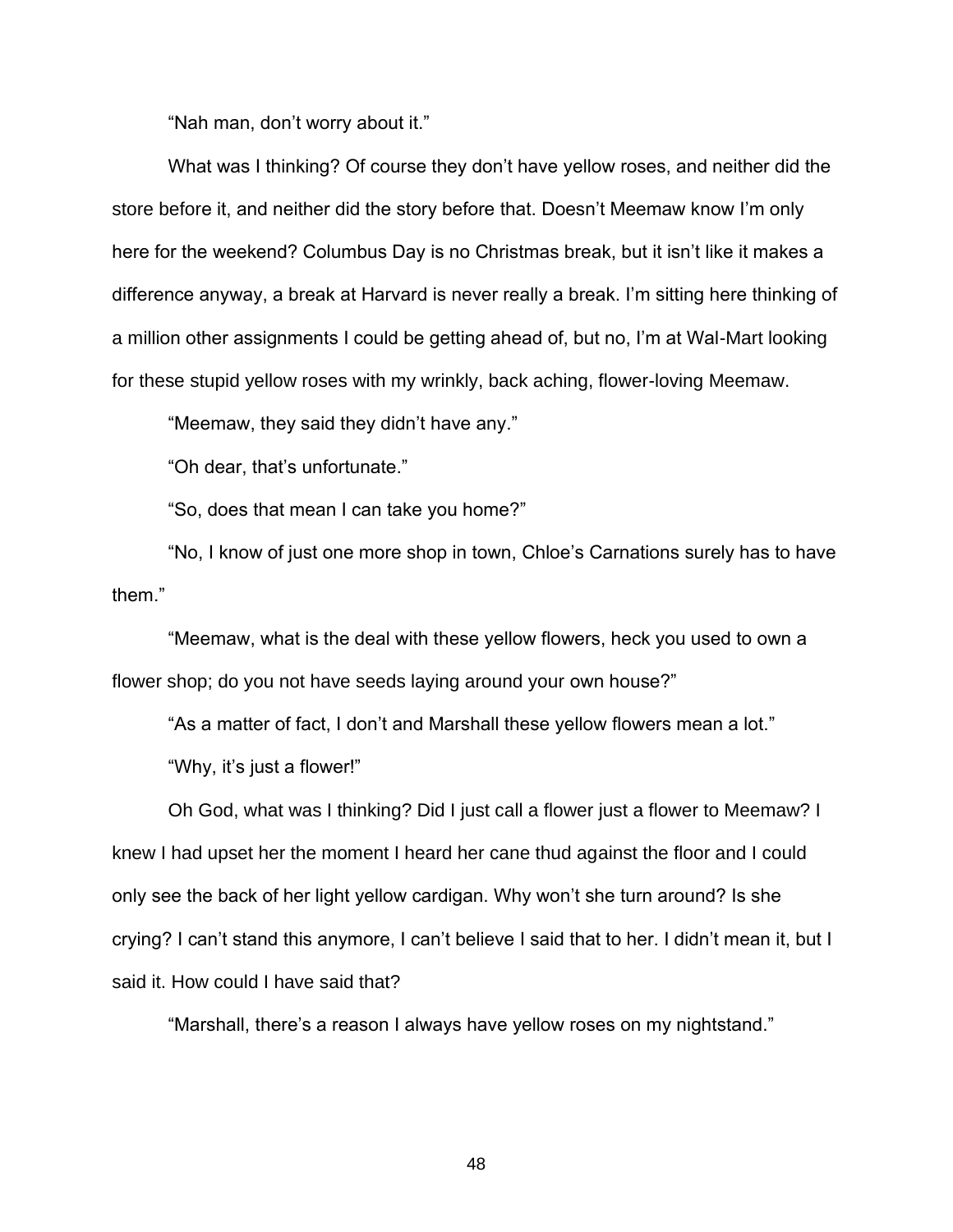Meemaw keeps them on her nightstand? I can't believe I never noticed. I always go straight to the pantry, or the fridge. How was I supposed to know she had them on her nightstand?

"No, ma'am."

"They were your Papaw's favorite. He would come into the old shop at his lunch break, and even though I was surrounded by flowers, he never stopped."

"Stopped what?"

"Bringing me yellow roses. He told me time and time again, no matter how many I had, I could never have enough to show how much he loved me."

I would have never thought my Papaw could do something so thoughtful. I was always convinced he only ever worked and griped about things. If he wasn't at the electric plant, he was in his chair yelling at the Saints. It didn't really matter how long or how loud he yelled, Papaw never made it to the end of a game. Around halftime, he would always get up, walk to his bedroom, and go to bed to wait for that four o'clock alarm.

"I'm sorry Meemaw, I had no idea. I can't believe Papaw did that."

"Yeah your Papaw could be sweet when he wanted to."

"Wish I had the chance to really know him. Heck he doesn't even know I got into Harvard."

"Oh, child, he knows, trust me he knows."

"What?"

"Marshall, the moment you showed interest in the school, your Papaw knew you were going there. He knew once you made your mind up, you weren't going to stop."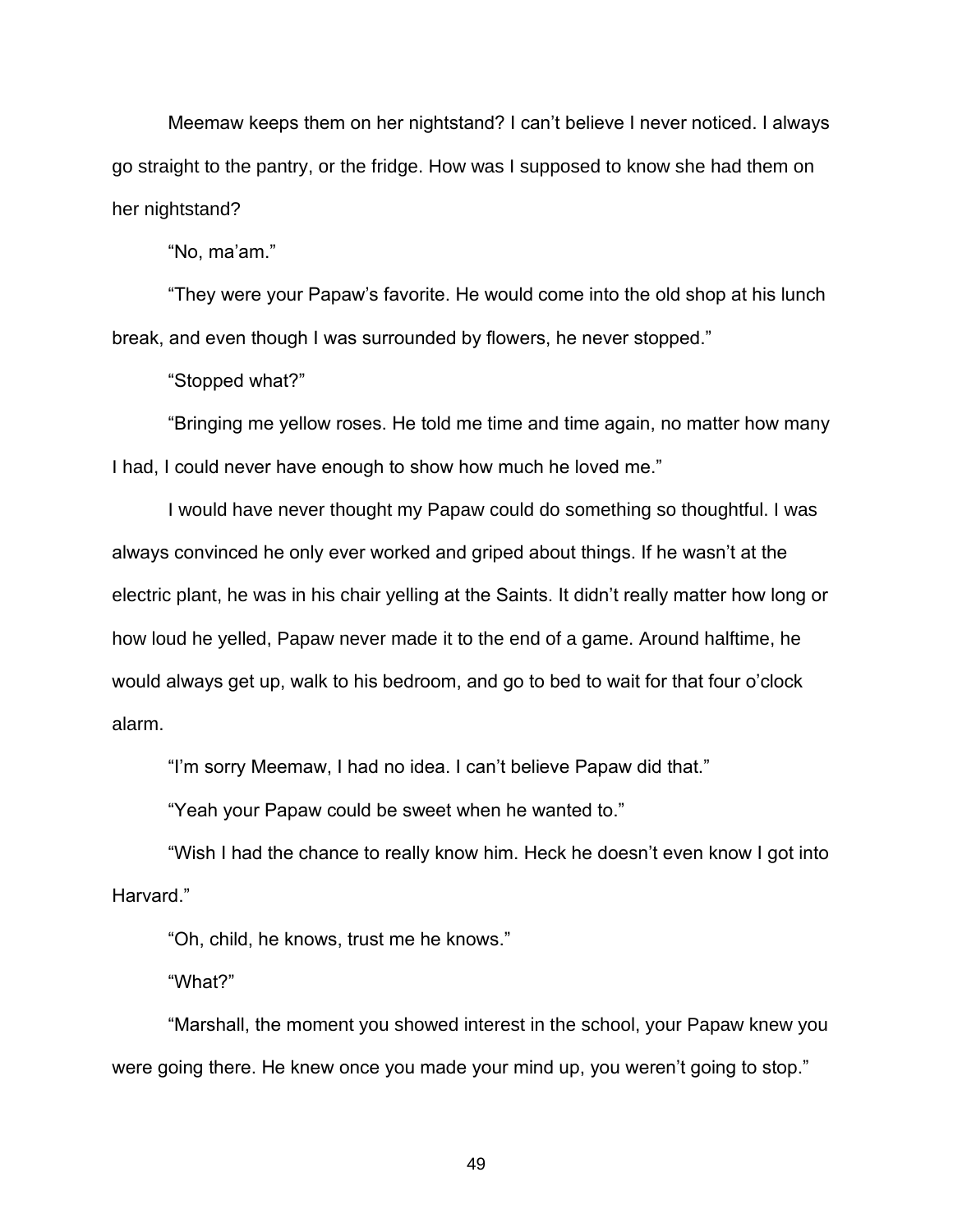"What makes you say that Meemaw," I asked, as the mist of Walmart's garden center fell softly.

"Because you got your dedication from him. Why else you think he took all those extra shifts at the plant at his age? Cleaning pipes, replacing outlets, and feeding wires through cramped tunnels wasn't fun as a young man, and it sure wasn't fun as an old man. Harvard was your dream school, but being able to go to Harvard was HIS dream."

I never knew. I always thought he didn't want to be around me or people. I thought he just enjoyed the solitude. I always thought the plant was his real home, his fortress of solitude. I never realized how much work my Papaw was putting in for all of us, for me. All those Saints games he missed, all those times he was too tired to go for a swim, all those times, he went to bed early. He wasn't waiting to get back to the plant, he was dreading that four o'clock alarm. Yet, no matter how long the drive to and from the plant, he found the roses for my Meemaw.

"Marshall, where are you going?"

"I'm going to go see if I can find anyone else who works in the garden section, we are going to need help finding these yellow roses."

"Baby, we done looked up and down this garden, they don't have them."

"Well then we better hurry up."

"Hurry up?"

"We need to get going if we are going to make it to Chloe's Carnations before they close."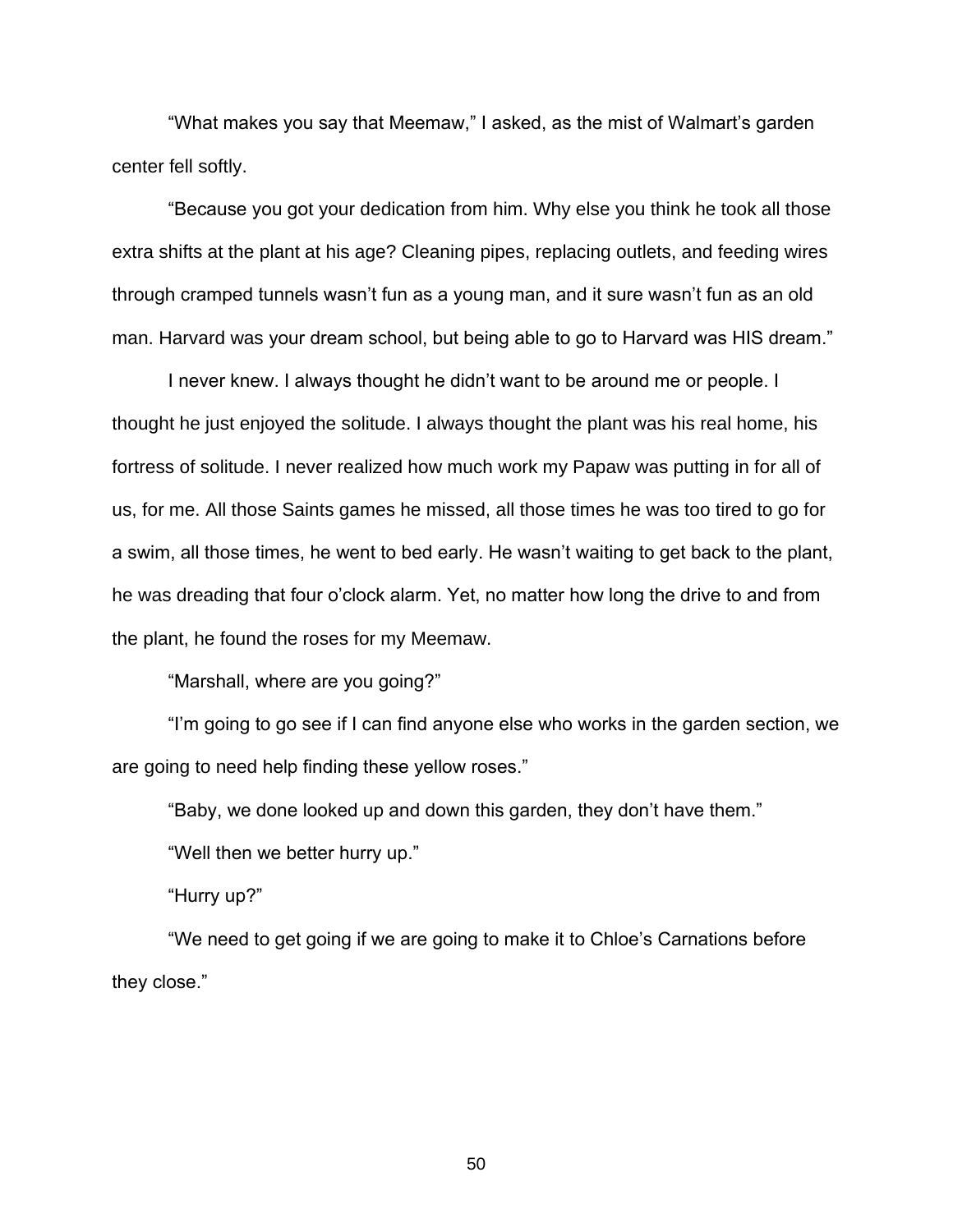### **Take the Cake**

How clean could this stupid floor be? Chris contemplated with each stroke of the mop against the, now new, gray floors. What was it that made it so hard for customers to grab flour without getting it all over the floor? Or perhaps this was Chris' fate? It only seemed fair that God, or the Universe, or whatever the hell you choose to believe in, made Chris clean up for others when he couldn't even clean up his own messes in life. In fact, maybe Chris was meant to stay in this cycle of cleaning up after shoppers, never-ending figure eights with the mop in his hands. It's not like anyone else thought he would amount to anything, not his parents, not his teachers, hell not even himself. So, here he would be, in this blue vest, with this stupid mop in his hands until the day he died. Chris then put in his head phones to distract him from his minimum-wage life.

The sounds of beating drums and the heavy metal guitar solo of Iron Maiden's "Powerslave" was interrupted by the tap of a shoulder. Chris took out his headphones to find an older and rather plump looking woman, who smiled so big her face had to be hurting.

"Excuse me, sugar, I was wondering if you could grab me that corn starch behind you?"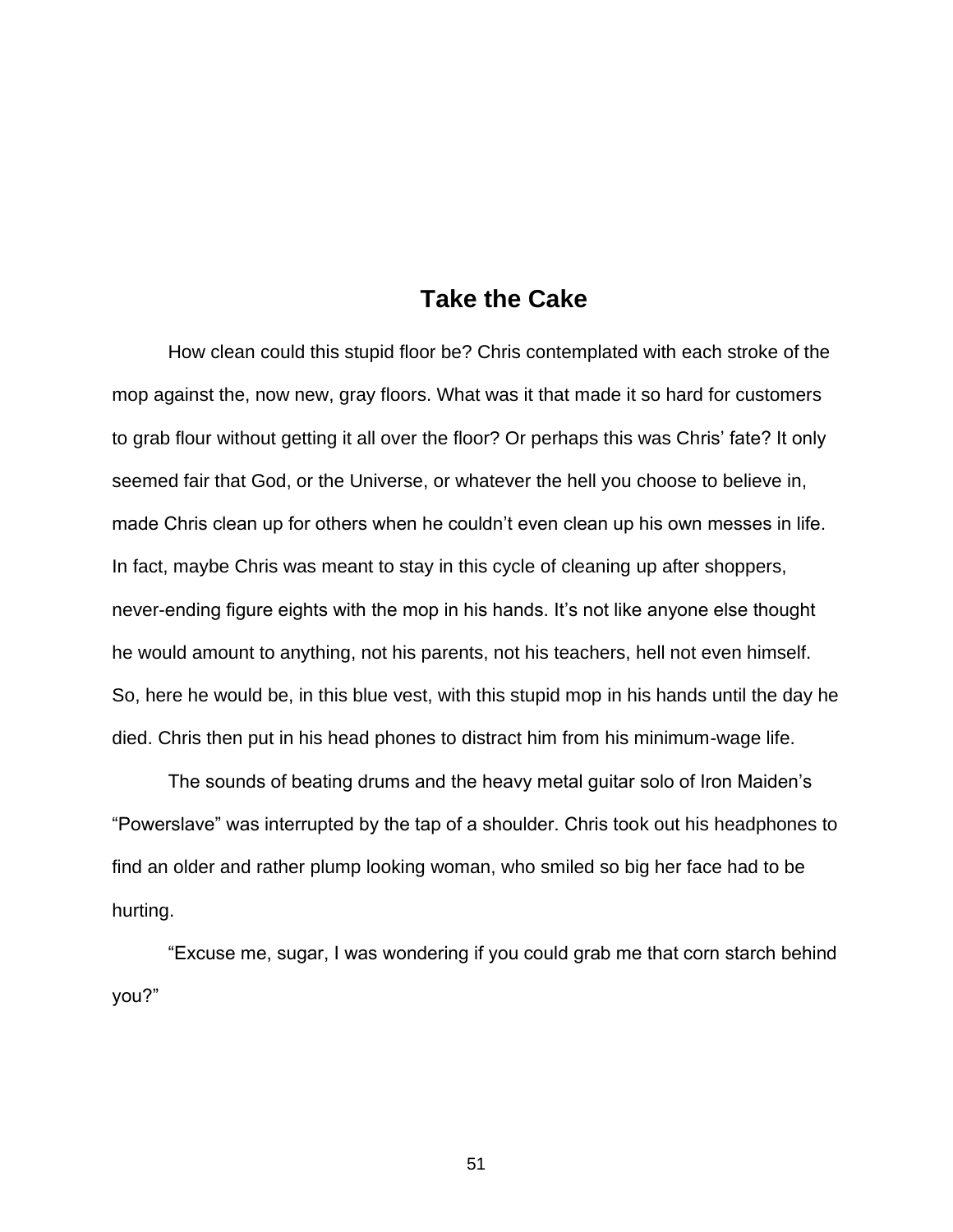Chris, still confused about how a woman could be so happy, begrudgingly grabbed the corn starch from the shelf and placed it into the oversized and overzealous woman's cart.

"Thank you so much, sugar, this was the last thing I needed for my cake!"

"Whatever, besides I don't know what kind of cake you are making but it can't be too good."

"Well what makes you say something like that?"

"Nothing, it's just last time I checked you make cake with flour, not that stuff my Dad puts on his thighs when he's chafing."

Chris couldn't tell you how many times his Dad would call him downstairs from the bathroom, just so he could run to the pantry and grab the corn starch for his Dad. This, along with taking out the garbage and grabbing the mail, were a few of the responsibilities for a hometown loser who didn't go to college like himself.

"Oh no, sweetie, for a Pavlova cake you use corn starch, that way you get a fluffier texture."

"Well, fluffy texture or not, I sure as heck am not going to eat a cake with that in it," responded Chris, as he pointed at the large clear tub surrounded by the numerous colored fruits.

"I've stocked those more than enough times to know that vinegar smells awful, and I can only imagine how much worse it tastes!"

A laugh then bellowed from the plump woman's rather large belly as she wiped away tears from her annoyingly perfect blue eyes.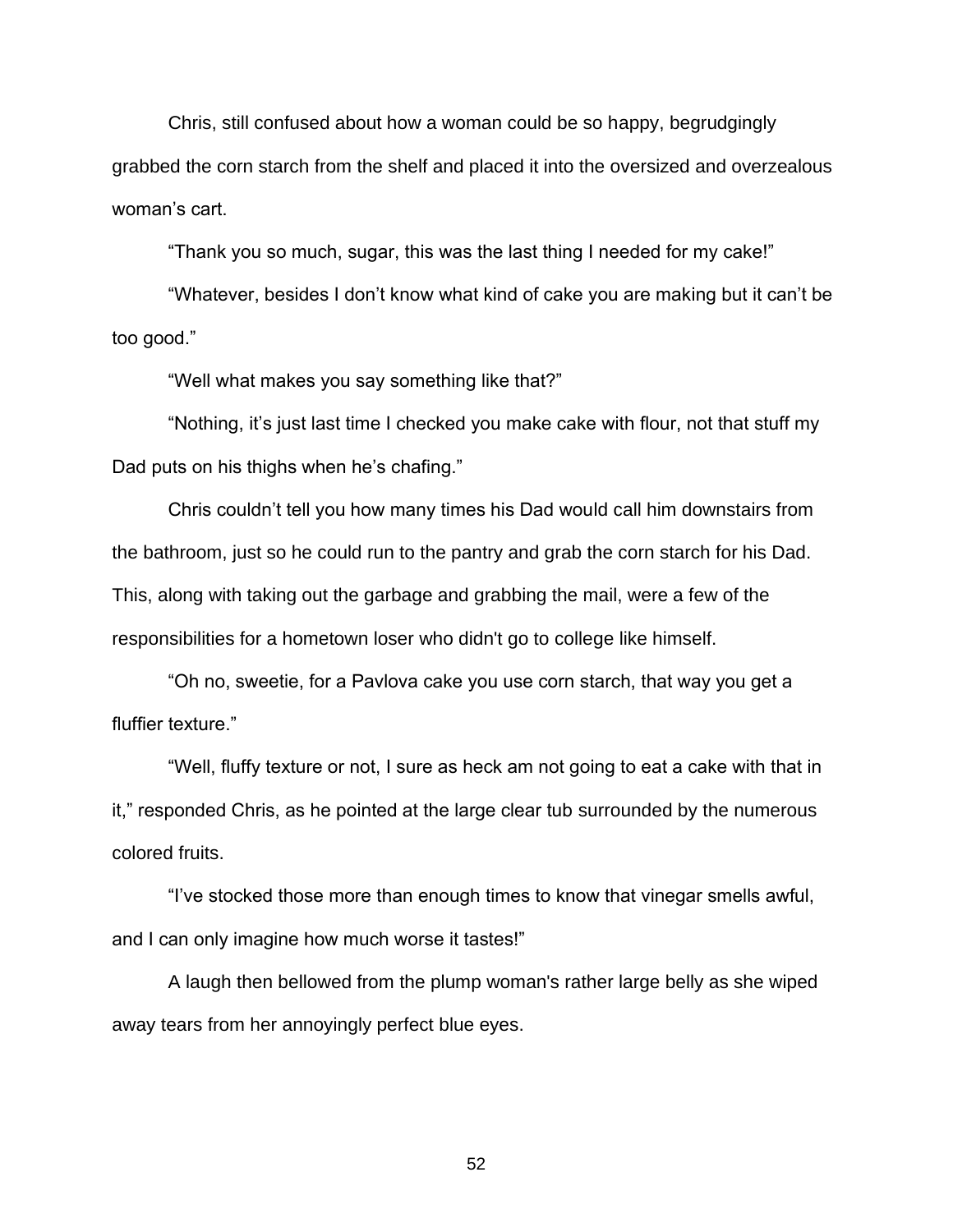"Sweetie, I'm sure you can tell by this physique of mine, I'm not making no cakes that taste like vinegar. All it does is help my pavlova from collapsing on me."

Chris didn't know why, but something about this woman piqued his interest. It could have been her positivity, it could have been the ingredients in her cart, it could have just been the fact this was the longest conversation he had ever had with a customer. Whatever was the reason, Chris found himself wanting to know more.

This was new to him, he was never drawn to anything in high school. Some people understood math and science, some people were good with words, a few were lucky and have a grasp on both, but for Chris, none of it excites him. That's why it was a surprise to everyone else, except Chris, when the college admission deadlines kept passing and passing without being filled out.

Chris' parents couldn't believe that he hadn't filled out one single application. Chris thought his parents would be over the moon. Why waste thousands of their dollars just to go to a school, when he had no clue what he wanted to do or to be in the future? Yet, his penny-counting father and coupon-loving mother couldn't have been more upset.

"So where did you even learn to make that Pav- whatever thing it is?"

"Well first things first, Chris, my name is Anna Johnson."

"Uhm, how did you know my name?"

Anna smiled and pointed at the white and yellow name tag pressed against his blue Walmart vest.

"And I learned all of this at culinary school. These ingredients are actually for a Zoom class I am teaching."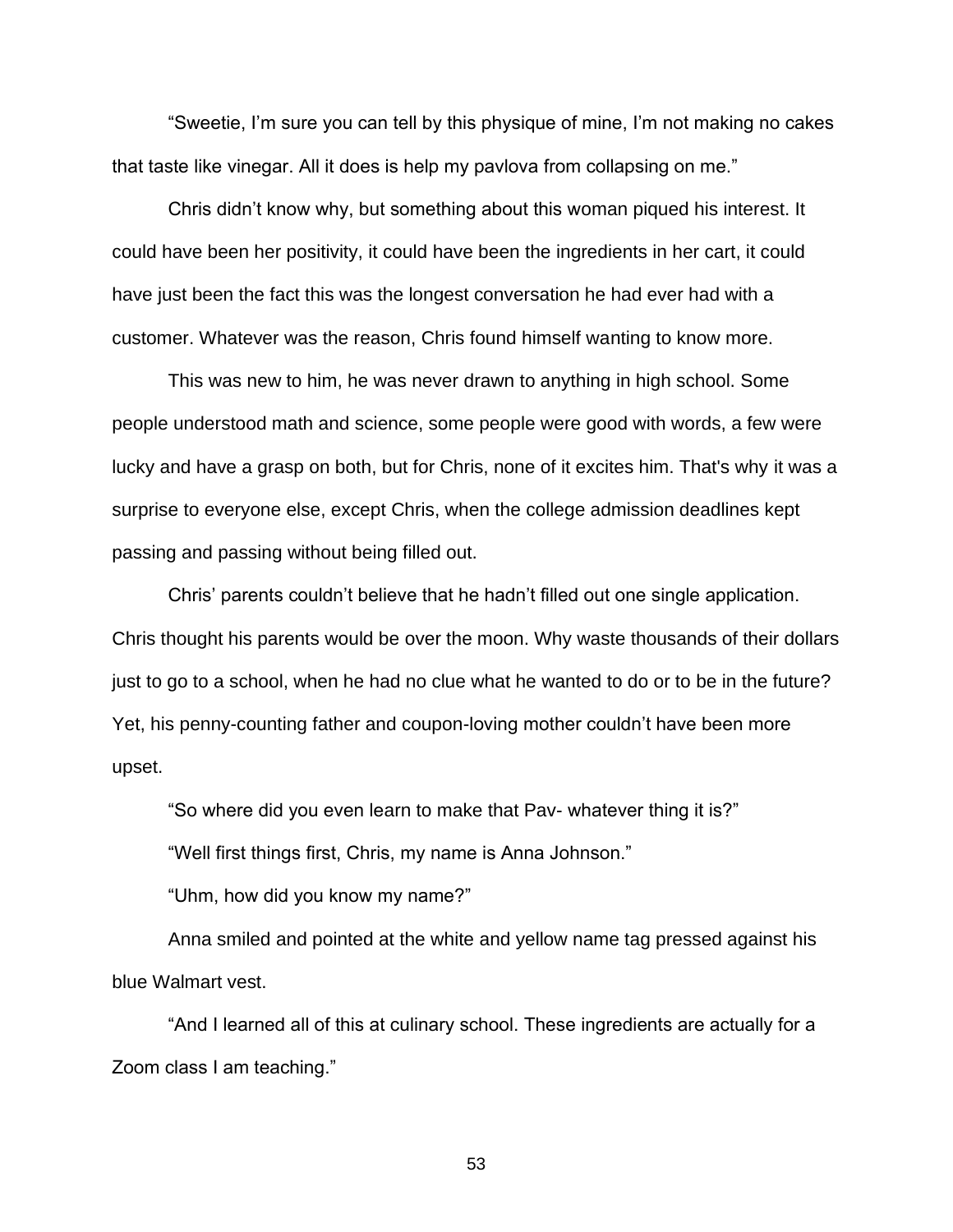"Wait, you teach people how to cook?"

"Why? Is somebody interested?"

"No, besides I would probably just burn down the kitchen or make a fool of myself."

Chris then readjusted himself and awkwardly messed with his mop bucket.

"Well, like my momma always said, anyone can cook, heck even my daddy knew how to make a mean apple pie."

"It doesn't matter, cooking is expensive and I don't have the time or the money."

"Well, if you ever change your mind give me a call and who knows maybe I can teach in person again by the time you come around," joked Anna as she handed Chris a pink business card.

As Anna made her way out the aisle, Chris couldn't help but stare at the business card. Staring back at him was a cartoon version of Anna in a chef's uniform, with a ridiculously large hat. Chris slipped the business card in his vest pocket and returned to cleaning the floor. Instead of his lazy and endless figure eights– there was a new energy within him– Chris pushed his mop in rapid circles like stirring batter.